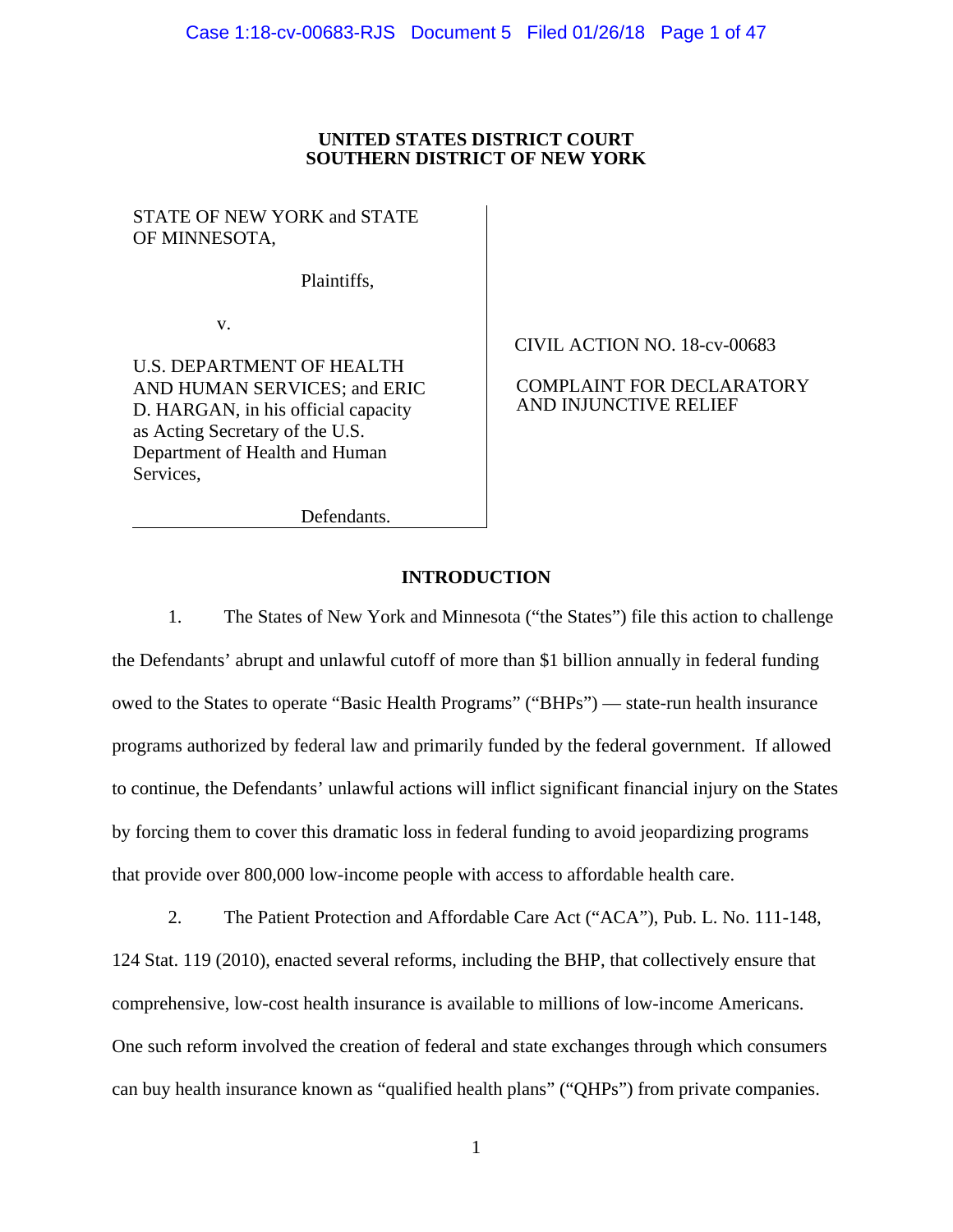#### Case 1:18-cv-00683-RJS Document 5 Filed 01/26/18 Page 2 of 47

Separate ACA provisions require the federal government to provide subsidies to defray much of the consumers' costs of those plans through a combination of (a) federal premium tax credit subsidies ("PTCs") under Section 1401, which reduce the premiums that consumers pay; and (b) cost-sharing reduction subsidies ("CSRs") under Section 1402, which reduce out-of-pocket costs such as copayments and deductibles.

3. A separate ACA provision, Section 1331, directs the Secretary of Health and Human Services ("HHS") to establish a new program, the BHP, that states can elect to adopt "in lieu of" offering QHPs for certain low-income residents. 42 U.S.C. § 18051(a)(1). Under the BHP, the federal government provides funding directly to participating states, which in turn contract with private health insurance companies to make affordable health insurance plans available to certain low-income residents.

4. The ACA mandates that HHS provide federal funding every quarter to each participating BHP state according to a detailed statutory formula that requires funding at 95% of the PTC and CSR subsidies that "would have been provided" to BHP-eligible individuals if they "were allowed to enroll in qualified health plans through an Exchange." 42 U.S.C.  $§$  18051(d)(3)(A)(i). These payments are made prospectively—i.e., they cover the anticipated costs of the BHP for the upcoming quarter.

5. HHS's implementing regulations reinforce the mandatory nature of these quarterly payments by committing both HHS and participating states to continue a BHP once it begins — unless certain narrow criteria are satisfied and detailed procedures are followed. Among other things, the regulations provide that the federal certification of a state's BHP "remains in effect" once approved, and HHS may terminate it only under two specific circumstances: (1) when an annual review reveals that the state is not complying with quality and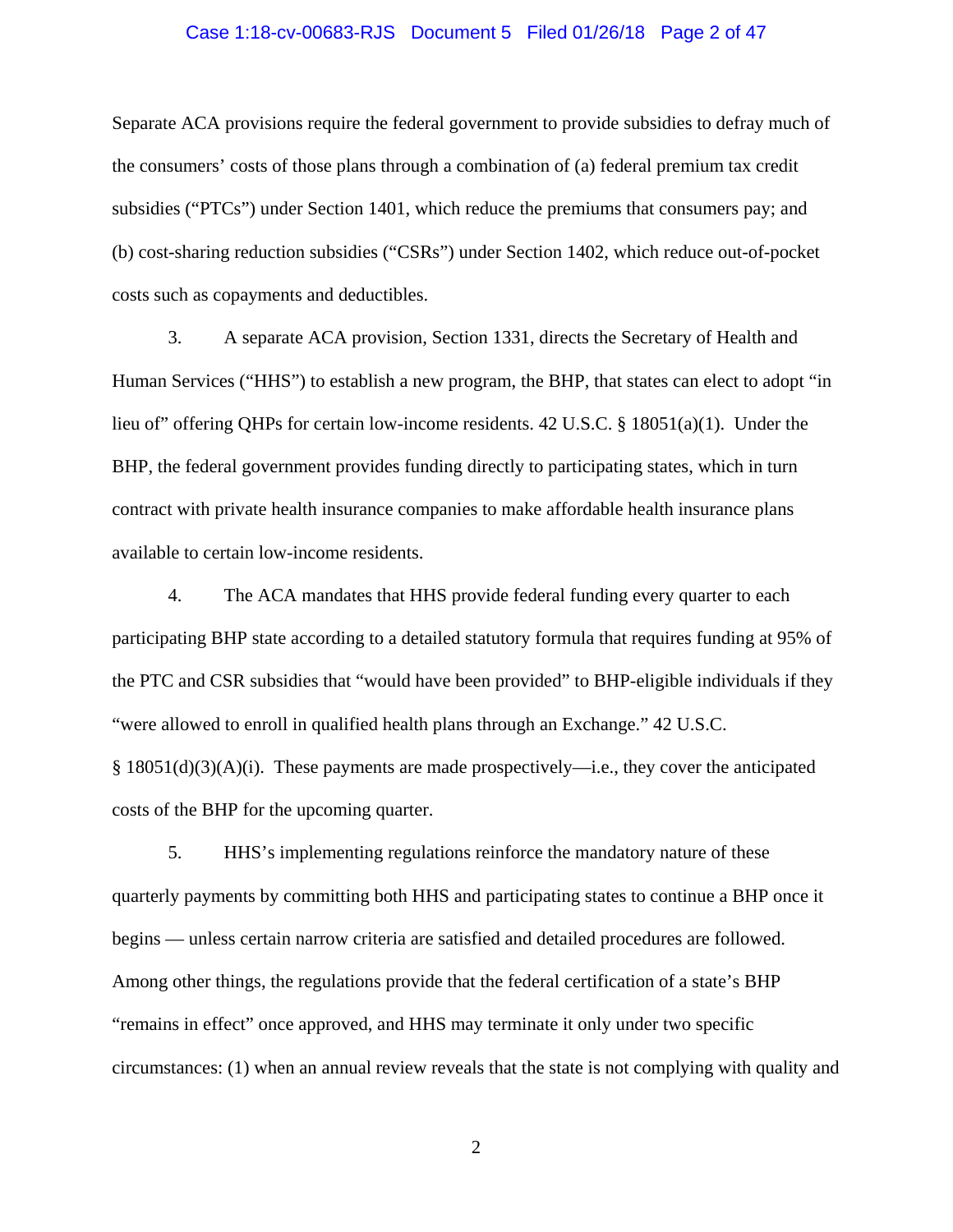#### Case 1:18-cv-00683-RJS Document 5 Filed 01/26/18 Page 3 of 47

performance standards required by the statute; or (2) when there is "significant evidence of beneficiary harm, financial malfeasance, fraud, waste or abuse" in the state's program. 42 C.F.R.  $§ 600.120(c)(3).$ 

6. In reliance on these statutory and regulatory guarantees of federal funding, the States passed laws and collectively invested millions of dollars to establish qualifying BHPs. Since 2015, the States have deployed their BHPs with great success, providing comprehensive health coverage to over 800,000 low-income residents, at costs to consumers far lower than the costs of QHPs with subsidies. Indeed, some BHP enrollees do not pay *any* premiums, and, at most, enrollees pay premiums of \$20 per month (in New York) and \$80 per month (in Minnesota).

7. Until just a few weeks ago, HHS consistently complied with its statutory and regulatory obligations and transferred federal funding every quarter to the States according to the formula set out in the BHP statute and implementing regulations. The States used these payments to cover their BHP expenses in the following quarters.

8. On December 21, 2017, in an abrupt break from this consistent practice, HHS sent New York and Minnesota emails informing them that the agency would not be paying the \$266 million due to New York and \$32 million due to Minnesota for their BHP expenses in the first quarter of 2018—amounts that HHS described as the "CSR component" of the BHP payment. HHS's sole justification for reducing its BHP payments, as articulated in these emails, was the federal government's earlier decision in October 2017 to stop making CSR payments to insurers offering QHPs on exchanges. That earlier decision—which is being challenged in a separate court action—was based on HHS's conclusion that there was no congressional appropriation for CSR payments for exchange plans.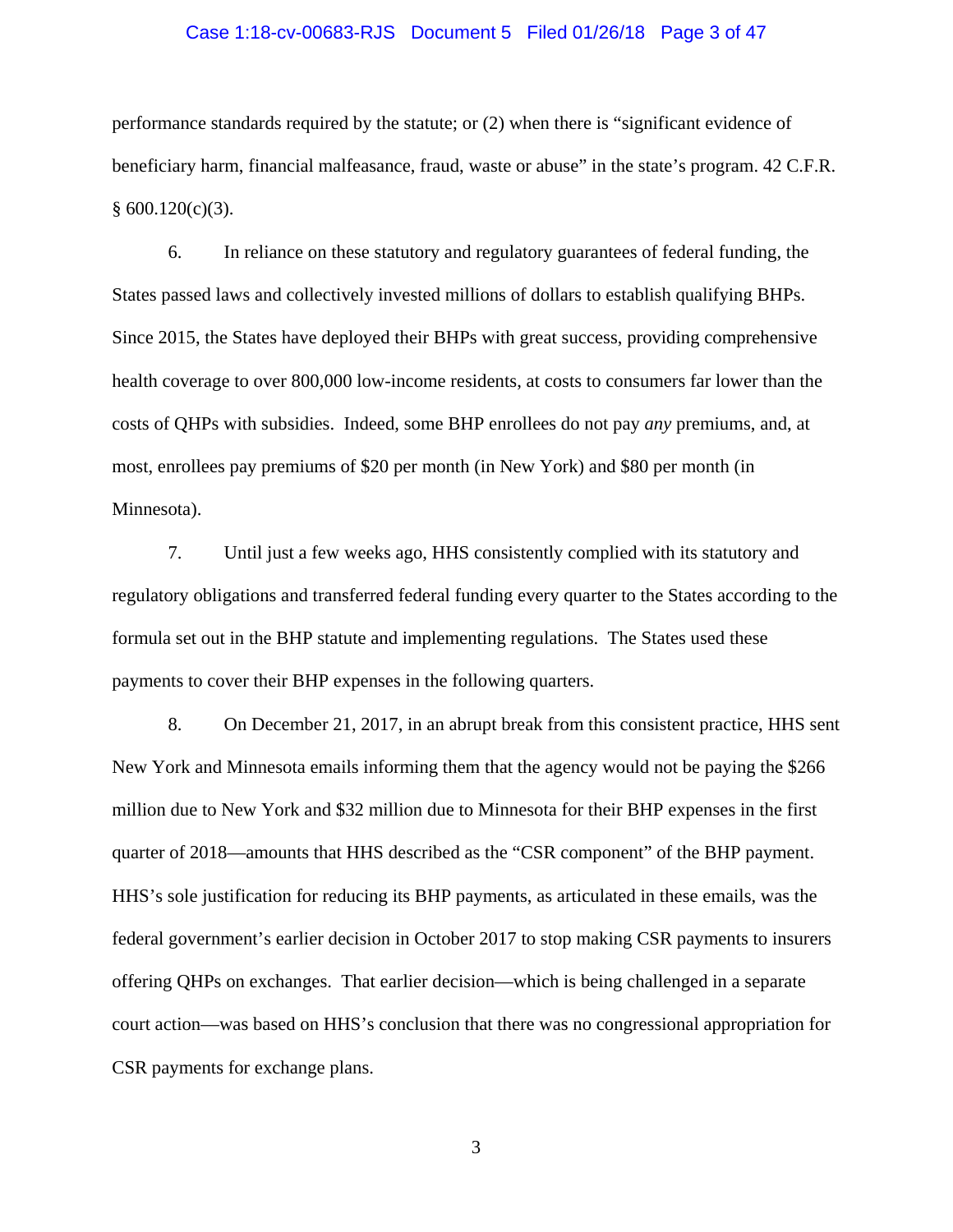#### Case 1:18-cv-00683-RJS Document 5 Filed 01/26/18 Page 4 of 47

9. HHS's October 2017 announcements that it was cutting CSR payments for exchange plans made no mention of the States' BHPs. Nonetheless, within the next several weeks, HHS officials stated in separate phone conversations with the States that they were likely to adopt a similar position with respect to the BHPs—namely, to stop paying the "CSR component" of BHP funding while continuing to pay the "PTC component."

10. In response to these conversations, the States quickly submitted alternative proposals to HHS that would have preserved most of their federal funding, even without payment of the "CSR component." The States' proposals accomplished this objective by following the model that other states had adopted in response to the October 2017 cutoff of CSR payments for exchange plans. Specifically, these other states permitted insurers to increase certain premium rates to compensate for the CSR cutoff, leading to higher federal subsidies (through PTCs) that largely addressed the funding shortfall caused by the cutoff. The States' proposals replicated the marketplace experience of other states. While there is no dispute that HHS received these proposals, the agency never considered them, contrary to federal law requiring consideration of alternatives to minimize harm to the States as a result of a funding cutoff. *See, e.g.*, 2 U.S.C. § 1535(a)(1). Rather than considering and adopting the States' proposals, as they should have done, the agency's December 21 emails make no mention of them, and they provide no explanation whatsoever for why the proposals were not considered or adopted.

11. HHS's unlawful decisions to reduce BHP funding and ignore the States' reasonable proposals will deprive the States of well over \$1 billion in annual BHP funding that they are entitled to receive under both federal law and HHS's own implementing regulations.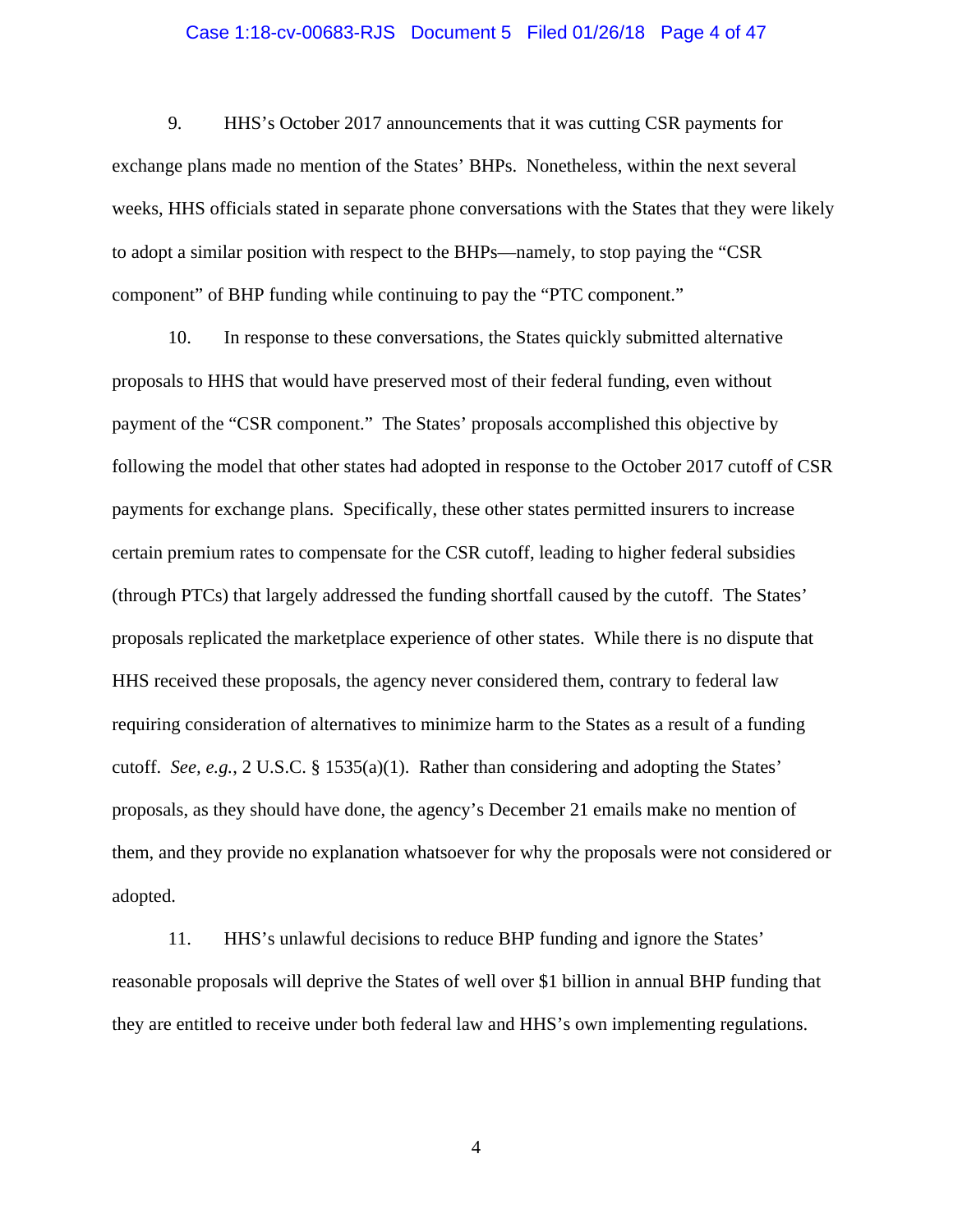#### Case 1:18-cv-00683-RJS Document 5 Filed 01/26/18 Page 5 of 47

12. HHS's termination of this critical funding inflicts direct and potentially devastating injury on the States, which passed legislation and collectively invested millions of dollars to create and operate compliant BHPs for the benefit of over 800,000 people who rely on the BHPs for health coverage "in lieu of" QHPs on an exchange—only to find that the federal government does not intend to comply with federal statutes and its own payment regulations.

13. This sudden termination of more than \$1 billion of critical annual BHP funding is not supported by any intervening statutory or regulatory change. To the contrary, both the ACA and HHS's regulations continue to require that the agency transfer the full amount of BHP funding to the States every quarter.

14. As set forth more fully below, each of HHS's foregoing actions violate the ACA and the Administrative Procedure Act ("APA"), and HHS must be compelled to remedy its procedurally and substantively defective actions resulting in the withholding of significant BHP funds owed to the States.

15. First, by eliminating *one-quarter* of the States' funding in the form of an email sent *the day before the deficient payment*, HHS failed to abide by the mandatory notice-andcomment process for amending an existing rule. As set forth more fully herein, HHS established BHP regulations and the operative BHP payment formula for 2018 through the APA's noticeand-comment procedures. Yet it provided no notice, and engaged in no rulemaking whatsoever, before making an administrative determination to withhold payment of the "CSR component" required by the 2018 BHP payment formula. Such decision-making effectively amends the existing payment methodology and therefore constitutes rulemaking subject to the APA's noticeand-comment process. The email through which HHS abruptly communicated its final decision to reduce BHP funding does not satisfy the APA's procedural requirements.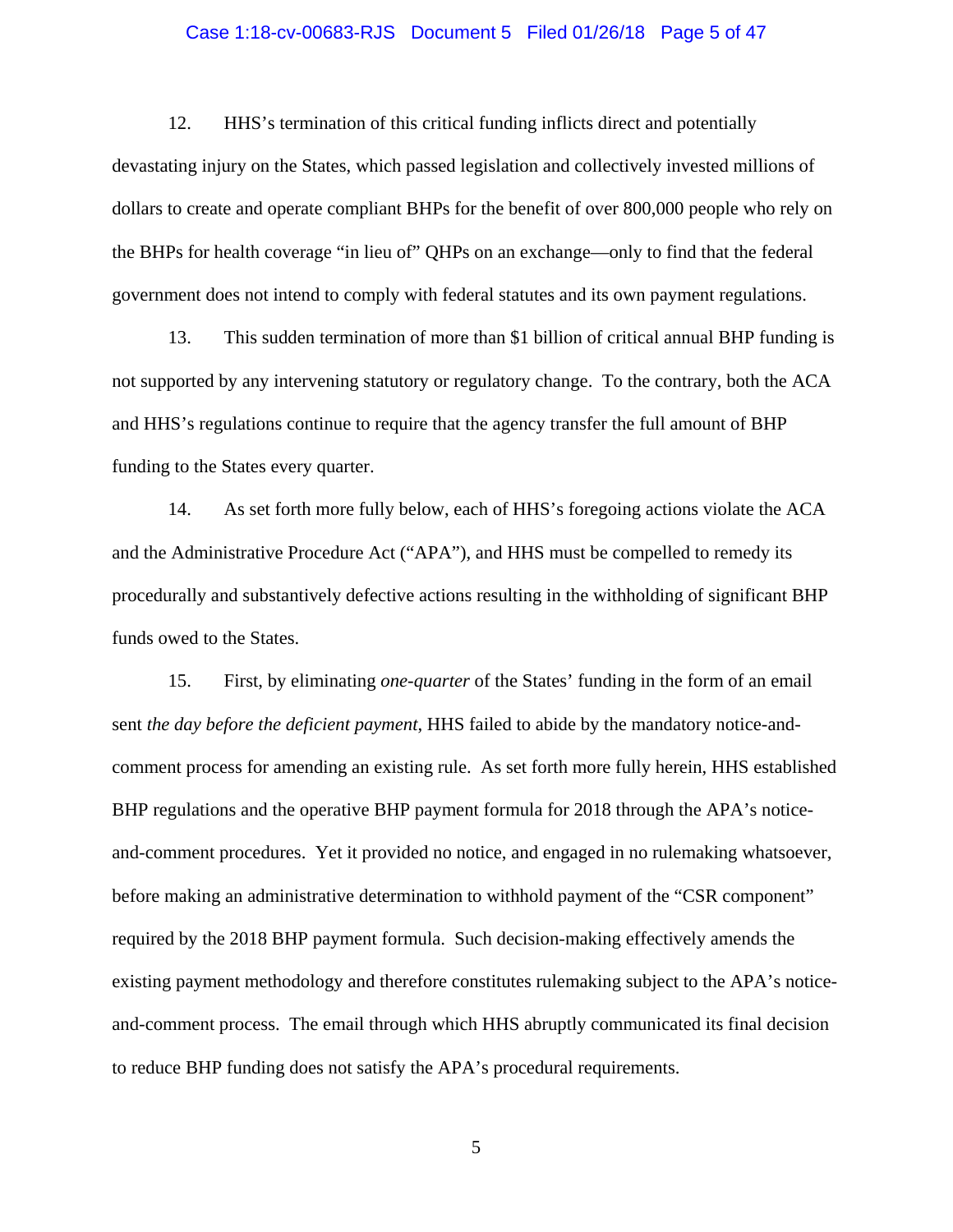#### Case 1:18-cv-00683-RJS Document 5 Filed 01/26/18 Page 6 of 47

16. Second, HHS failed to give a reasoned explanation for abruptly reducing its BHP payments to the States by more than \$1 billion annually. HHS's cursory December 21 email offered no legal analysis or reasoning relating to the BHP. Instead, the email relied solely on an opinion letter from the Department of Justice ("DOJ"), which in turn relied on a district court decision, *U.S. House of Representatives v. Burwell*, 185 F. Supp. 3d 165 (D.D.C. 2016), both of which address only CSR payments for QHPs and make no mention of the distinct statutory and regulatory framework that governs the BHP. Nor does HHS's email acknowledge, let alone reasonably consider, the significant reliance interests engendered by the agency's previous and consistently-followed position that the States would receive the full BHP payments mandated by statute and regulations, or the special solicitude accorded to states that rely on such express federal guarantees in accepting federal funds. HHS's deficient reasoning for such an enormous change to a critical health care program also violates the APA.

17. Third, HHS substantively and procedurally erred by failing to consider and adopt the States' alternative proposals. The States' proposals would adjust their BHP funding—and preserve the federal funding to which they are entitled—in a manner consistent with federal law by reflecting the marketplace experiences of other states, which accounted for the loss in CSR funding in QHPs by increasing the value of PTCs. HHS has not provided any formal acknowledgment of the States' proposals, nor has it provided any explanation or justification for its failure to consider or adopt the States' proposals, which would reduce the billion-dollar financial burden imposed on the States by HHS's sudden change in course. HHS's failure to even acknowledge, let alone respond to, the States' proposals violates the APA.

18. Finally, HHS's rationale that it lacks statutory authorization to pay the "CSR component" of its BHP payments due to an alleged lack of a congressional appropriation is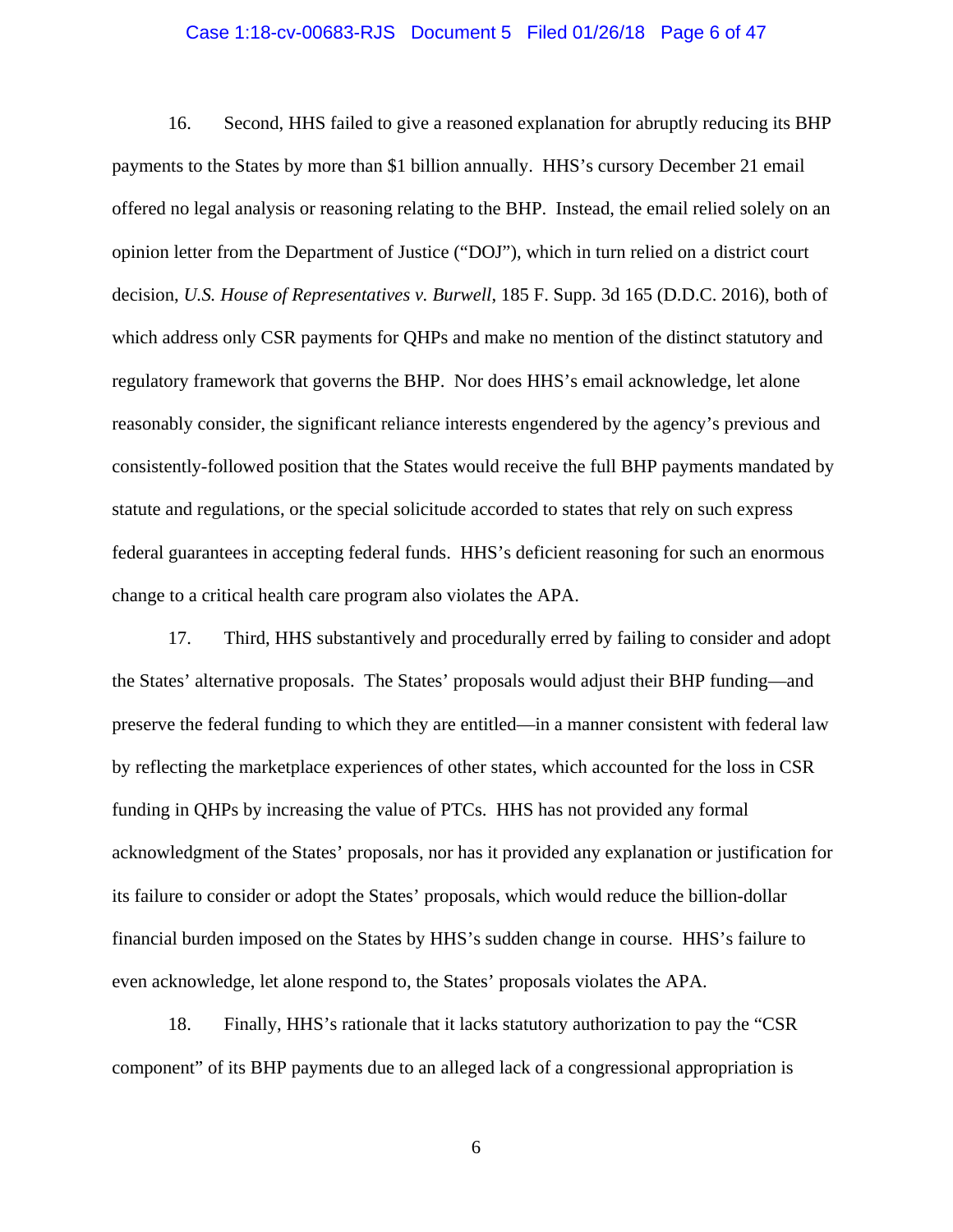# Case 1:18-cv-00683-RJS Document 5 Filed 01/26/18 Page 7 of 47

meritless. Even if Congress did not appropriate money to make CSR payments *to insurers* on exchanges, HHS would still be obligated to make full BHP payments—including any "CSR component"—under the distinct statutory framework governing the BHP. HHS's concern about an available appropriation could also be fully resolved if HHS had adopted the States' alternative proposals, which would have effectively increased the "PTC component" of the States' BHP payments to address the shortfall caused by HHS's nonpayment of the "CSR component." In any event, HHS is wrong that Congress declined to appropriate money for CSRs, which are part of an integrated package of federal subsidies essential to maintaining the viability of both the exchanges and the BHPs.

19. Accordingly, the States seek a declaratory judgment that HHS is violating its statutory and regulatory obligation to make BHP payments, and declaratory and injunctive relief compelling HHS to comply with its obligations, including by considering, and then adopting, the States' proposals; or, in the alternative, declaratory and injunctive relief compelling HHS to issue a new payment methodology pursuant to the statutorily required notice-and-comment process so that the States may provide meaningful input into any changes to rules that affect them so directly.

#### **PARTIES**

20. The State of New York, represented by and through its Attorney General, Eric T. Schneiderman, is a sovereign State in the United States of America. The Attorney General is New York State's chief law enforcement officer, and is authorized to pursue this action pursuant to N.Y. Executive Law § 63. The New York State Department of Health ("DOH") is responsible for implementing and overseeing the BHP.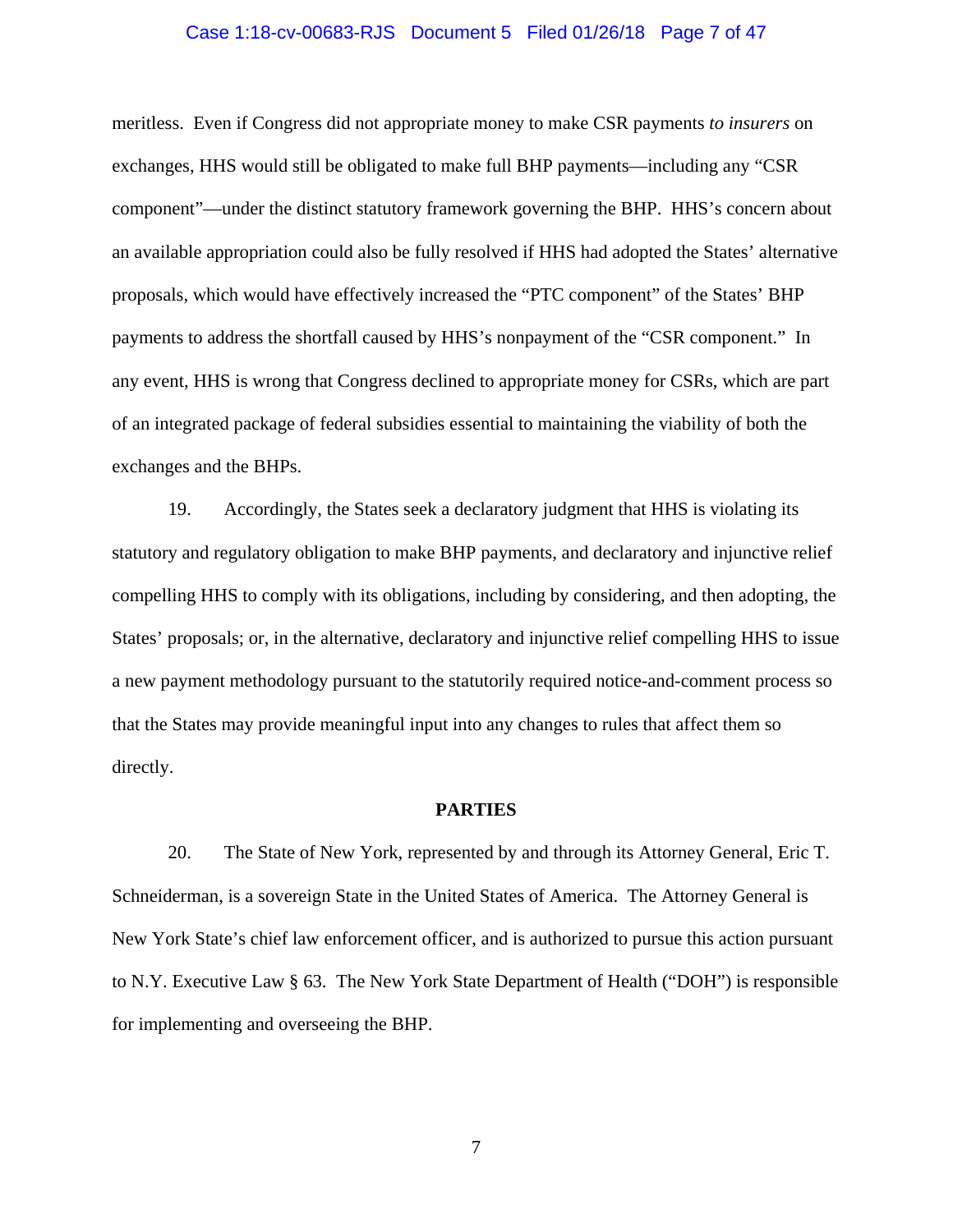#### Case 1:18-cv-00683-RJS Document 5 Filed 01/26/18 Page 8 of 47

21. New York is aggrieved by the actions of the federal Defendants and has standing to bring this action because of the injuries caused to the State by the Defendants' unlawful decision to terminate more than \$1 billion of federal funding for the Essential Plan, New York's BHP, and refusal to properly adjust the BHP funding formula in light of that decision. The loss of this funding deprives New York of federal payments to which it is directly entitled by the ACA. Moreover, to avoid jeopardizing health insurance coverage for over 710,000 residents who rely on this program for health coverage, New York may be compelled to cut funding from other critical programs by April 2018.

22. Plaintiff the State of Minnesota is a sovereign State of the United States of America. Attorney General Lori Swanson brings this action on behalf of Minnesota to protect the interests of Minnesota and its residents. The Attorney General's powers and duties include acting in federal court in matters of State concern. Minn. Stat. § 8.01. The Attorney General has the authority to file suit to challenge action by the federal government that threatens the public interest and welfare of Minnesota residents and to vindicate the State's sovereign and quasisovereign interests.

23. Minnesota is aggrieved by the actions of the federal Defendants and has standing to bring this action because of the injuries caused to the State by the Defendants' unlawful decision to terminate federal funding for MinnesotaCare, Minnesota's BHP, and refusal to properly adjust the BHP funding formula in light of that decision.

24. Defendant United States Department of Health and Human Services ("HHS") is an agency of the United States government and has responsibility for implementing and enforcing portions of the Affordable Care Act. The Centers for Medicare and Medicaid Services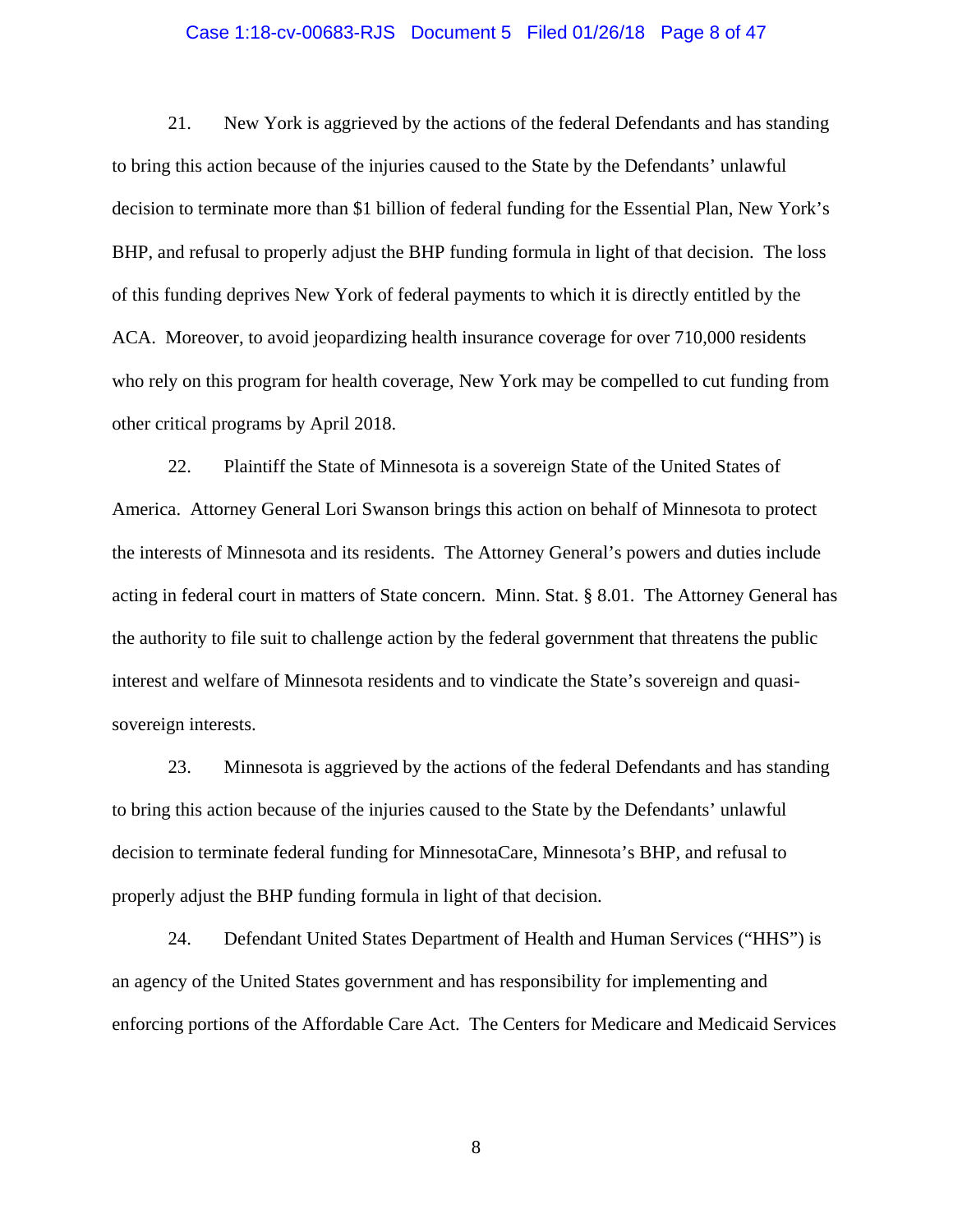#### Case 1:18-cv-00683-RJS Document 5 Filed 01/26/18 Page 9 of 47

("CMS") is an agency within HHS that is responsible for implementing and administering portions of the Basic Health Program.

25. Defendant Eric D. Hargan is Acting Secretary of HHS and is sued in his official capacity.

### **JURISDICTION AND VENUE**

26. The Court has subject matter jurisdiction pursuant to 28 U.S.C. §§ 1331, 1361, and 2201(a). Jurisdiction is also proper under the judicial review provisions of the Administrative Procedure Act, 5 U.S.C. § 702.

27. Venue is proper in this judicial district under 28 U.S.C. § 1391(b)(2) and (e)(1). Defendants are United States agencies or officers sued in their official capacities. The State of New York is a resident of this judicial district, and a substantial part of the events or omissions giving rise to this Complaint occurred and are continuing to occur within the Southern District of New York.

## **ALLEGATIONS**

# **I. BACKGROUND**

<u>.</u>

28. The BHP is one of several reforms contained in the ACA to expand health insurance coverage and access to health care. Collectively, these reforms have reduced the national uninsured rate by almost 50 percent, or more than 20 million individuals.<sup>1</sup> This significant decrease in the uninsured rate is the result of many reforms contained in the ACA, including the ACA's prohibition against discrimination based on health status, its expansion of Medicaid, and its establishment of health insurance markets (called "exchanges") through which federally subsidized QHPs are made available to lower-income individuals. The BHP operates in

<sup>&</sup>lt;sup>1</sup> Nicholas Bakalar, N.Y. TIMES, May 22, 2017, *Nearly 20 Million Have Gained Health Insurance Since 2010*, https://www.nytimes.com/2017/05/22/health/obamacare-health-insurance-numbers-nchs.html.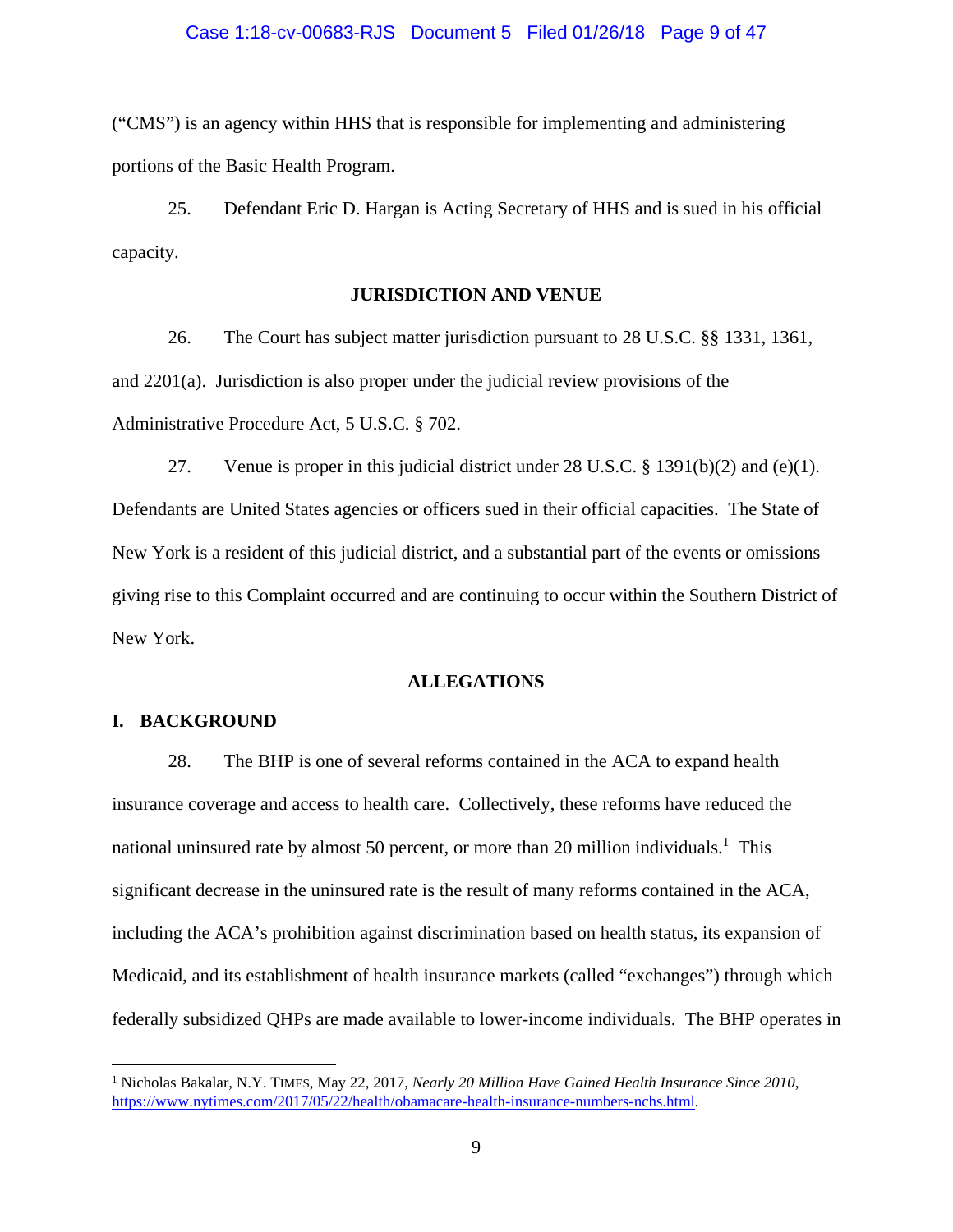## Case 1:18-cv-00683-RJS Document 5 Filed 01/26/18 Page 10 of 47

lieu of subsidized QHPs for certain low-income individuals. A description of the ACA's creation of exchanges, QHPs, and related federal subsidies is set forth below.

# **A. The ACA's Creation of Exchanges and Subsidies to Expand Affordable Health Insurance Coverage**

# *i. State Exchanges and Qualified Health Plans*

29. The ACA's insurance exchanges can be either state-run or federally-run. 42 U.S.C. § 18041. Consumers can sign up for a range of public and private health insurance options through the exchanges. 42 U.S.C. §§ 18031, 18032, 18033. New York and Minnesota each run state exchanges.

30. Private health insurance options available through an exchange are called "qualified health plans" ("QHPs"). These health plans offer a set of minimum essential benefits that are set forth in the ACA and its implementing regulations, in addition to meeting the other consumer protection requirements set forth in the ACA. 42 U.S.C. § 18021.

31. The ACA created four levels of health insurance coverage based on the QHP's actuarial value  $\frac{d}{dx}$  i.e., the approximate percentage of health care costs covered by each plan. Each level is assigned a "metal": bronze plans cover approximately 60% of health care costs; silver plans cover approximately 70%; gold plans cover approximately 80%; and platinum plans cover approximately 90%. 42 U.S.C. § 18022(d).

## *ii. Federal Subsidies Available through the Exchanges*

32. The ACA created two streams of federally funded subsidies to help ensure the affordability of QHPs: premium tax credits ("PTCs") under Section 1401 of the ACA, 26 U.S.C. § 36B; and cost-sharing reduction ("CSR") subsidies under Section 1402 of the ACA, 42 U.S.C. § 18071.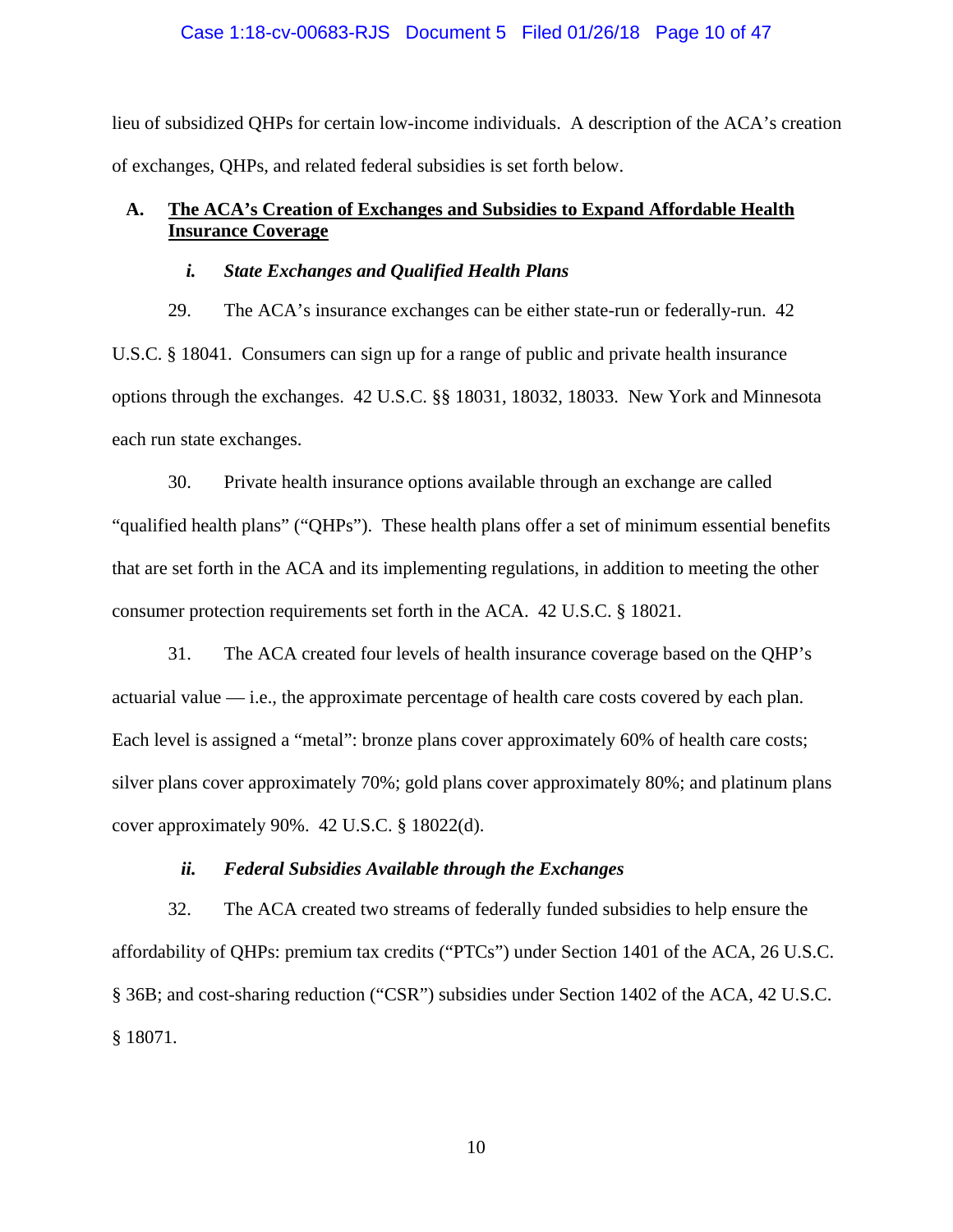## **a. Premium Tax Credits**

33. PTCs are federal tax credits that subsidize health insurance premiums for eligible individuals. Such individuals may receive these subsidies when they file their taxes, or (more commonly) through an advance-payment mechanism that sends payments to insurers to reduce monthly premiums. 26 U.S.C. § 36B. In order to provide the credits prospectively on a monthly basis, the exchange must estimate individuals' tax credits for the upcoming year; the federal government then pays that amount to the insurer to fund the premium discounts. 42 U.S.C. § 18082(b)-(c). Insurers in turn charge lower premiums to consumers.

34. PTCs are available to individuals who earn between 100% and 400% of the federal poverty level ("FPL") (400% FPL is currently \$48,240 for individuals and \$98,400 for families of four). 26 U.S.C. § 36B(b)(3).

35. The amount of PTCs is based on the premium for the second-lowest-price silver plan available on the exchange in an individual's geographic area. The value is then determined based on each eligible individual's income, such that those with lower incomes receive greater federal subsidies than those with higher incomes. 26 U.S.C. § 36B.

36. Since the PTC value is based on the cost of the second-lowest-cost silver plans offered on an exchange, increases in premiums for those plans lead to corresponding increases in the amounts of PTCs. However, individuals can apply their tax credits to purchase any metallevel plan available through an exchange.

### **b. Cost-Sharing Reductions**

37. In addition to PTCs, the ACA provides subsidies to help lower-income individuals cover out-of-pocket costs such as copayments, coinsurance and deductibles. The ACA requires that insurance companies with QHPs on the exchanges provide CSRs to eligible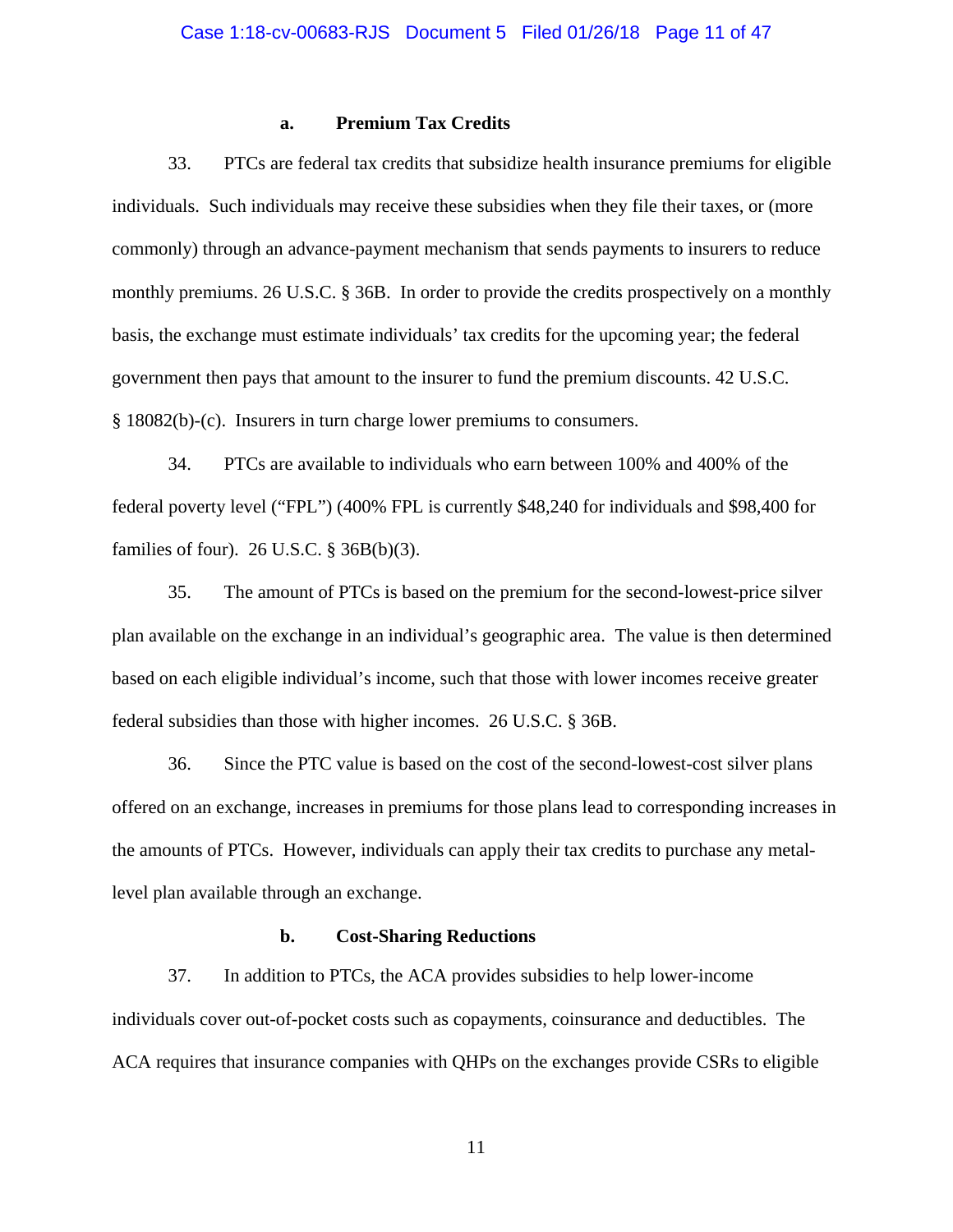#### Case 1:18-cv-00683-RJS Document 5 Filed 01/26/18 Page 12 of 47

individuals. The federal government then provides CSR subsidies to reimburse health insurers for covering these costs.

38. Like the PTCs, the value of CSRs is based on a sliding scale tied to an individual's income level: a lower income means that a greater proportion of out-of-pocket costs will be covered through CSRs.  $42 \text{ U.S.C.}$  §  $18071(c)(1)-(2)$ . An individual's deductible could drop from \$2,000 to as low as \$0 with CSRs.

39. Individuals generally are eligible for CSRs if they: (a) enroll in a QHP at the silver level of coverage through the exchange, (b) have a household income between 100 and 250% of the FPL, and (c) are also eligible for PTCs. 42 U.S.C. § 18071(b), (f)(2).

40. While HHS is statutorily required to reimburse insurers for CSR costs, the insurers' obligation to reduce insureds' out-of-pocket costs is independent of the federal government's statutory reimbursement obligation. 42 U.S.C. §§ 18021(a)(1), 18022(a)(2),  $18071(a)-(c)$ .

#### **B. The ACA's Establishment of the BHP and Its Payment Formula**

41. In addition to creating health insurance exchanges, the ACA also established the BHP in order to foster state innovation and increase access to health care.

# *i. Statutory Provisions Governing BHPs*

42. Section 1331(a) of the ACA directs HHS to establish a BHP that allows states to offer health insurance coverage for certain categories of low-income individuals — specifically those who: (a) are not eligible for Medicaid, (b) have income levels of up to 200% of the FPL, (c) are not eligible for other minimum essential coverage or other employer-sponsored coverage, and (d) are below age 65. 42 U.S.C. § 18051(e). These criteria identify a subset of the individuals who would otherwise be eligible for QHPs with PTCs and CSR subsidies. The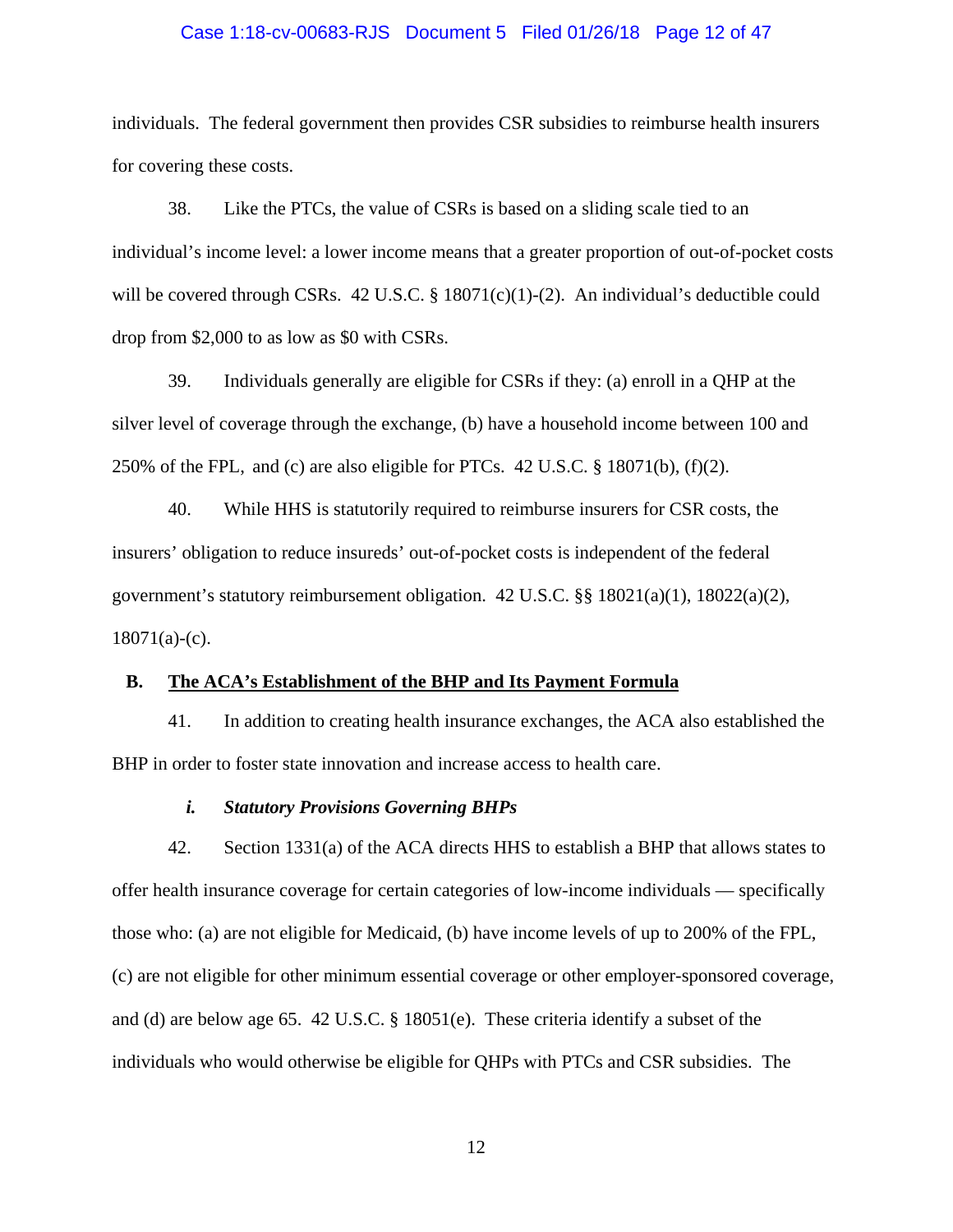#### Case 1:18-cv-00683-RJS Document 5 Filed 01/26/18 Page 13 of 47

program is intended to increase access to health care by allowing states to offer these lowincome residents coverage options that are even more affordable than QHPs with subsidies.

43. States may elect to establish a BHP for eligible low-income individuals "in lieu of offering such individuals coverage through an Exchange." 42 U.S.C. § 18051(a)(1). The BHP is thus a substitute for QHPs for such individuals: indeed, any resident eligible to enroll in a BHP plan (in a state that has elected to provide a BHP) is prohibited from buying a QHP on the state's exchange. *Id.* § 18051(e)(2). As a result, individuals eligible for a BHP plan do not receive the PTCs and CSRs that individuals who purchase plans on exchanges receive. 42 U.S.C.  $\S$  18051(a)(1), (e). Instead, states that elect to offer a BHP provide coverage at or below the QHP cost for the consumer. HHS in turn is required to prospectively provide direct federal funding to the states to cover a significant portion of those costs—including but not limited to reducing premiums and cost-sharing. *Id.* § 18051(d)(1)-(2).

44. Specifically, the ACA requires the HHS Secretary to make payments directly to BHP-participating states, providing: "If the Secretary determines that a State electing [to create a BHP] meets the requirements of the program . . . , the Secretary *shall transfer* to the State for each fiscal year for which 1 or more standard health plans are operating within the State the amount determined" by a statutory formula. 42 U.S.C. § 18051(d)(1) (emphasis added).

45. The statutory formula requires HHS to transfer funding to the States in an amount that:

is equal to 95 percent of the premium tax credits under section 36B of title 26, and the cost-sharing reductions under 18071 of this title, that *would have been provided* for the fiscal year *to eligible individuals* enrolled in standard health plans in the State if such eligible individuals were allowed to enroll in qualified health plans through an Exchange . . .

*Id.* § 18051(d)(3)(A)(i) (emphasis added); *see also* 42 C.F.R. § 600.605(a)(1)-(2).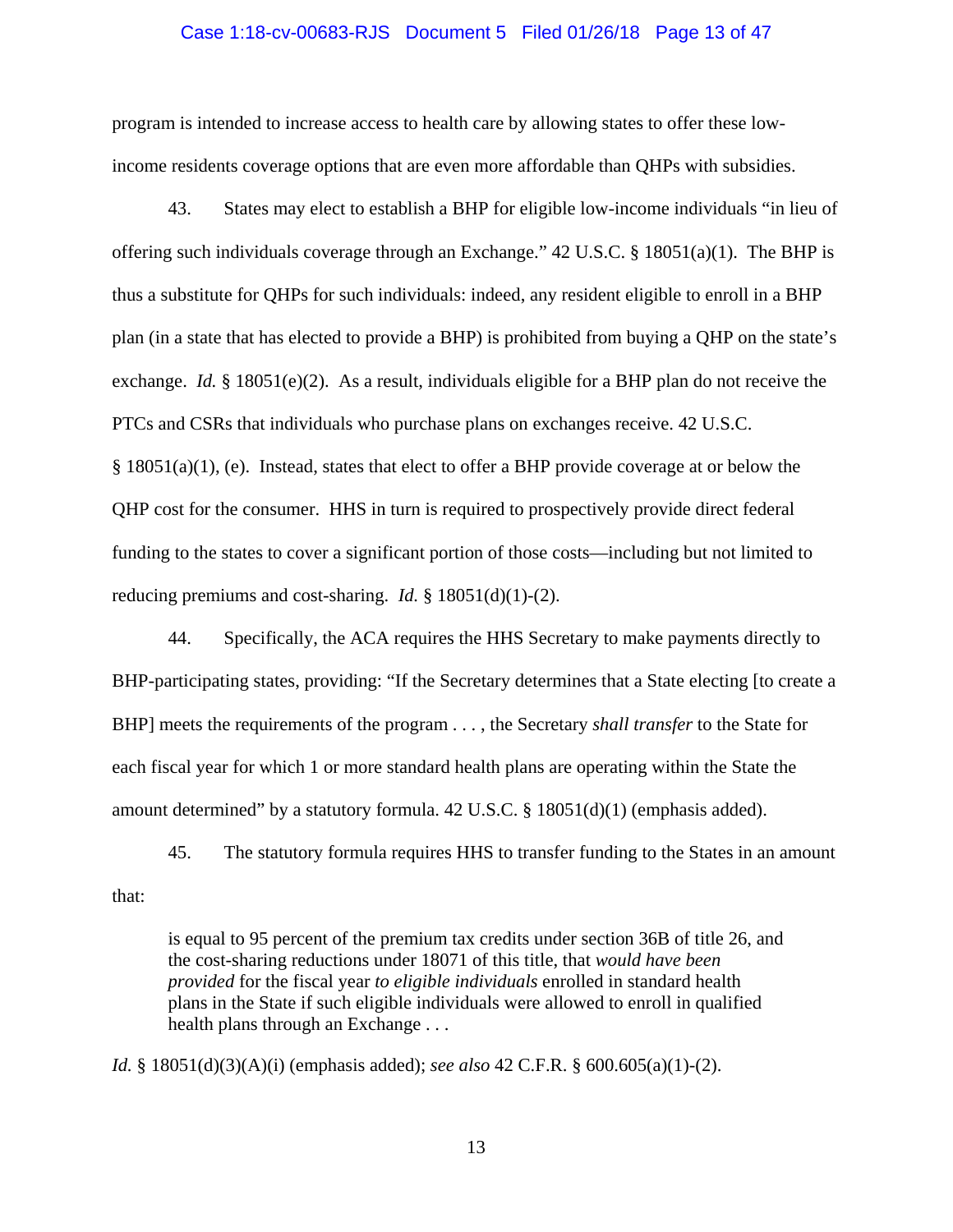#### Case 1:18-cv-00683-RJS Document 5 Filed 01/26/18 Page 14 of 47

46. In other words, HHS's BHP payments to a state must equal 95% of the PTCs and CSRs that BHP enrollees would have received had the state not elected to create a BHP and the BHP enrollees had instead purchased QHPs on an exchange. 42 U.S.C. § 18051(d)(3)(A)(i). Critically, with respect to CSRs, the statutory formula is based on the cost-sharing reductions that *eligible individuals* would have received—that is, the actual reductions in co-payments, deductibles, and other cost-sharing that the individual would have received—not on the reimbursement subsidies that insurance companies would have been paid to cover the cost of those reductions.

47. When calculating the BHP payments, HHS must "make the determination . . . on a per enrollee basis and shall take into account all relevant factors necessary to determine the value of the premium tax credits and cost-sharing reductions that would have been provided to eligible individuals [who could have enrolled in QHPs]." *Id.* § 18051(d)(3)(A)(ii).The statute sets forth various factors HHS must consider, such as health status to ensure that the values reflect health risk. Among other factors, the statute specifically mandates that HHS consider the "experience of other States with respect to participation in an Exchange." *Id.* 

48. These federal BHP payments must be "transfer[red] to the State" on a quarterly basis and placed into a segregated trust fund that the states must create and from which they can draw upon to pay health plans directly "to reduce the premiums and cost-sharing of, or to provide additional benefits for, eligible individuals" who obtain coverage through BHPs. *Id.* § 18051(d)(2); *see also* 42 C.F.R. § 600.615. The payments are prospective. 42 C.F.R.  $§ 600.610(c)(1).$ 

## *ii. Regulatory Provisions Governing BHPs*

49. There are two sets of rules that pertain to the BHP: the BHP Final Rule and an annual Payment Methodology Rule. The BHP Final Rule sets forth all of the rules and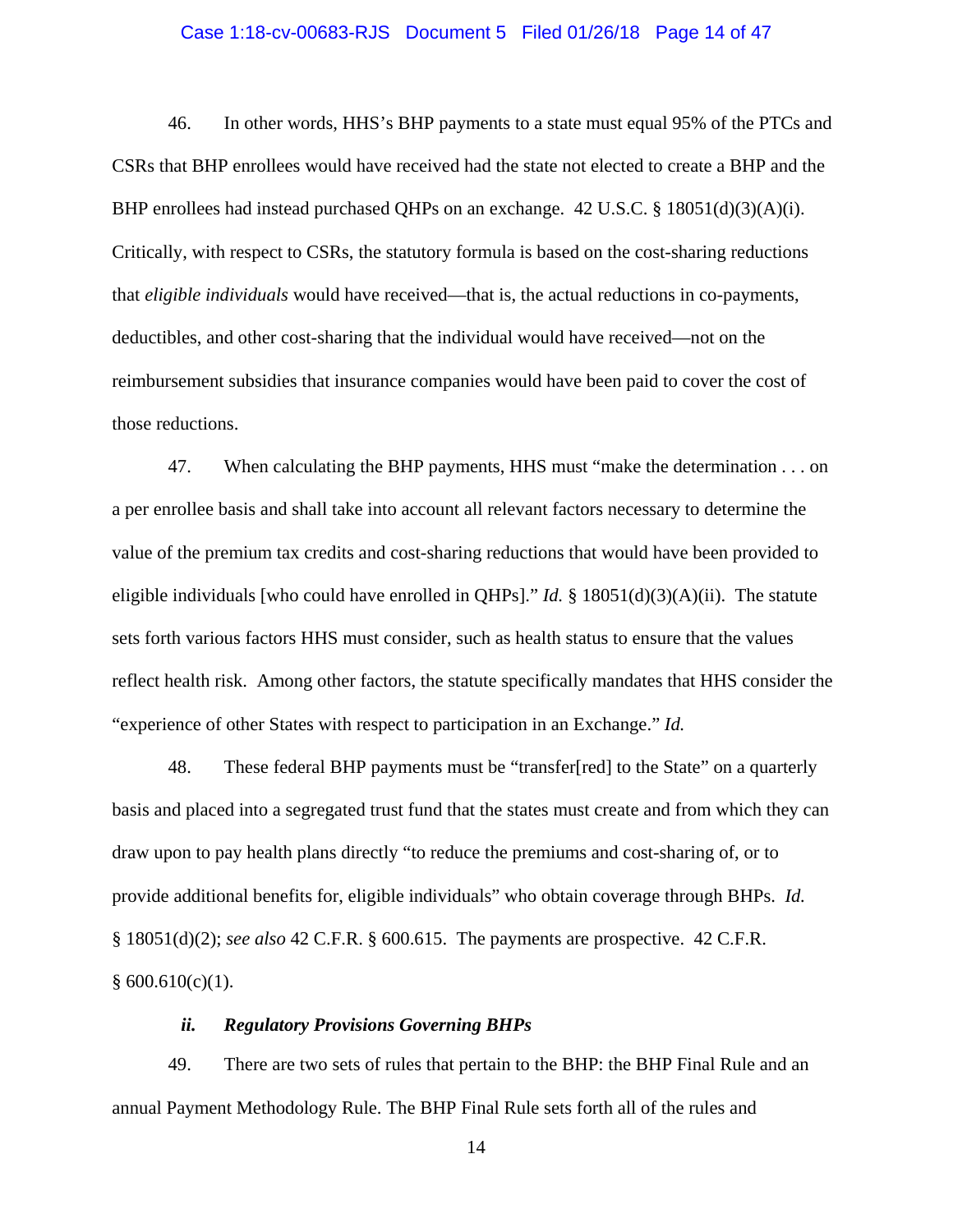#### Case 1:18-cv-00683-RJS Document 5 Filed 01/26/18 Page 15 of 47

procedures applicable to the BHP, except for the detailed methodology for calculating BHP payments to the States, which is contained in the annual Payment Methodology Rule.

#### **a. BHP Final Rule**

50. On March 12, 2014, HHS issued the Final Rule implementing the BHP statute. Basic Health Program; State Administration of Basic Health Programs, 79 Fed. Reg. 14112 (Mar. 12, 2014) (to be codified at 42 C.F.R. pt. 600, 45 C.F.R. pt. 144).

51. Under these regulations, a state can opt into the BHP by submitting a "BHP Blueprint" to HHS signed by the state's governor or other state official. *See* 42 C.F.R. § 600.115. The BHP Blueprint must, among other things, demonstrate the BHP's compliance with at least fifteen separate requirements, such as providing essential health benefits, contracting through a competitive process, containing certain contract requirements, and having a particular medical loss ratio. 42 C.F.R. §§ 600.110; 600.415. A BHP Blueprint is effective when certified by the Secretary of HHS. 42 C.F.R. § 600.120(a).

52. Tracking the statutory language, the implementing regulations provide that the federal BHP payment to a state for covering a BHP enrollee is based on "the sum of the premium tax credit component . . . and the cost-sharing reduction component" for which the individual would be eligible had the individual been enrolled on an exchange. 42 C.F.R. § 600.605(a). The regulations then define the "premium tax credit component" as equaling "95 percent of the premium tax credit for which the eligible individual *would have qualified* had he or she been enrolled in a qualified health plan through an exchange in a given calendar year, adjusted by the relevant factors" set forth elsewhere in the regulations. *Id.* § 600.605(a)(1) (emphasis added). Similarly, the "cost-sharing reduction component" is defined as equaling "95 percent of the cost of the cost-sharing reductions for which the eligible individual *would have qualified* had he or she been enrolled" in a QHP on the exchange, subject to adjustment based on relevant factors.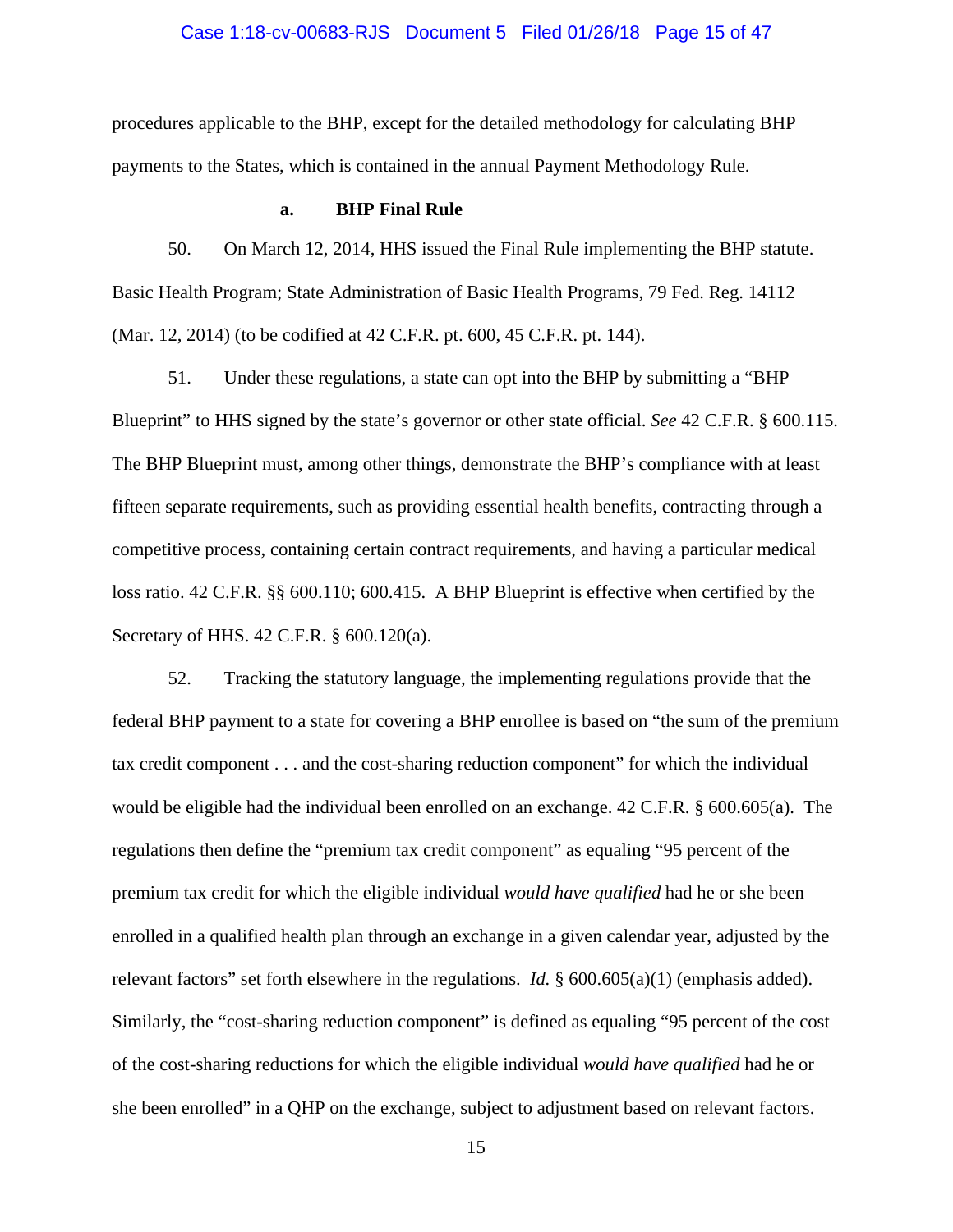#### Case 1:18-cv-00683-RJS Document 5 Filed 01/26/18 Page 16 of 47

*Id.* § 600.605(a)(2) (emphasis added). Again, this CSR component is based on the cost-sharing reductions for which individuals would have qualified, not the payments that insurers would have received to compensate them for providing those required reductions.

53. Although the Final Rule identifies various factors HHS must consider in developing its BHP payment methodology, including "[m]arketplace experience in other states with respect to Exchange participation," the rule itself does not set forth the specific calculation HHS will use to compute the amount owed to states for operating BHPs. *Id.* § 600.605(b)(7). Instead, in its Final Rule, HHS established that the Secretary must publish the following year's proposed BHP payment methodology every October in the Federal Register, with the final payment notice published in February. 42 C.F.R. § 600.610(a)-(b). It is through this process that HHS notifies the states of the formula it will use to calculate the PTC and CSR values, and, consequently, the states' BHP funding for the ensuing year.

54. Once HHS has published its final methodology, it is required to use that methodology to calculate prospective BHP payments. It may adjust that payment amount only in two limited circumstances: to adjust for actual enrollment, and to correct mathematical errors. *Id.* § 600.610(c)(2).

#### **b. Payment Methodology Rule**

55. On February 29, 2016, HHS published its final payment methodology for calendar years 2017 and 2018. Basic Health Program: Federal Funding Methodology for Program Years 2017 and 2018, 81 Fed. Reg. 10091 (Feb. 29, 2016) (to be codified at 42 C.F.R. pt. 600). This payment methodology sets forth the calculation that HHS has committed to using to determine the BHP funding amount, including the PTC and CSR components, for calendar years 2017 and 2018.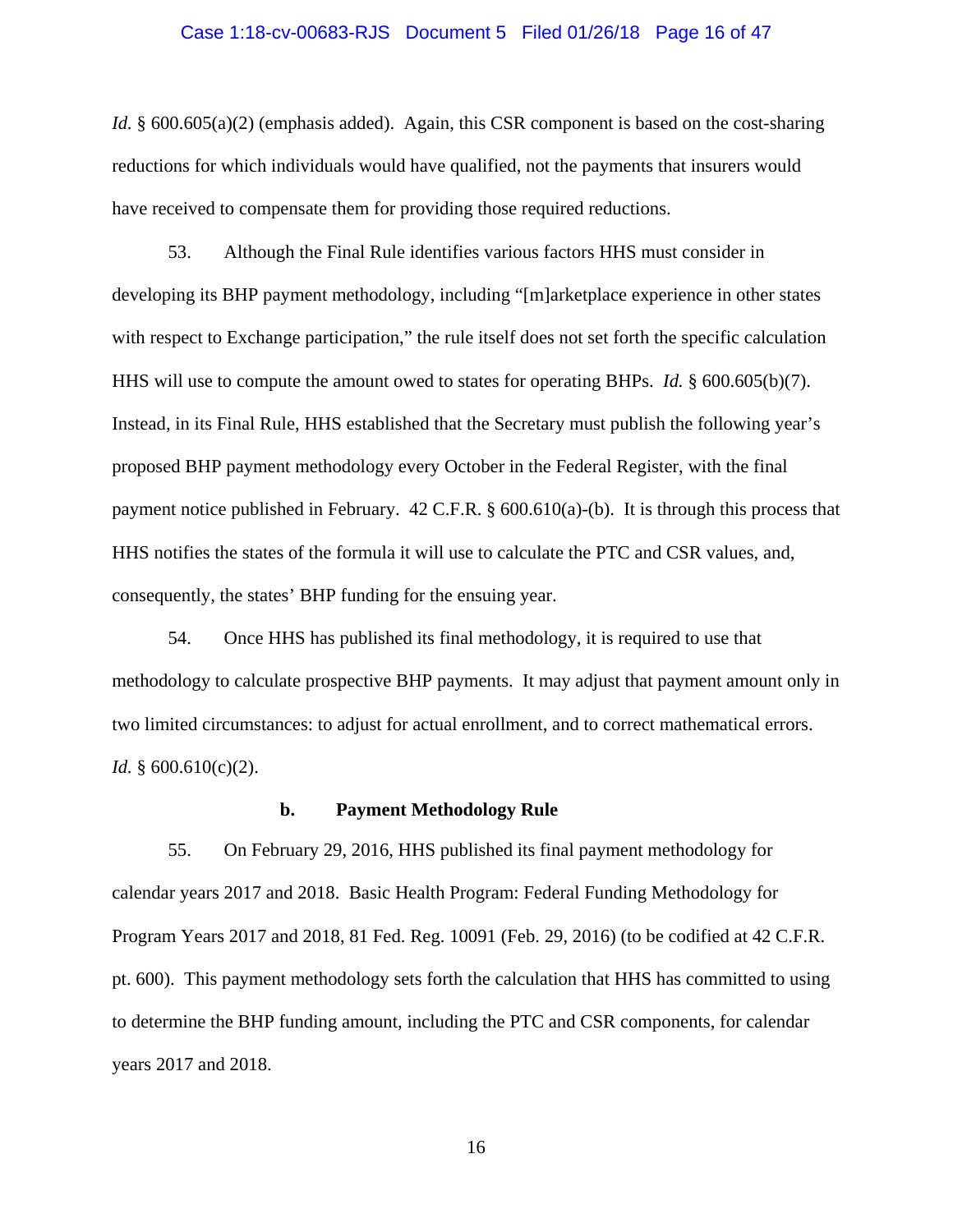### Case 1:18-cv-00683-RJS Document 5 Filed 01/26/18 Page 17 of 47

56. In promulgating the payment formula, HHS reiterated that its ultimate goal was to develop a methodology and calculation that would accurately reflect the amount of both PTCs and CSRs that *would have been provided* to BHP enrollees, had those individuals instead enrolled in QHPs. HHS explicitly stated: "Federal funding will be available for BHP based on the amount of [PTCs and CSRs] that BHP enrollees *would have received had they been enrolled* in [QHPs] through Exchanges." *Id*. at 10092 (emphasis added). HHS later stated that it developed values for the factors used to calculate the PTC and CSR amount "to *simulate* the values of the PTC and CSRs that BHP enrollees would have received if they had enrolled in QHPs offered through an Exchange." *Id.* at 10093-94 (emphasis added).

57. Although HHS reserved the right to promulgate changes to the methodology for 2018, *see id.* at 10094, it has never done so.

### **C. The States' Basic Health Programs**

58. As discussed, states seeking to offer their residents a BHP must submit a "BHP Blueprint" to the HHS Secretary for approval. 42 C.F.R. § 600.110. The Blueprint describes how the state's BHP will function and comply with relevant federal regulations. *Id.* The Secretary then "certifies" a Blueprint if it: (a) contains sufficient information to determine compliance with federal law and regulations, (b) demonstrates "adequate planning for the integration of BHP with other insurance affordability programs" in a seamless manner, and (c) provides a comprehensive description of the BHP operations and program design. *Id.*  $§ 600.120(d).$ 

59. Once certified, a BHP Blueprint "remains in effect" and both HHS and the BHPparticipating state are bound to adhere to it except in narrowly defined circumstances.

60. HHS can terminate a BHP Blueprint only on its own initiative if the Secretary first "makes a finding that the BHP Blueprint no longer meets the standards for certification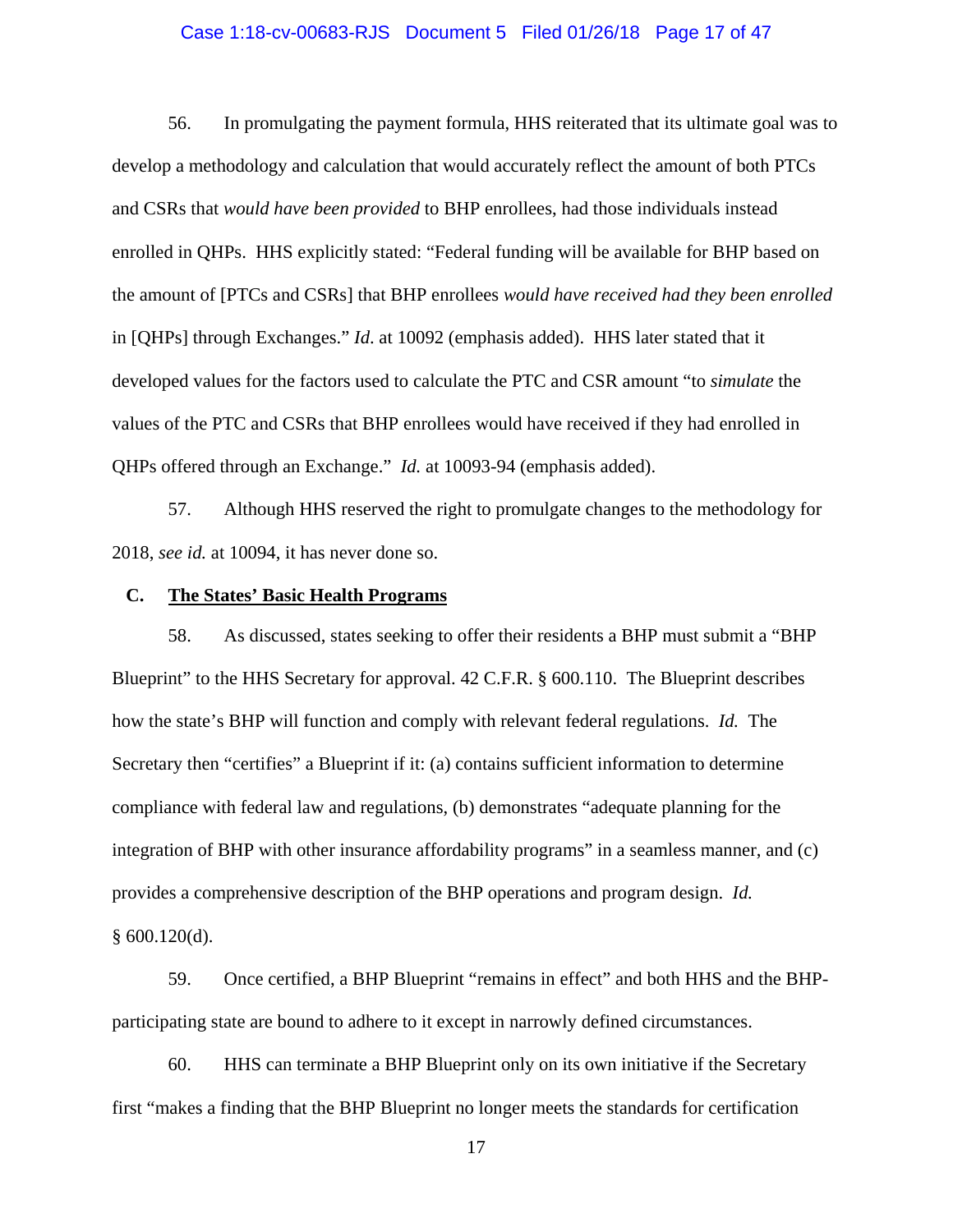#### Case 1:18-cv-00683-RJS Document 5 Filed 01/26/18 Page 18 of 47

based on findings in the annual review, or reports significant evidence of beneficiary harm, financial malfeasance, fraud, waste or abuse by the BHP agency or the State consistent with § 600.142." 42 C.F.R. § 600.120(c)(3). Termination may then only occur after the Secretary provides the state with notice of its findings "that the standards for certification are not met or evidence of harm or misconduct in program operations," as well as "a reasonable period for the State to address the finding (either by substantiating compliance with the standards for certification or submitting revisions to the Blueprint, or securing HHS approval of a corrective action plan)," and "an opportunity for a hearing before issuing a final finding." 42 C.F.R. § 600.142(b). HHS is further required to "make every reasonable effort to resolve proposed findings without requiring withdrawal of BHP certification and in the event of a decision to withdraw certification, [to] accept a request from the State for reconsideration." *Id.*  § 600.142(c). Even then, termination is not effective for at least 120 days, with a transition plan submitted in the interim. *Id.* § 600.142(d-e).

61. A BHP-participating state's ability to terminate the BHP is also curtailed. A state must meet a series of requirements before terminating a BHP Blueprint, including submitting a transition plan at least 120 days before the proposed termination date, obtaining HHS's approval of the transition plan, resolving any "concerns" HHS may have, and notifying all BHP plan offerors and enrollees. 42 C.F.R. §§ 600.120(c)(2), 600.140. A BHP Blueprint can only be changed if "revisions [are] submitted by the State" and certified by HHS. 42 C.F.R.  $§ 600.120(c)(1).$ 

62. To date, two states, New York and Minnesota, have submitted Blueprints, and HHS approved both states to operate BHPs. Both states relied upon the federal government's statutory guarantee of federal funding in deciding to implement and operationalize their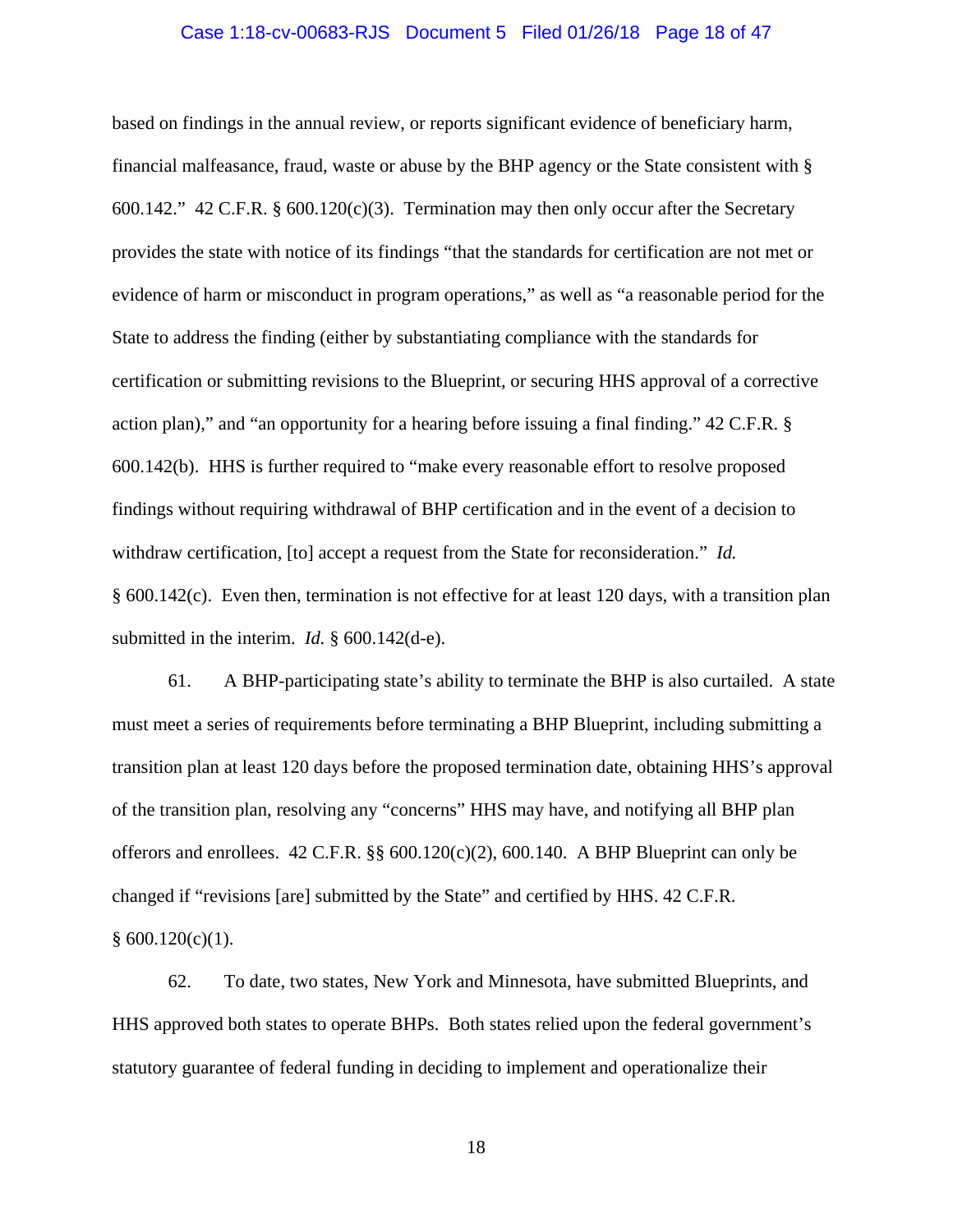#### Case 1:18-cv-00683-RJS Document 5 Filed 01/26/18 Page 19 of 47

respective BHPs and have received the federal funding via quarterly prospective payments since HHS granted approval to the States to operate the programs. The States continue to rely on this statutory guarantee of federal funds to operate their BHPs. Their respective programs are described below.

## *i. New York's Essential Plan*

63. In March 2014, New York passed legislation, effective April 1, 2015, authorizing the New York State Department of Health ("DOH") to establish a BHP, which is known as the Essential Plan. NY Soc. Serv. L. § 369-gg. In establishing its BHP, the state determined that the Essential Plan would enable New York to provide more affordable coverage for its low-income residents and improve affordability for residents whose incomes fluctuate above and below Medicaid levels and who would, absent the BHP, have been enrolled in a QHP with higher premiums and cost-sharing levels. The Essential Plan offers eligible individuals insurance through private insurers who contract with the state.

64. On February 23, 2015, DOH submitted its Blueprint to HHS, and on March 27, 2015, New York received federal certification to establish its BHP.

65. The federal certification, a copy of which is attached hereto as Attachment 1, specifically authorizes New York "to establish a BHP and *receive federal funds in its BHP trust fund*, with coverage beginning April 1, 2015." (emphasis added). The certification commended New York for the "thorough planning" reflected in its Blueprint. *Id.*

66. Consistent with federal law and regulations, the Essential Plan is available to residents under age 65 who are not eligible for Medicaid, who do not have access to minimum essential coverage, and whose incomes are at or below 200% of the FPL (\$24,120 for a household of one; \$49,200 for a household of four). It covers all essential health benefits, which include inpatient and outpatient care, physician services, diagnostic services and prescription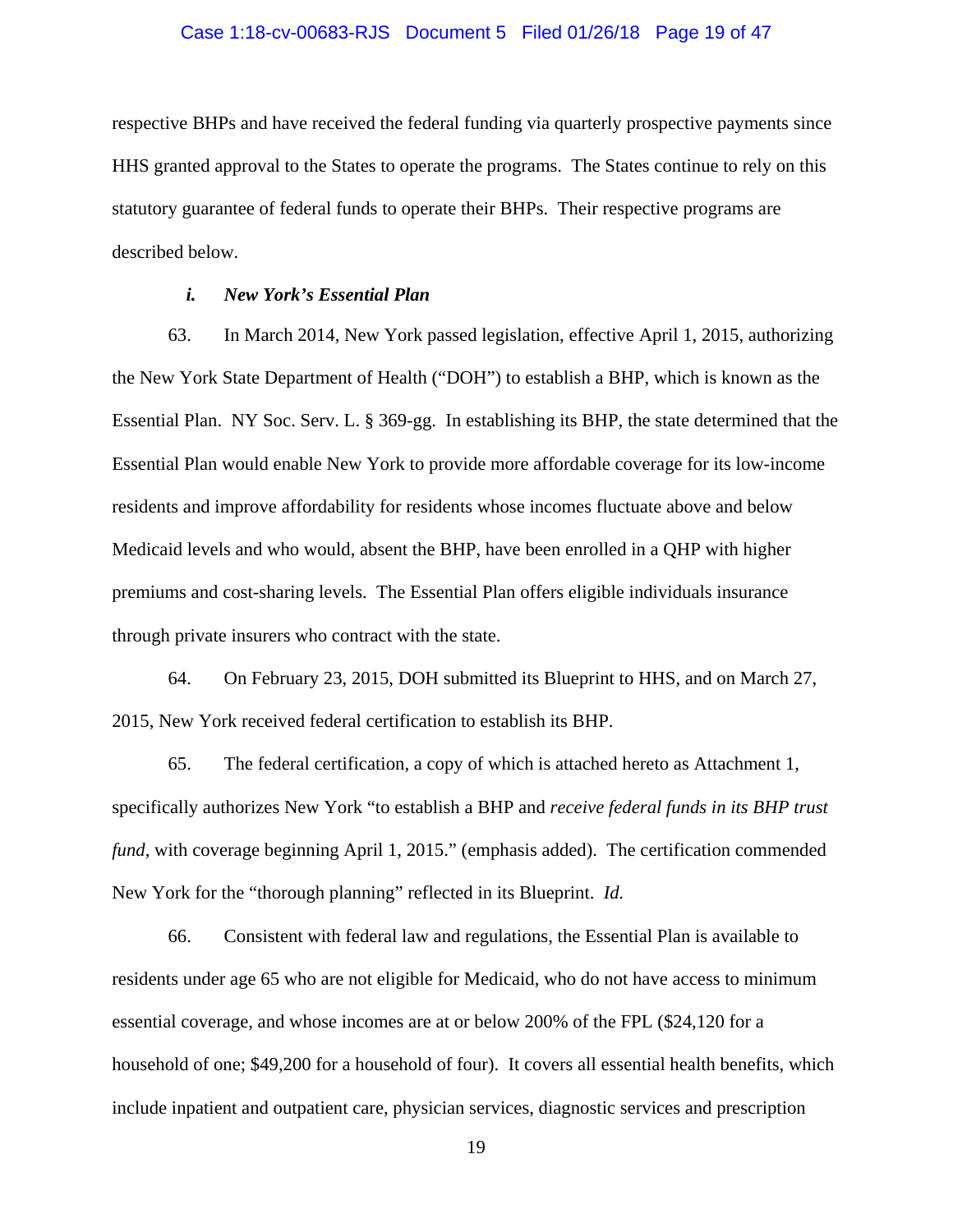#### Case 1:18-cv-00683-RJS Document 5 Filed 01/26/18 Page 20 of 47

drugs, with no annual deductible and low out-of-pocket costs. Preventive care has no out-ofpocket costs for enrollees.

67. The Essential Plan offers enrollees significant cost savings, with either no monthly premiums or premiums of only \$20, depending on income. These premiums are significantly less than what BHP enrollees would pay for a QHP offered through New York's exchange, even after PTCs and CSR subsidies are applied: on average, individuals in the Essential Plan are estimated to save more than *\$1,100* a year compared to what they would spend if they enrolled in a QHP. Currently, if an Essential Plan enrollee had to enroll in a silver-level QHP with PTCs, their monthly premiums would be \$127— more than *six times* the current monthly premium of \$20. Further, individuals can enroll in the Essential Plan at any time—in contrast to QHPs, where enrollment is generally limited to a brief annual open enrollment period.

68. Because of the Essential Plan's low cost and comprehensive coverage options, the Essential Plan has helped significantly decrease the uninsured rate in New York. Since its inception, the Essential Plan's enrollment has nearly doubled, from 379,559 individuals enrolled as of January 31, 2016, to 716,000 individuals as of December 15, 2017. Of those deemed eligible for the Essential Plan, 93% ultimately enroll—compared to 73% of those deemed eligible for QHPs. Through the BHP and other ACA innovations, New York has dramatically increased access to affordable and comprehensive health insurance coverage. In just four years — from 2013 to the present — the rate of uninsured New Yorkers has declined from 10% to 4.7%.

69. In or around April of each year, DOH sends out an invitation to health insurers for participation in ACA programs, including the Essential Plan. For the 2018 plan year, insurers had until May 26 to submit their proposals, and DOH certified the plans for participation in the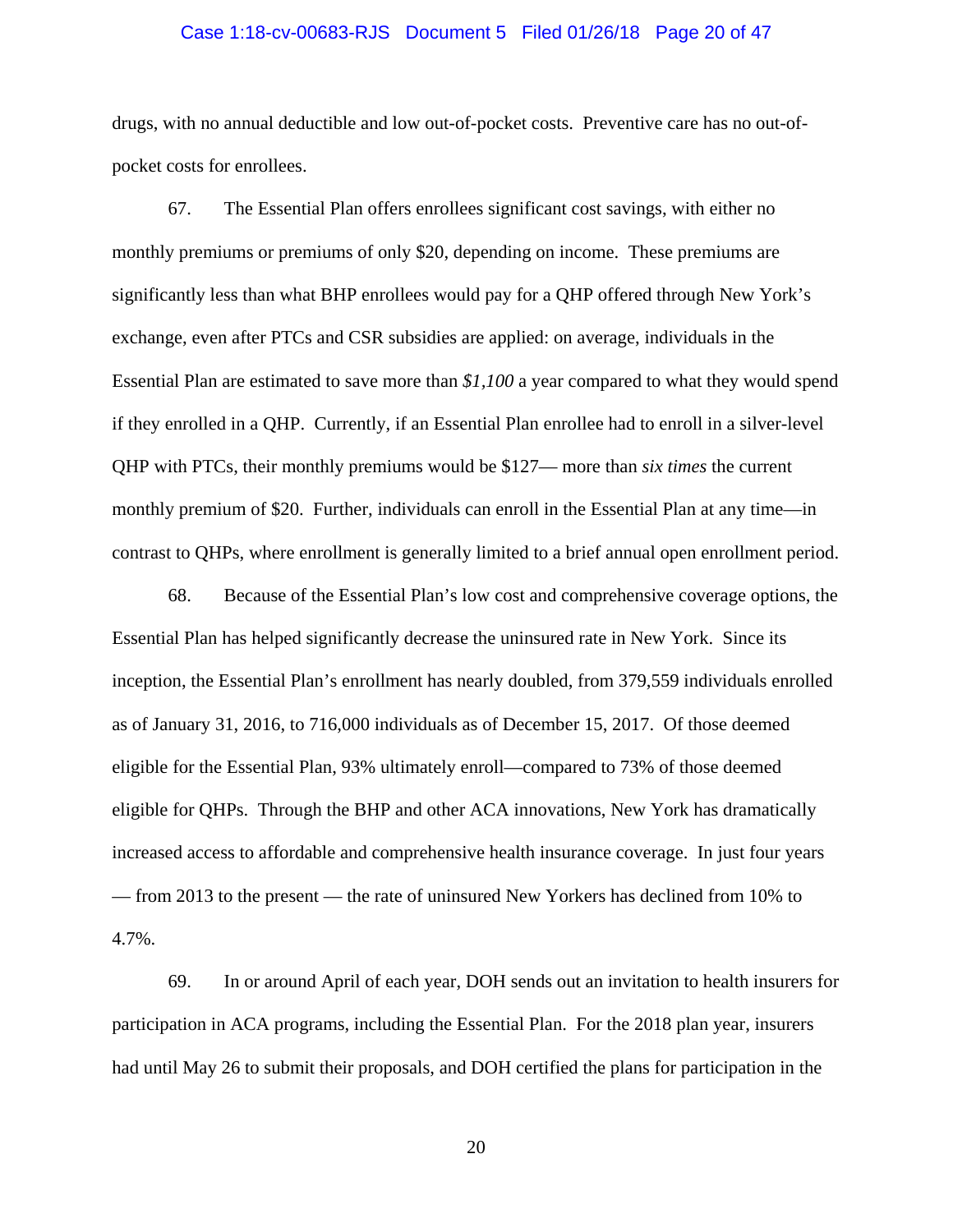#### Case 1:18-cv-00683-RJS Document 5 Filed 01/26/18 Page 21 of 47

Essential Plan by September 28, 2017. Thus, months before HHS gave its first indication that it would not pay the "CSR component" of the BHP funding, New York had committed to offering the Essential Plan for 2018 in reliance on HHS's published 2018 funding formula. Fifteen insurers committed to offering insurance to individuals through the Essential Plan.

### *ii. Minnesota's Establishment of MinnesotaCare*

70. Minnesota's BHP is called MinnesotaCare. Currently, there are approximately 87,000 individuals enrolled in the BHP.

71. MinnesotaCare was originally created in 1992 to provide health insurance coverage to low- and moderate-income Minnesotans who were not eligible for Medicaid or other public programs, did not have employer-sponsored health insurance, and could not afford private insurance coverage. MinnesotaCare is administered by the Minnesota Department of Human Services ("MDHS")—through contracted insurers—and historically operated as a federal Medicaid waiver program. This program existed before the ACA under the authority of a Medicaid 1115 waiver, but was converted to a Basic Health Program effective January 1, 2015. Minnesota was required to sunset its Medicaid 1115 waiver in conjunction with the implementation of the ACA. The only option to continue the program with federal funding was through the Basic Health Program authority. In reliance on the ACA and under guidance from CMS, MDHS modified MinnesotaCare's income and eligibility rules and benefit set to meet the ACA's BHP requirements. The ACA also requires that states desiring to create a BHP must "establish a competitive process for entering into contracts with standard health plans" to cover BHP enrollees. 42 U.S.C. § 18051(c)(1). In 2013, state law required the Commissioner of MDHS to establish a competitive process for entering into contracts with health plans to offer MinnesotaCare plans, consistent with federal law. See Minn. Laws 2013, ch. 108, art. 1, § 61.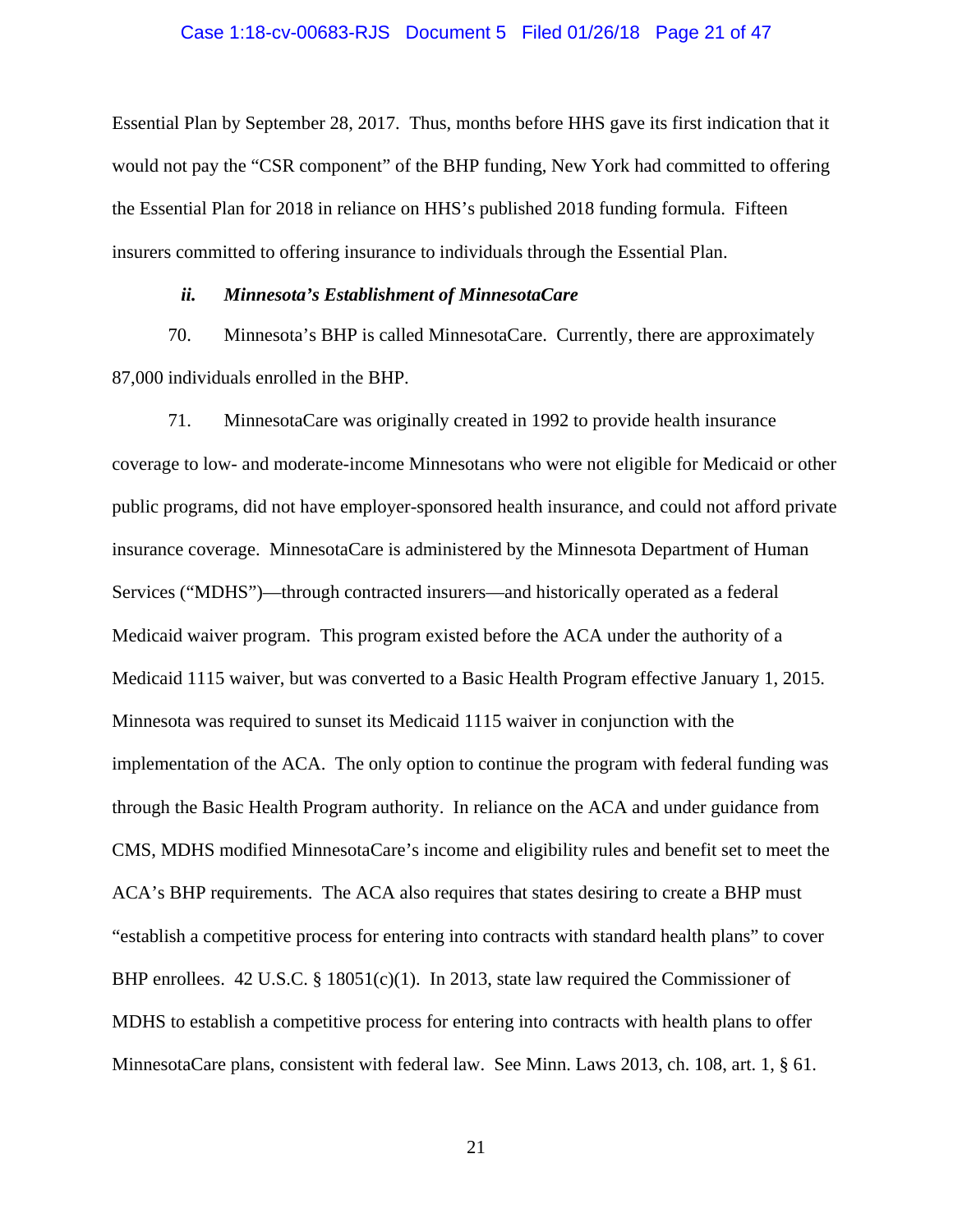#### Case 1:18-cv-00683-RJS Document 5 Filed 01/26/18 Page 22 of 47

72. In December 2014, MDHS submitted its final Blueprint to HHS, and on December 15, 2014, Minnesota received federal certification to establish its BHP. Minnesota expended significant resources converting MinnesotaCare into a BHP, in reliance on the ACA and CMS's guidance.

73. The federal certification, a copy of which is attached as Attachment 2, specifically authorizes Minnesota "to establish a BHP and *receive federal funds in its BHP trust fund*, with coverage beginning January 1, 2015." (emphasis added). MinnesotaCare began operating as a BHP on January 1, 2015.

74. MinnesotaCare currently covers, in general, Minnesota residents under the age of 65 who have a gross income between 133% and 200% of the federal poverty guidelines and are not eligible for Medicaid and do not have access to minimum essential coverage. Enrollees pay monthly premiums on a sliding scale, with a maximum monthly premium of \$80. These premiums are significantly less than what BHP enrollees would pay for a QHP offered through Minnesota's exchange, even after PTCs and CSR subsidies are applied: MDHS estimates that a person in a household of one purchasing individual coverage on the BHP would save between \$340 and \$570 per year in premiums compared to what he or she would spend if enrolled in a QHP (depending on income level).

#### **D. Federal BHP Payments to the States Prior to December 2017**

## *i. Federal BHP Payments to New York State Prior to December 2017*

75. Since March 2015, the Centers for Medicare and Medicaid Services ("CMS"), an agency within HHS, has routinely issued the full BHP payments owed to New York, calculated according to HHS's regulations and published payment methodology rule, and deposited the funds in the state's BHP trust fund prospectively on a quarterly basis.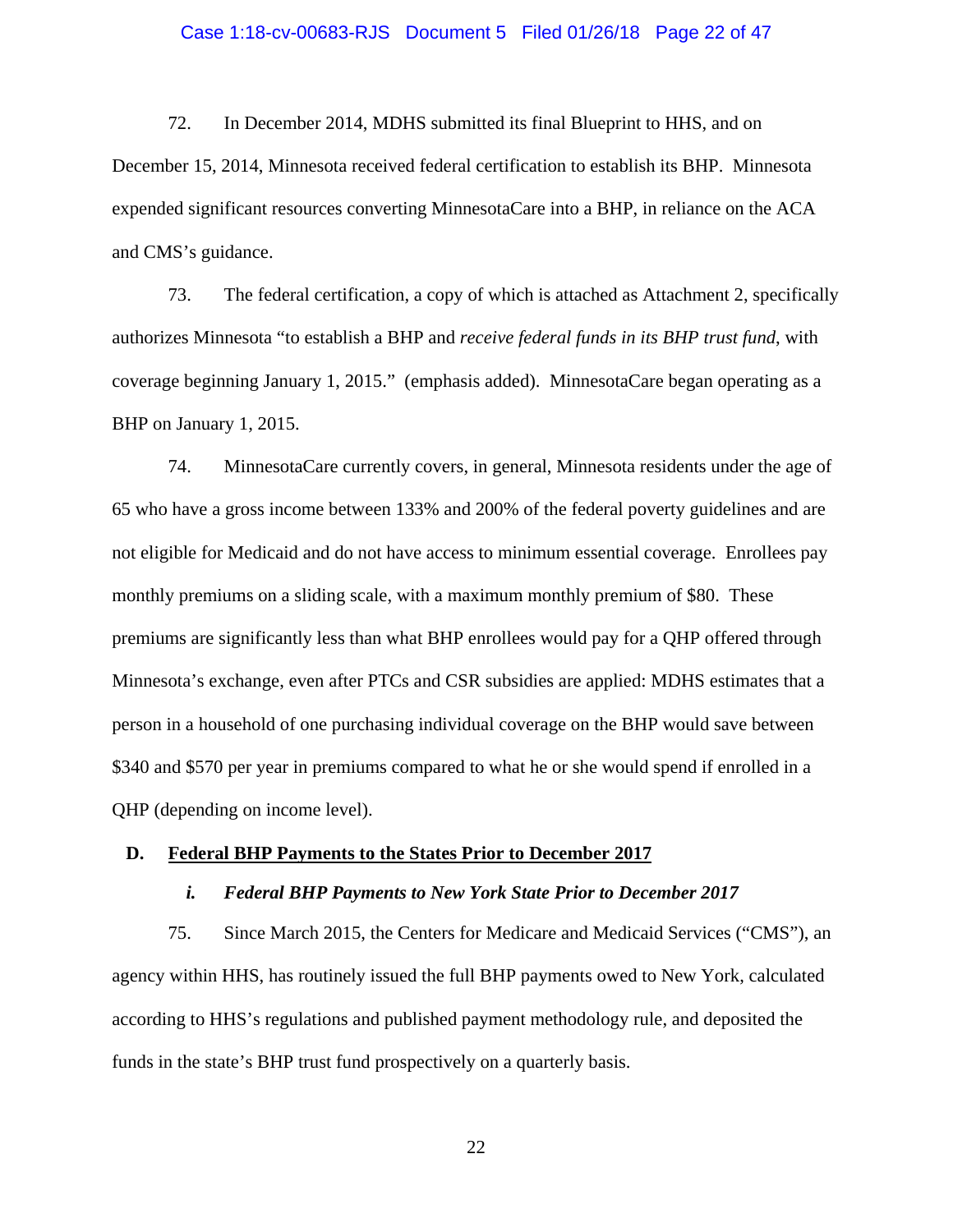#### Case 1:18-cv-00683-RJS Document 5 Filed 01/26/18 Page 23 of 47

76. Approximately one month before the end of each calendar quarter, CMS has sent DOH a letter setting forth the BHP payment for the upcoming quarter. The letter divides the payment into two components: the part based on PTCs and the part based on CSRs.<sup>2</sup>

77. As recently as September 20, 2017, CMS deposited the full amount owed to New York — \$906,514,960 — into the BHP trust fund to prospectively cover the majority of New York's BHP expenses for the last quarter of 2017. Of that amount, the CSR-based portion comprised \$214,397,109, or approximately 25%, of the total, with the remainder based on the PTC. CMS sent a letter in advance of the payment explaining the methodology used to derive this quarterly payment, a copy of which is attached hereto as Attachment 3.

78. Prior to November 2017, New York received no formal indication that HHS would deviate from its published 2018 payment methodology rule in 2018, and at no time before or since then have any laws, regulations, or published guidance been issued that would affect HHS's obligations to reimburse New York for its operation of the Essential Plan.

#### *ii. Federal BHP Payments to Minnesota Prior to December 2017*

79. Since the establishment of MinnesotaCare as the State's BHP, CMS routinely issued the full payments owed to Minnesota, calculated according to HHS's regulations and published payment formula, and deposited the funds in the state's BHP Trust Fund on a quarterly basis.

80. Each quarter, MDHS sends CMS enrollee information so CMS can calculate that quarter's BHP payment. Prior to Minnesota receiving its quarterly BHP payment, CMS has

<sup>&</sup>lt;sup>2</sup> Additionally, in some quarters, there is a third component to account for reconciliation based on actual enrollment data for prior quarters. DOH sends that data to CMS on a quarterly basis. *See* 42 C.F.R. § 600.610(c)(2)(i).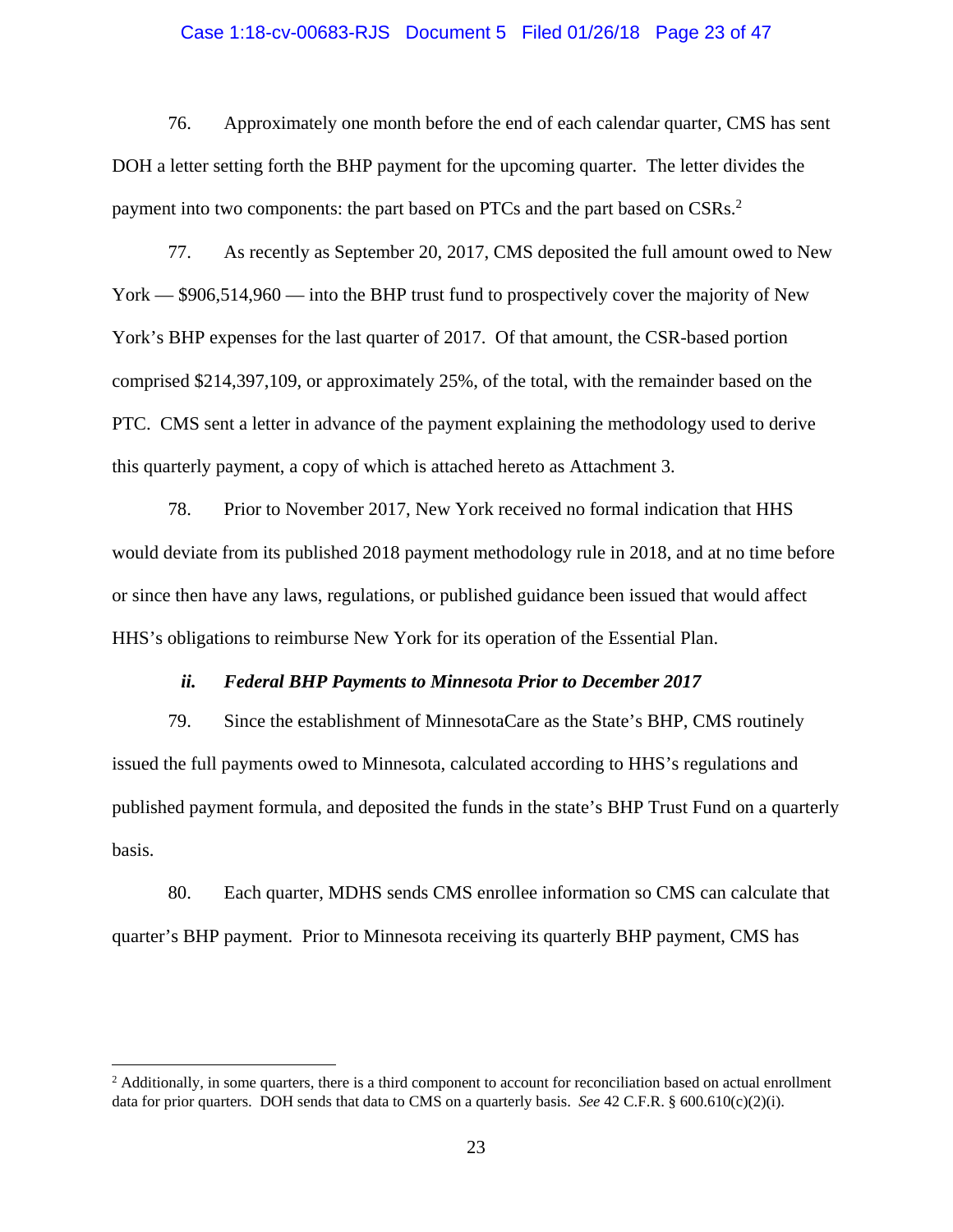#### Case 1:18-cv-00683-RJS Document 5 Filed 01/26/18 Page 24 of 47

typically sent MDHS a letter setting forth the BHP payment for the upcoming quarter. The letter divided the payment into two components: the part based on PTCs and the part based on CSRs.<sup>3</sup>

81. As recently as September 21, 2017, CMS deposited the full amount owed – \$130,273,985 – into the BHP Trust Fund to prospectively cover the majority of Minnesota's BHP expenses for the last quarter of 2017. Of that amount, the CSR portion comprised \$30,980,583, or approximately 24%, of the total, with the remainder based on the PTC. CMS sent a letter in advance of the payment explaining the methodology used to derive this quarterly payment, a copy of which is attached hereto as Attachment 4.

82. Prior to October 2017, MDHS received no formal indication that HHS would deviate from its published 2018 payment formula in 2018, and at no time before or since then have any laws, regulations, or published guidance been issued that would affect HHS's obligations to reimburse Minnesota for its operation of MinnesotaCare.

## **II. HHS'S UNLAWFUL DECISION TO STOP PAYING MANDATED BHP FUNDING**

# **A. The Current Administration's Defunding of CSR Reimbursements and the States' Responses**

83. In reducing the States' BHP funding, HHS relied on its earlier determination, in October 2017, that it would no longer reimburse insurance companies for the cost of CSRs they are required to incur when offering QHPs on exchanges. Accordingly, a brief description of HHS's defunding of CSRs, and the states' responses to that defunding, is below.

84. The current administration has sought since its inception to repeal the ACA or, failing that, to undermine its successful operation at every turn. After efforts at statutory repeal were largely unsuccessful during the summer of 2017, the administration then looked for other

<u>.</u>

<sup>&</sup>lt;sup>3</sup> Additionally, in some quarters, there is a third component to account for reconciliation based on actual enrollment data for prior quarters, based on enrollment data that MDHS sends to CMS on a quarterly basis. *See* 42 C.F.R.  $§ 600.610(c)(2)(i).$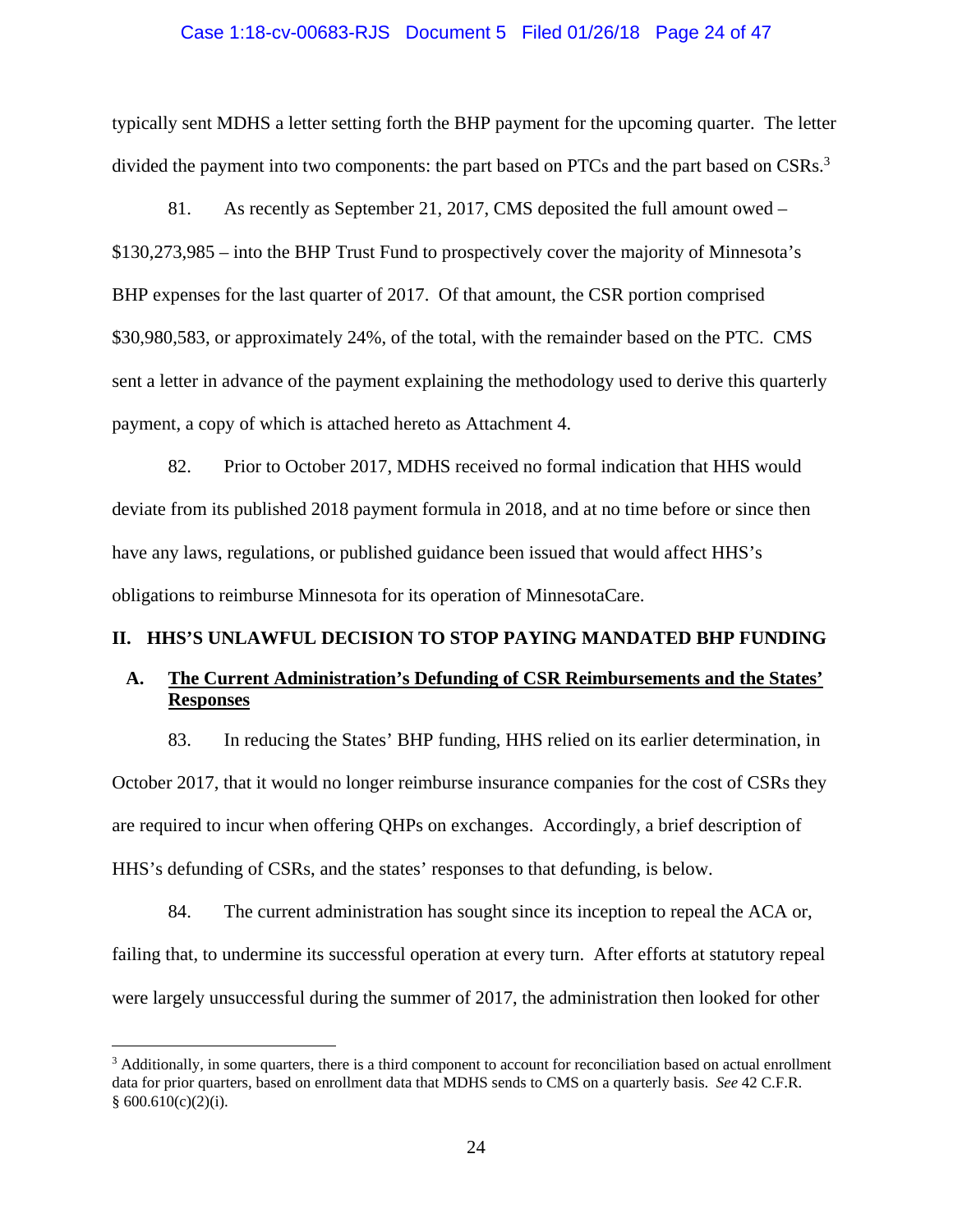## Case 1:18-cv-00683-RJS Document 5 Filed 01/26/18 Page 25 of 47

ways to impede the ACA. These include: using federal funds to produce nearly 20 testimonial videos asserting that the ACA has harmed individuals;<sup>4</sup> cutting funding for "navigators" who help individuals enroll in insurance coverage;<sup>5</sup> and cutting the federal exchange open enrollment period in half.<sup>6</sup>

85. Along the same lines, on October 12, 2017, less than a month before the start of open enrollment, HHS announced that it would immediately stop making the CSR payments to insurers that are mandated by Section 1402 of the ACA, 42 U.S.C. § 18071. HHS based its October 12 decision on a Department of Justice ("DOJ") letter, issued just a day earlier, that reversed DOJ's and HHS's longstanding view that Congress had appropriated funds to cover CSR reimbursements for QHPs. 7

86. The DOJ letter effectively endorsed the reasoning of a district court decision, *U.S. House of Representatives v. Burwell*, 185 F. Supp. 3d 165 (D.D.C. 2016), which had held that there was no appropriation authorizing the CSR payments required by Section 1402, and accordingly issued a permanent injunction preventing such payments.<sup>8</sup>

<u>.</u>

<sup>4</sup> Audrey Carlsen et al., N.Y. TIMES, *The Same Agency That Runs Obamacare Is Using Taxpayer Money to Undermine It,* Sept. 4, 2017, https://www.nytimes.com/interactive/2017/09/04/us/hhs-anti-obamacarecampaign.html; *see also, e.g.*, U.S. Dep't of Health & Human Servs., YOUTUBE, *Marjorie Weer and Montgomery Weer of Mount Pleasant, South Carolina*, June 30, 2017, https://www.youtube.com/watch?v=oBItUJ8Q\_HE.

<sup>5</sup> Juliet Eilperin et al., WASH. POST, *HHS Slashes Funding to Groups Helping ACA Consumers Enroll by up to 92 Percent*, Sept. 14, 2017, https://www.washingtonpost.com/national/health-science/hhs-slashes-funding-to-some-acanavigator-groups-by-more-than-60-percent/2017/09/14/729c394c-9957-11e7-b569- 3360011663b4\_story.html?utm\_term=.404176885694.

<sup>&</sup>lt;sup>6</sup> Healthcare.gov, HEALTHCARE.GOV BLOG (Dec. 7, 2017), https://www.healthcare.gov/blog/december-15-deadlinealmost-here/ (reflecting deadline for 2018 open enrollment as December 15, 2017) (last visited Jan. 24, 2018); Healthcare.gov, HEALTHCARE.GOV BLOG (Jan. 13, 2017), https://www.healthcare.gov/blog/avoid-2017-healthinsurance-deadline/ (reflecting deadline for 2017 open enrollment as January 31, 2017) (last visited Jan. 24, 2018).

<sup>7</sup> *See Trump Administration Takes Action to Abide by the Law and Constitution, Discontinue CSR Payments*, U.S. DEP'T OF HEALTH & HUMAN SERVS. (Oct. 12, 2017), https://www.hhs.gov/about/news/2017/10/12/trumpadministration-takes-action-abide-law-constitution-discontinue-csr-payments.html.

<sup>&</sup>lt;sup>8</sup> The district court stayed its injunction pending the federal government's appeal. Subsequently, the D.C. Circuit granted intervention to several states (including New York and Minnesota) to defend the legality of those payments. *See* Order Granting Motion for Leave to Intervene, *U.S. House of Representatives v. Thomas E. Price*, No. 16-5202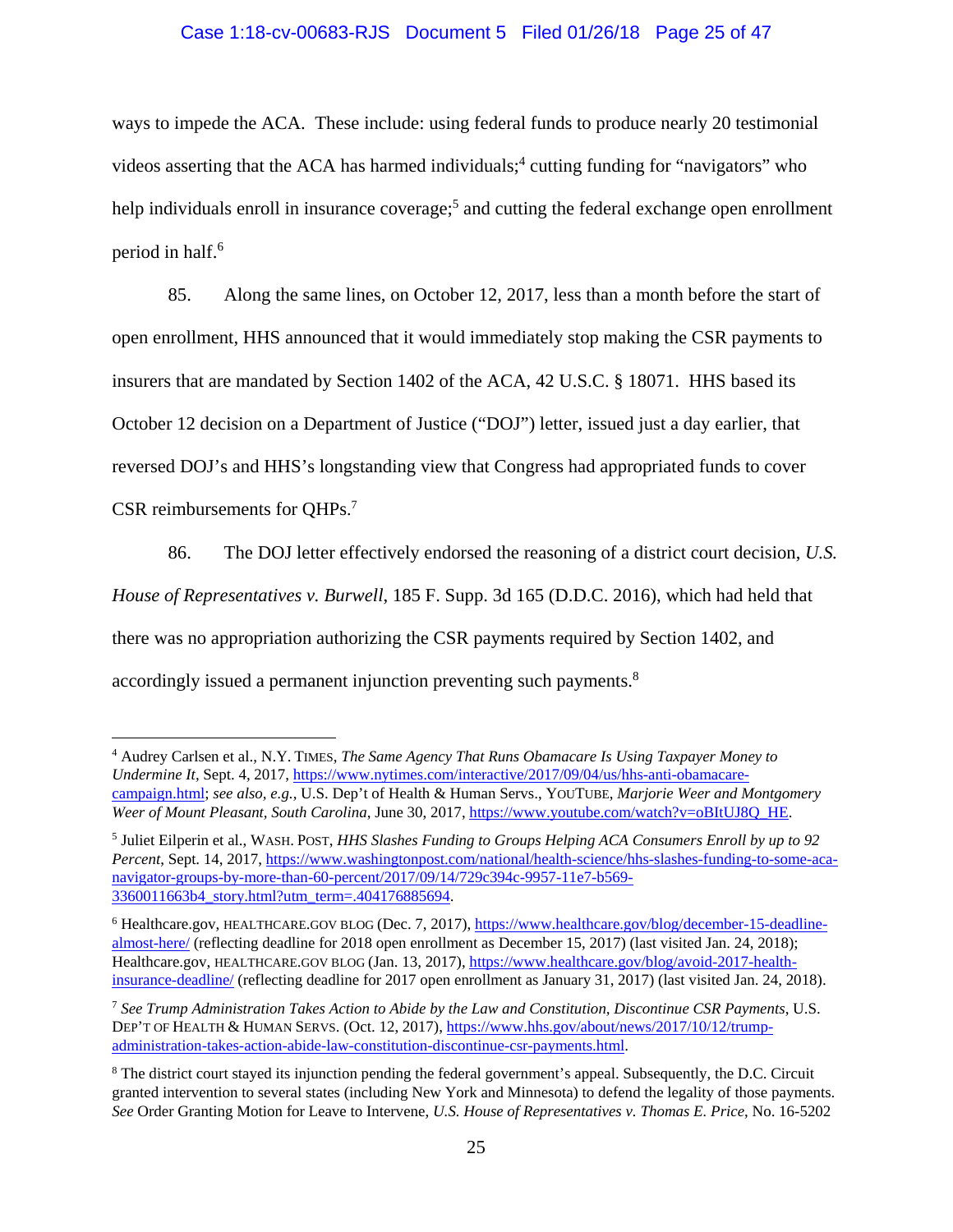#### Case 1:18-cv-00683-RJS Document 5 Filed 01/26/18 Page 26 of 47

87. Neither the DOJ letter nor the district court decision on which it relied makes any mention of the BHP (which is authorized by a separate section of the ACA, Section 1331), or of the detailed regulations that implement the BHP and confirm its funding formula.

88. HHS's cut-off of CSR payments for QHPs threatened to deprive insurers of critical federal funding that was essential to their ability to continue providing affordable health insurance on the exchanges. To limit the impact of this financial injury, many states authorized insurers to charge higher 2018 premiums for silver plans available on their exchanges, including for the second-lowest-cost silver plans. Because the second-lowest-cost silver plan premiums serve as the benchmark by which federal subsidies for PTCs are calculated, *see supra* ¶¶ 35-36, the effect of raising those premiums was to increase federal funding through higher PTCs in order to make up for the loss of federal funding through CSR payments. This practice has become known colloquially as "silver loading."

89. "Silver loading" has meant significant premium increases for silver plans. One analysis performed by the Kaiser Family Foundation found that, of the 32 states and the District of Columbia that published detailed data concerning 2018 premiums rates, "among those insurers that specify the surcharge on silver plans for the discontinuation of CSR payments, the amount of the surcharge ranges from 7.1% to 38%."9 For example, in Pennsylvania, all

<sup>(</sup>D.C. Cir. filed Aug. 1, 2017). The parties recently moved for the D.C. Circuit to remand the case back to the district court to vacate the permanent injunction and resolve that litigation. *See* Joint Motion for Remand, *U.S. House of Representatives v. Thomas E. Price*, No. 16-5202 (D.C. Cir. filed Jan. 19, 2018). If the D.C. Circuit grants the motion, the parties have agreed that "the district court's holding on the merits should not in any way control the resolution of the same or similar issues should they arise in other litigation, and hereby waive any right to argue that the judgment of the district court or any of the district court's orders or opinions in this case have any preclusive effect in any other litigation." *See* Joint Status Report, Exh. A, *U.S. House of Representatives v. Thomas E. Price*, No. 16-5202 (D.C. Cir. filed Dec. 15, 2017).

<sup>&</sup>lt;sup>9</sup> Rahah Kamal et al., Kaiser Family Foundation, How the Loss of Cost-Sharing Subsidy Payments is Affecting 2018 Premiums, Oct. 27, 2017, https://www.kff.org/health-reform/issue-brief/how-the-loss-of-cost-sharing-subsidypayments-is-affecting-2018-premiums/.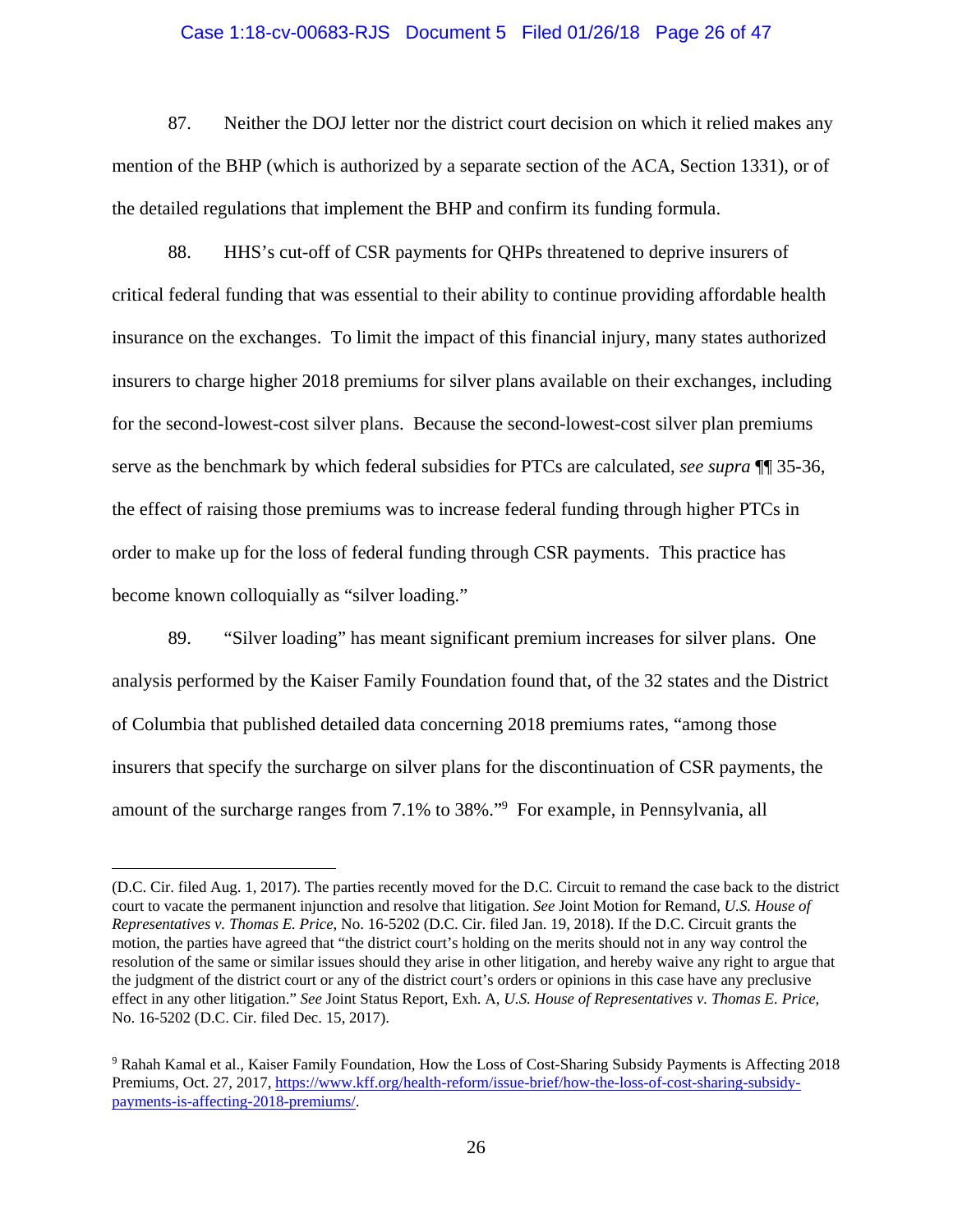#### Case 1:18-cv-00683-RJS Document 5 Filed 01/26/18 Page 27 of 47

exchange silver plans experienced increases of 34.29% to account for CSR defunding, and in California, there was an average "CSR surcharge" on premiums for exchange silver plans of 12.4% (with at least one plan increasing premiums by  $27\%$ ).<sup>10</sup> Federal expenditures on PTCs increased accordingly, and without limitation.

90. HHS has raised no objection to the states' adoption of "silver loading"—and the concomitant increase on federal subsidies for PTCs—to make up for the loss of CSR payments for QHPs. On the contrary, through DOJ, HHS has expressly relied on "silver loading" to defend itself against a legal challenge to its cut-off of CSR payments. In October 2017, a coalition of states, which included New York and Minnesota, sued HHS and other federal defendants in the United States District Court for the Northern District of California seeking to compel the federal government to make CSR payments to insurers offering QHPs on exchanges. The plaintiff States also moved for a preliminary injunction. In opposing the preliminary injunction, DOJ expressly endorsed "silver loading," arguing that no harm had been caused by ending CSR payments for QHPs "given that premium tax credits will rise with a rise in premiums on silver plans," and submitting a sworn declaration from an Associate Deputy Director at CMS similarly approving of the fact that "many Exchange enrollees will have greater purchasing power as a result of increases in the premium tax credits." Defendants' Opposition to Plaintiffs' Motion for a Temporary Restraining Order ("DOJ PI Br.") at 26–27, *California v. Trump*, No. 17-cv-05895-VC (N.D. Cal. filed Oct. 13, 2017).

91. On October 25, 2017, the district court (Chhabria, J.) denied the preliminary injunction in part based on its agreement with DOJ's assertion that "silver loading" appeared to

<sup>&</sup>lt;sup>10</sup> *Id*; Covered California, October 11, 2017, Covered California Keeps Premiums Stable by Adding Cost-Sharing Reduction Surcharge Only to Silver Plans to Limit Consumer Impact, https://www.coveredca.com/news/.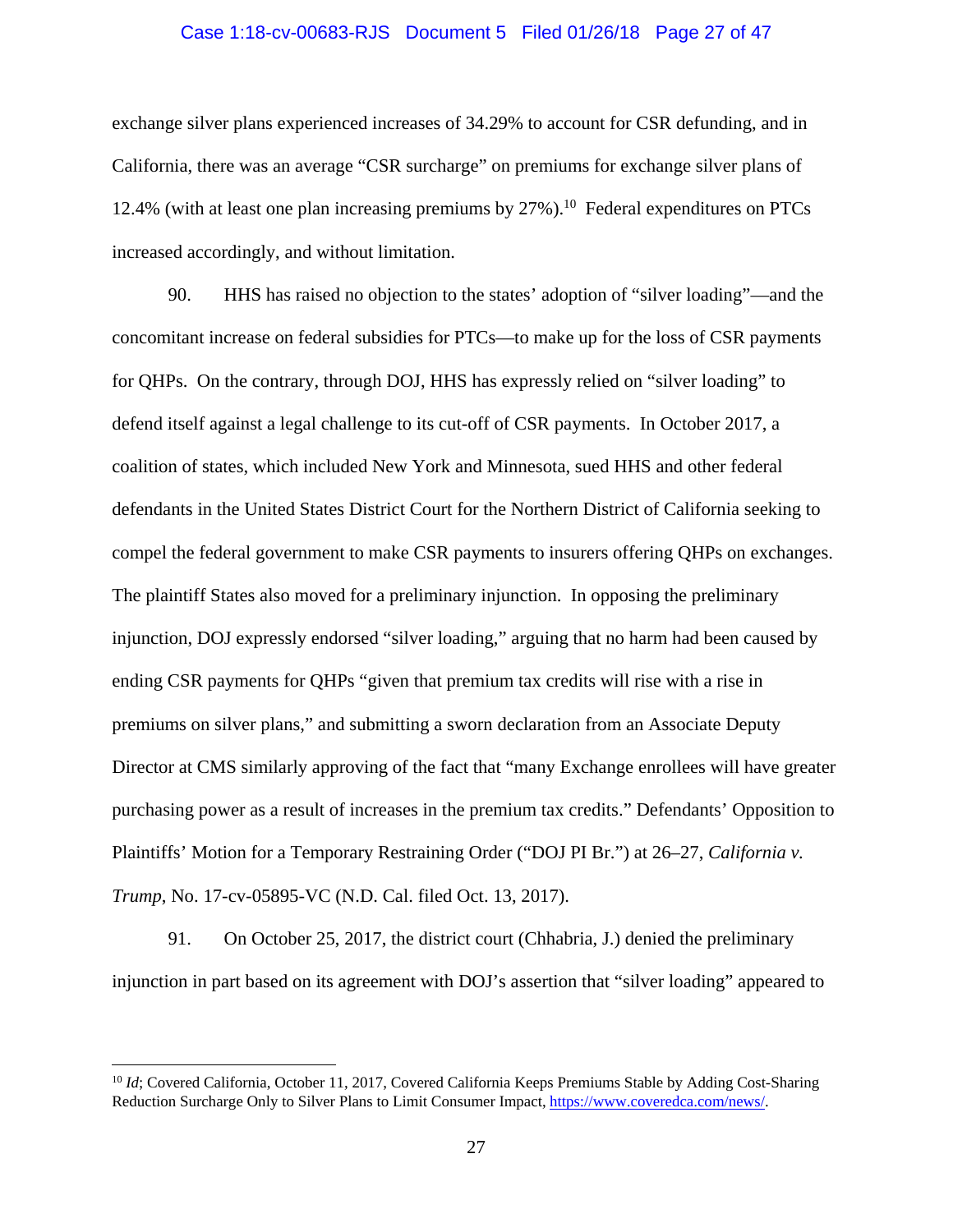## Case 1:18-cv-00683-RJS Document 5 Filed 01/26/18 Page 28 of 47

have blunted the impact of HHS's October 12 CSR cut-off decision by essentially swapping one federal funding stream for another, leaving many consumers who receive subsidies through the exchanges no worse off than they were before the cut-off decision. *California v. Trump*, 17-cv-05895-VC, 2017 WL 4805588 (N.D. Cal. 2017).<sup>11</sup>

## **B. HHS Refuses to Fund New York's BHP in Contravention of its Statutory and Regulatory Obligations**

92. On October 17, 2017, DOH submitted to HHS, along with its estimated enrollment data, its "Silver Plan Data Table B," which reflects the premiums that HHS should use to determine New York's quarterly BHP payments for 2018.

93. On November 21, 2017, DOH held a routine call with CMS to discuss the BHP. During this call, CMS advised New York that it was not intending to pay the CSR component in the next regularly scheduled BHP payment covering the first quarter of 2018. While HHS had informally indicated that this was a possibility during a phone call in mid-October, the November 21 phone call was the first time CMS stated its intention to not pay New York the "CSR component" of the BHP payment.

94. One day later, on November 22, 2017, DOH sent CMS an email proposing alternative premium rates that CMS should use to compute the PTC component of the next quarterly payment. The alternative premiums reflect the rates that insurers would have charged enrollees in the individual market had every BHP enrollee been enrolled in a QHP. To calculate the alternative premiums rates, DOH determined the number of Essential Plan enrollees at each

<sup>&</sup>lt;sup>11</sup> New York and Minnesota are parties to the litigation in the Northern District of California because they continue to operate exchanges through which insurers are entitled to receive CSR subsidies. The States' BHPs, however, are not part of that litigation, which was filed before HHS's subsequent decision to cut off BHP funding. Moreover, in opposing a preliminary injunction, DOJ specifically noted that New York and Minnesota might have standing to challenge any reduction in BHP payments, but asserted that venue would not lie in the Northern District of California if New York and Minnesota were to challenge any such reduction. DOJ PI Br. at 13 n.9.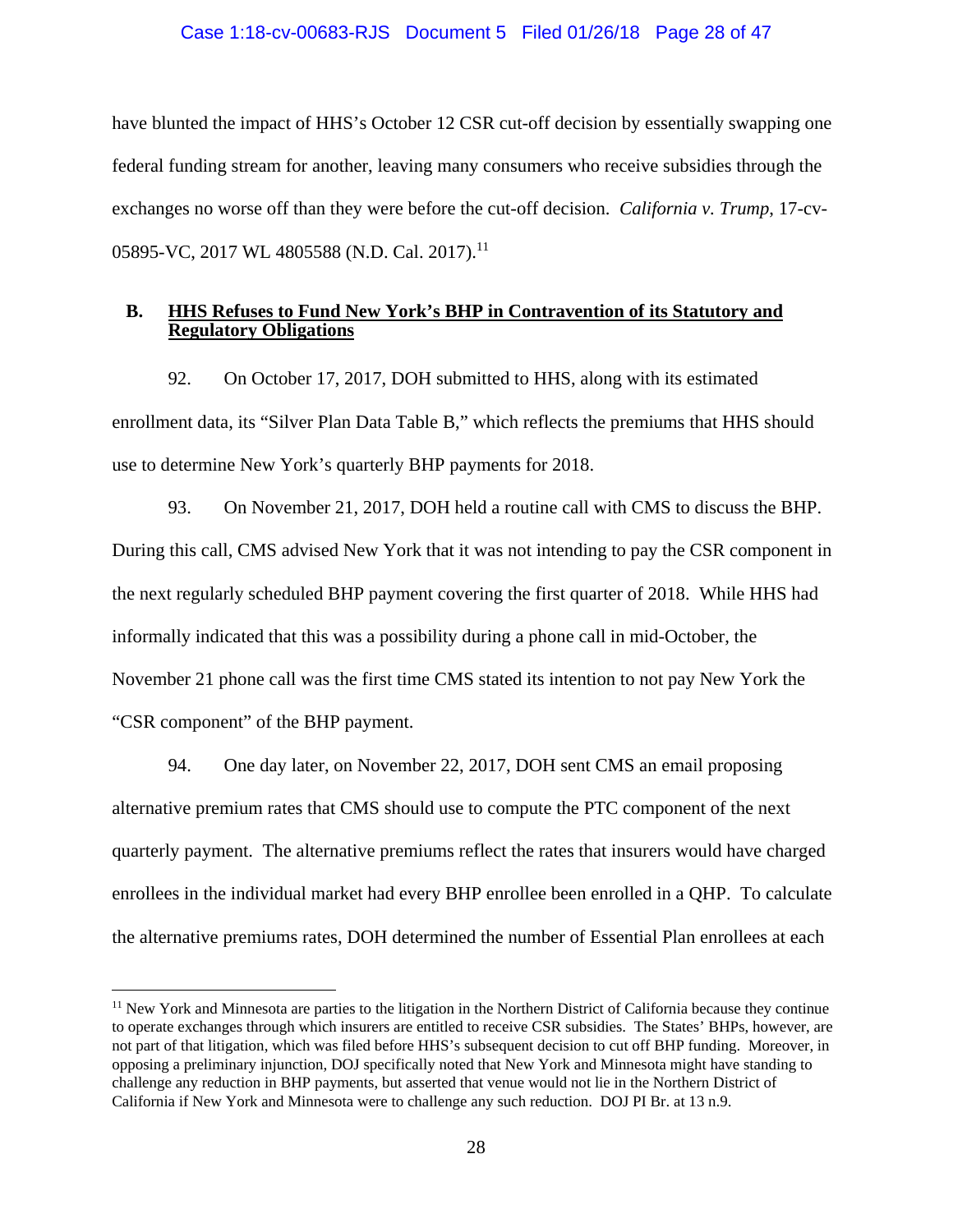#### Case 1:18-cv-00683-RJS Document 5 Filed 01/26/18 Page 29 of 47

CSR plan variation, calculated the premium adjustment for each variation based on its respective actuarial value and then computed a weighted average silver premium increase across all Essential Plan enrollees. This incremental percentage was then added to the previously authorized silver level premium increase, which did not include Essential Plan enrollees, to arrive at the alternative premium rates.

95. In effect, these alternative premium rates reflect what BHP enrollees "would have been paid" in PTC subsidies if, like the vast majority of other states, New York had authorized health plans to engage in "silver loading" to account for the loss of CSR subsidies for all of these individuals. These revised figures thus represented the type of hypothetical calculation mandated by the BHP statute and regulations, which require HHS to simulate what would have happened in the marketplace if BHP enrollees instead enrolled in QHPs through an exchange, 42 U.S.C. § 18051(d)(3), taking into account the "[m]arketplace experience in other states with respect to Exchange participation." 42 C.F.R. § 600.605(b)(7). DOH's November 22 email requested that CMS use the adjusted premiums to calculate its next quarterly payment to the state for the first quarter of calendar year 2018. A true and correct copy of DOH's November 22, 2017 email is attached hereto as Attachment 5.

96. DOH's revised premium rates are an accurate reflection of the premium rates New York would have approved if the then-682,000 BHP enrollees in New York had purchased QHPs on the state's exchange in 2018. Because BHP covers individuals up to 200% of the FPL, and CSRs are available for individuals with incomes up to 250% of the FPL, by definition, all of New York's BHP enrollees would have been eligible for CSR subsidies. Simply put, putting all BHP enrollees in QHPs on the exchange would mean hundreds of thousands of additional individuals receiving CSR subsidies for which (because of the federal government's October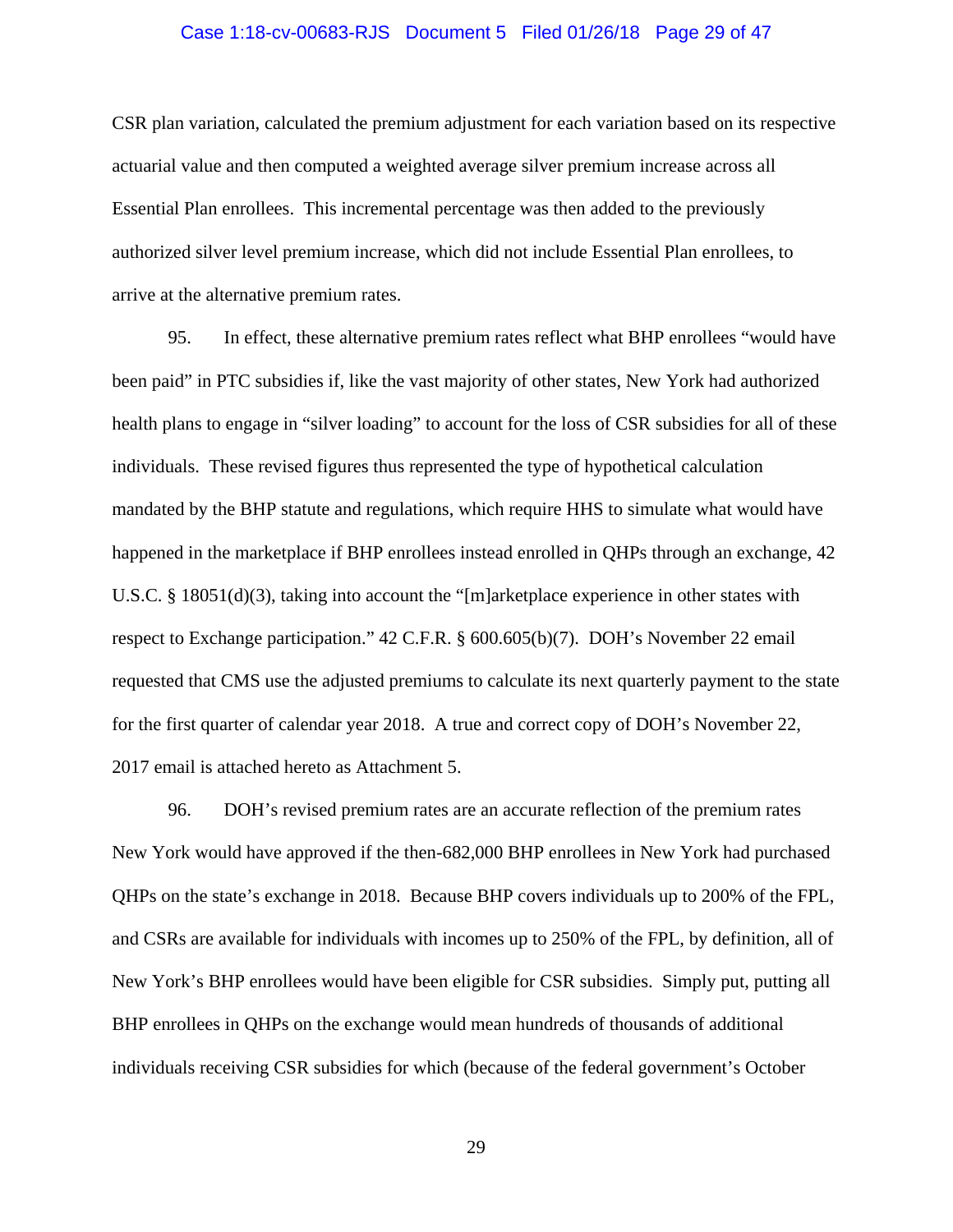#### Case 1:18-cv-00683-RJS Document 5 Filed 01/26/18 Page 30 of 47

2017 decision) insurers would not be reimbursed. To make up for this loss of federal funding, New York would have authorized premium increases on silver plans available on its exchange so those plans could cover the increased costs of unreimbursed CSRs. New York did, in fact, allow such increases in 2018 for the relatively small number of individuals eligible for CSRs in New York on QHPs (approximately 65,000), but given the small number of such individuals, those increases were minor. The revised figures submitted to CMS reflect the far larger amount of "silver loading" necessary to make up for the loss of CSR funding if the entire population of 682,000 BHP enrollees were to purchase QHPs instead. New York's proposal accordingly incorporates the same change that other states made to silver plan rates to reflect the new marketplace reality, and that DOJ expressly cited as a permissible means of avoiding the harm of a CSR cut-off in successfully opposing a preliminary injunction in the Northern District of California. *See supra* ¶ 90.

97. As a result of the increased silver plan premiums that would have been charged by insurers and authorized by New York, the PTCs provided to those 682,000 BHP enrollees also would have increased substantially. New York's proposed adjustment thus would have led to a higher PTC component for its BHP payment because it would account for the higher PTCs "that would have been provided . . . if such eligible individuals were allowed to enroll" in QHPs subject to "silver loading."  $42$  U.S.C. § 18051(d)(3)(A)(i).

98. CMS acknowledged receipt of New York's November 22 email, but at no point did it offer a substantive response. Instead, on December 21, 2017, CMS sent New York an email notifying it that the funding to be paid for the first quarter of 2018 would not contain the "CSR component." The email did not mention or consider—let alone reflect—the state's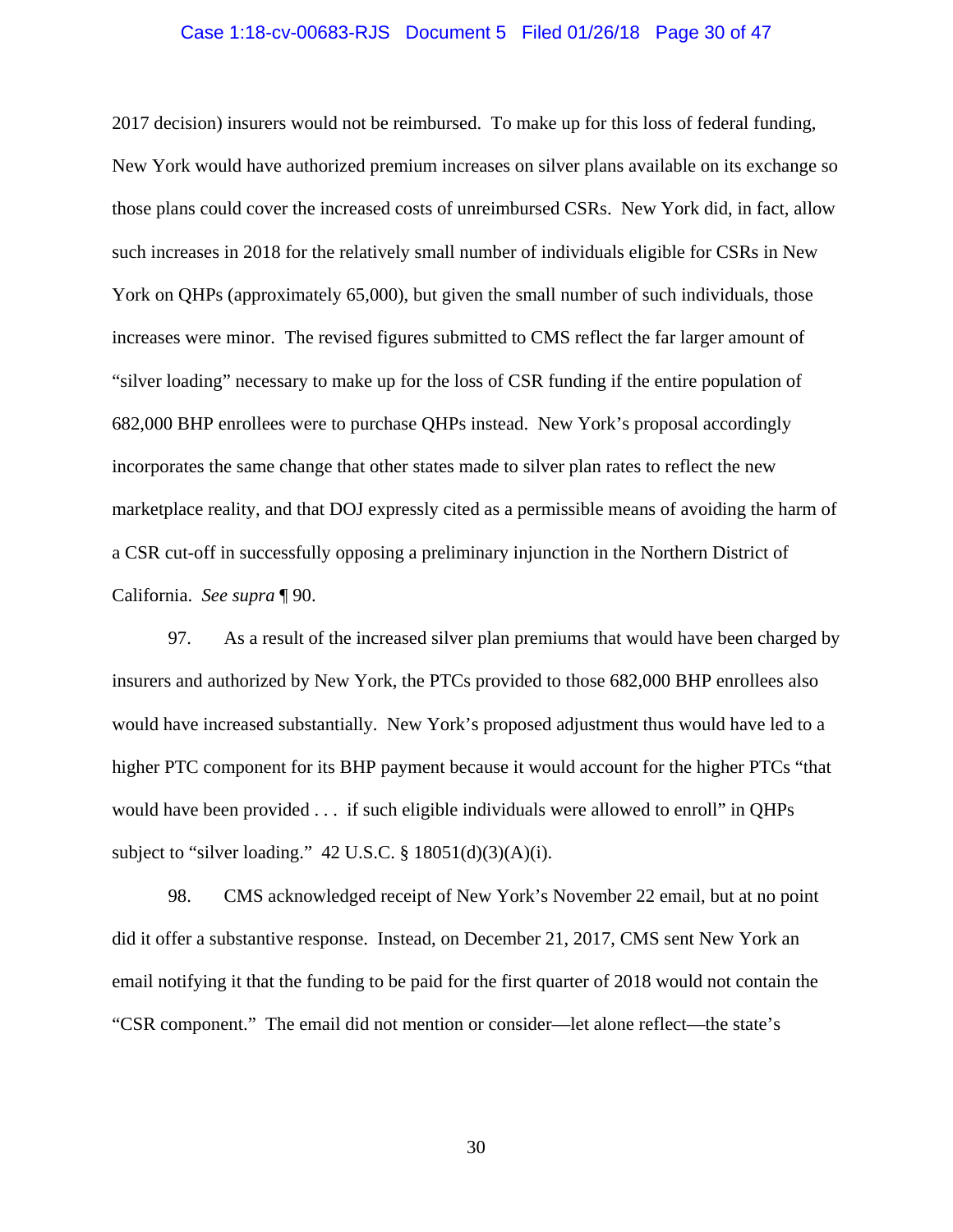#### Case 1:18-cv-00683-RJS Document 5 Filed 01/26/18 Page 31 of 47

proposed adjustments. A true and correct copy of CMS's email is attached hereto as Attachment 6.

99. In this email, CMS noted that the CSR component of New York's BHP payment was calculated to be \$265,931,411. However, CMS continued to state that it would "deliver only the PTC portion of the BHP payment" because of the administration's October 2017 determination that the CSRs were not appropriated. The email stated that, as a result of this determination, "CMS does not have appropriated funds to make pass-through payments" for the CSR component of the BHP payment, and it would not remit the \$266 million due to New York for the first quarter of 2018.

100. CMS's email also stated that it calculated the PTC component of the next quarter's payment to be \$833,521,555, and it deposited this amount in New York's BHP Trust Fund the following day. This amount was based on the original premium rates DOH submitted to HHS, and not the revised premiums DOH had asked HHS to use in November 2017.

101. Not only did HHS decline to use New York's proposed adjustment to calculate the PTC component, it provided no indication that the proposal received any consideration, and no explanation as to why the adjustment was not used.

102. HHS's cut amounts to a loss of over \$1 billion in federal funding over the course of one year.

# **C. HHS Refuses to Fund Minnesota's BHP in Contravention of its Statutory and Regulatory Obligations**

103. In mid-October 2017, MDHS was informally told in a telephone call that Minnesota's BHP payments would be affected by the federal government's determination that CSR payments were not appropriated for QHPs.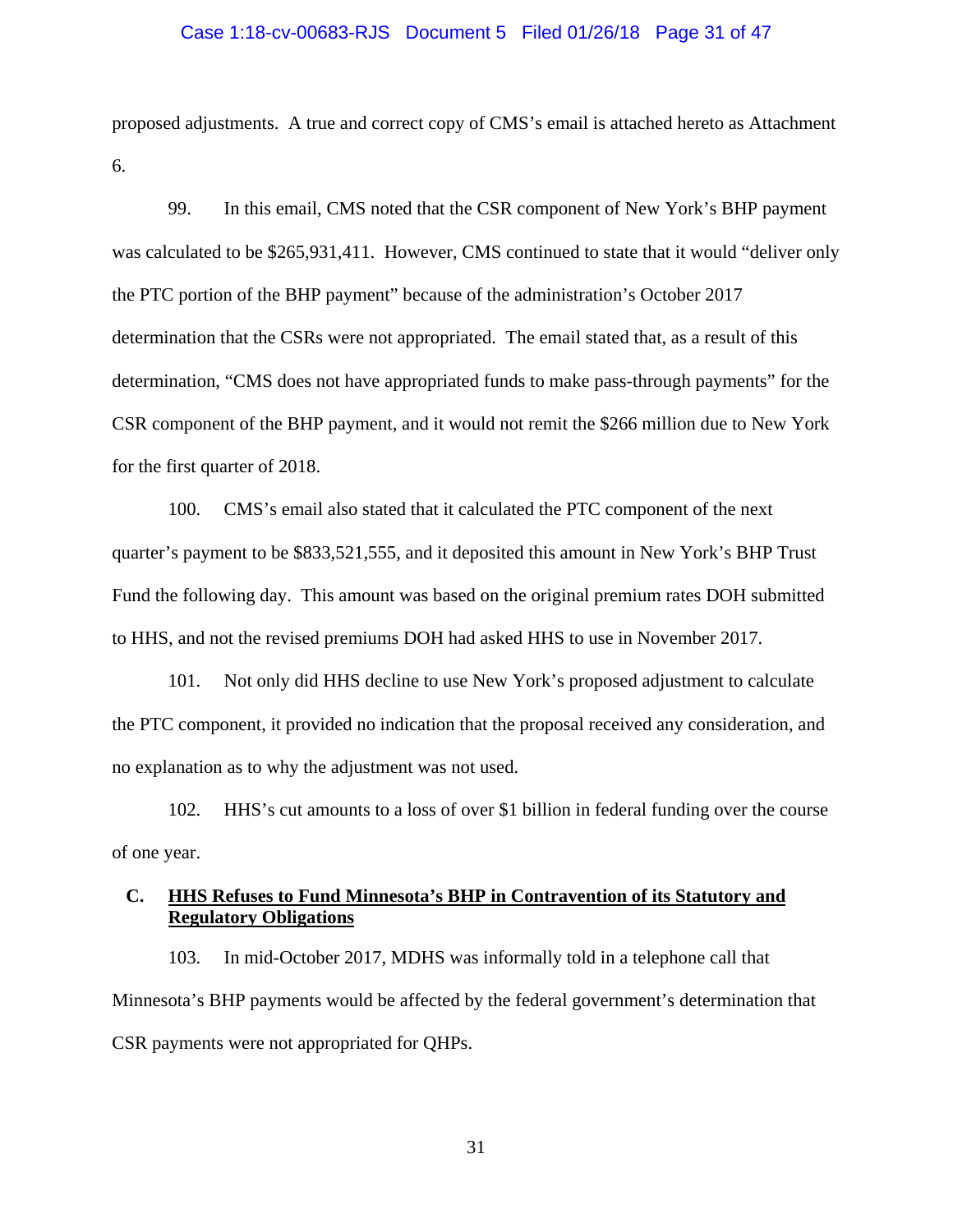#### Case 1:18-cv-00683-RJS Document 5 Filed 01/26/18 Page 32 of 47

104. Due to the possibility of losing the CSR component in future BHP payments, MDHS sent CMS an email on November 28, 2017, attaching a proposed payment methodology and requested that CMS use the proposed methodology to calculate its next quarterly BHP payment in the event CMS eliminated the CSR component.<sup>12</sup> A true and correct copy of this email is attached as Attachment 7.

105. The payment methodology proposed by MDHS included an adjustment to silver level premiums for what would have occurred if Minnesota's BHP population had been in the individual market and on a QHP. Premiums for Minnesota silver plans on the exchange increased between approximately 0 and 1.2% to account for the increased CSR cost that plans would incur. This increase was relatively small compared to other states because most CSReligible individuals in Minnesota are enrolled in MinnesotaCare. The revised payment methodology reflected an adjustment to the reference premium to account for benchmark premium increases that would have occurred in Minnesota's market if the BHP population were in the market, as evidenced by the experience in other states. If the full BHP population enrolled in QHPs in Minnesota, the premiums on the second-lowest-cost silver plan would have been significantly higher in 2018 (which is the rate used to calculate PTCs). In effect, the proposed payment methodology reflects what these individuals would have been paid in PTC subsidies if, like the vast majority of other states, Minnesota had authorized health plans to engage in "silver loading" to account for the loss of CSR subsidies for all of these individuals. The revised methodology thus represented the type of hypothetical calculation mandated by the BHP statute, while also properly taking into account the "[m]arketplace experience in other states with respect

 $12$  When MDHS initially sent CMS the data to calculate its BHP payment for the first quarter of 2018, MDHS had not been formally notified that it would lose the CSR component of its payment. The data it sent to CMS therefore did not take into account any change to the payment methodology.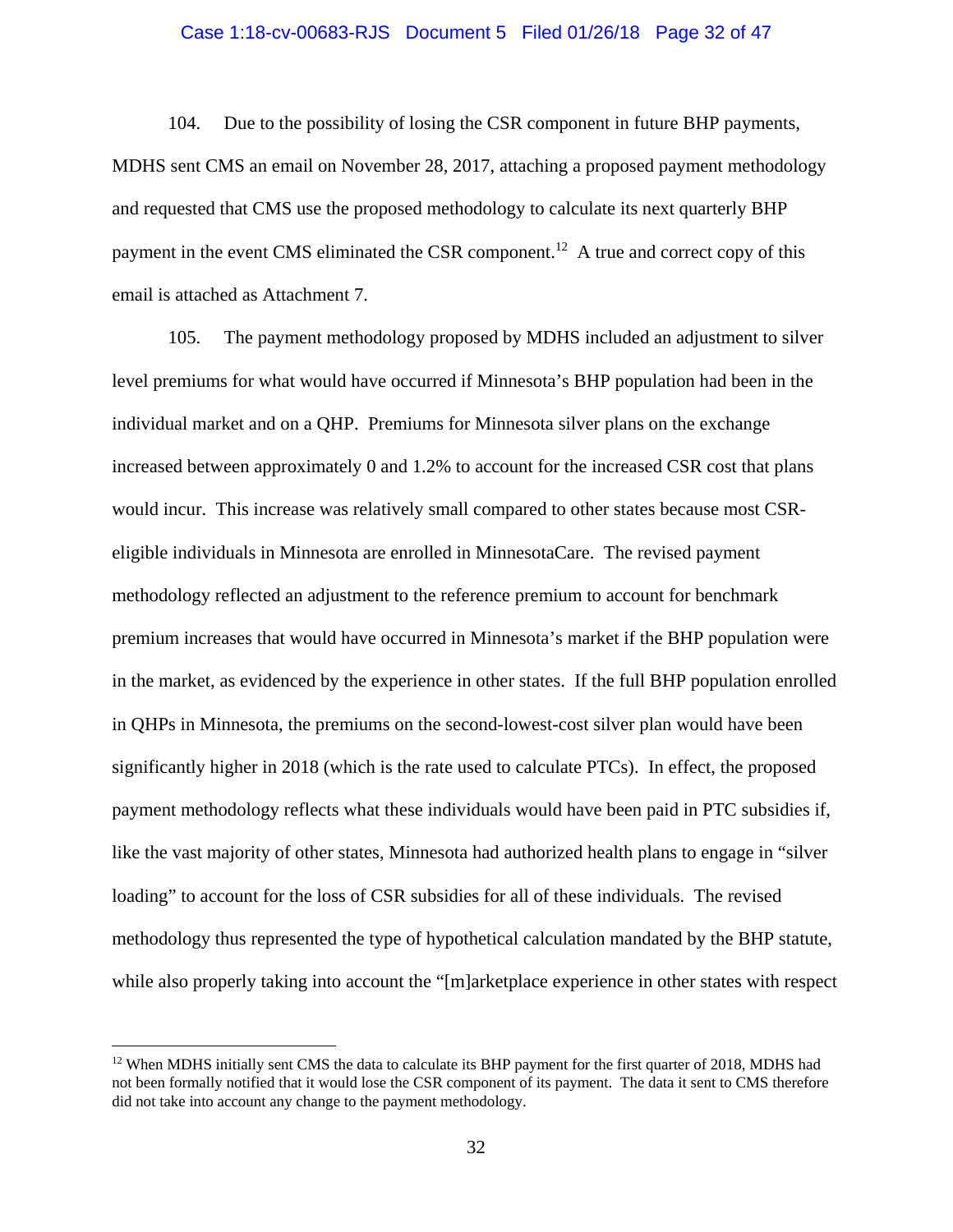#### Case 1:18-cv-00683-RJS Document 5 Filed 01/26/18 Page 33 of 47

to Exchange participation." 42 C.F.R. § 600.605(b)(7). The proposed methodology reflected Minnesota's market expectations that the silver premiums would have required a 20.2% increase on average to reflect the loss of CSRs.

106. Because the low-income thresholds for the BHP are lower than the thresholds to receive CSR subsidies on the exchange, all of Minnesota's BHP enrollees would have been eligible for CSR subsidies. If those CSR payments were no longer being made, then to make up for this loss of federal funding, Minnesota would have authorized premium increases on the second-lowest price silver plans available on its exchange so plans could cover the increased costs of unreimbursed CSRs, just as Minnesota allowed in 2018 for the relatively minor premium increases to account for CSR defunding. This is the same change that other states made to silver plan rates to reflect the new marketplace reality, and that DOJ expressly cited as a permissible means of avoiding the harm of a CSR cut-off in successfully opposing a preliminary injunction in the Northern District of California. *See supra* ¶¶ 88-90.

107. As a result of the increased premiums that would have been authorized by Minnesota, the PTCs provided to those 87,000 BHP enrollees also would have increased substantially. Minnesota's proposed adjustment thus would have led to a higher PTC component for its BHP payment because it would account for the increased value of PTCs "that would have been provided . . . if such eligible individuals were allowed to enroll" in QHPs subject to "silver loading." 42 U.S.C. § 18051(d)(3)(A)(i).

108. CMS acknowledged receipt of Minnesota's November 28 email, but at no point did it offer a substantive response. Instead, on December 21, 2017, CMS sent Minnesota an email notifying it that the funding to be paid for the first quarter of 2018 would not contain the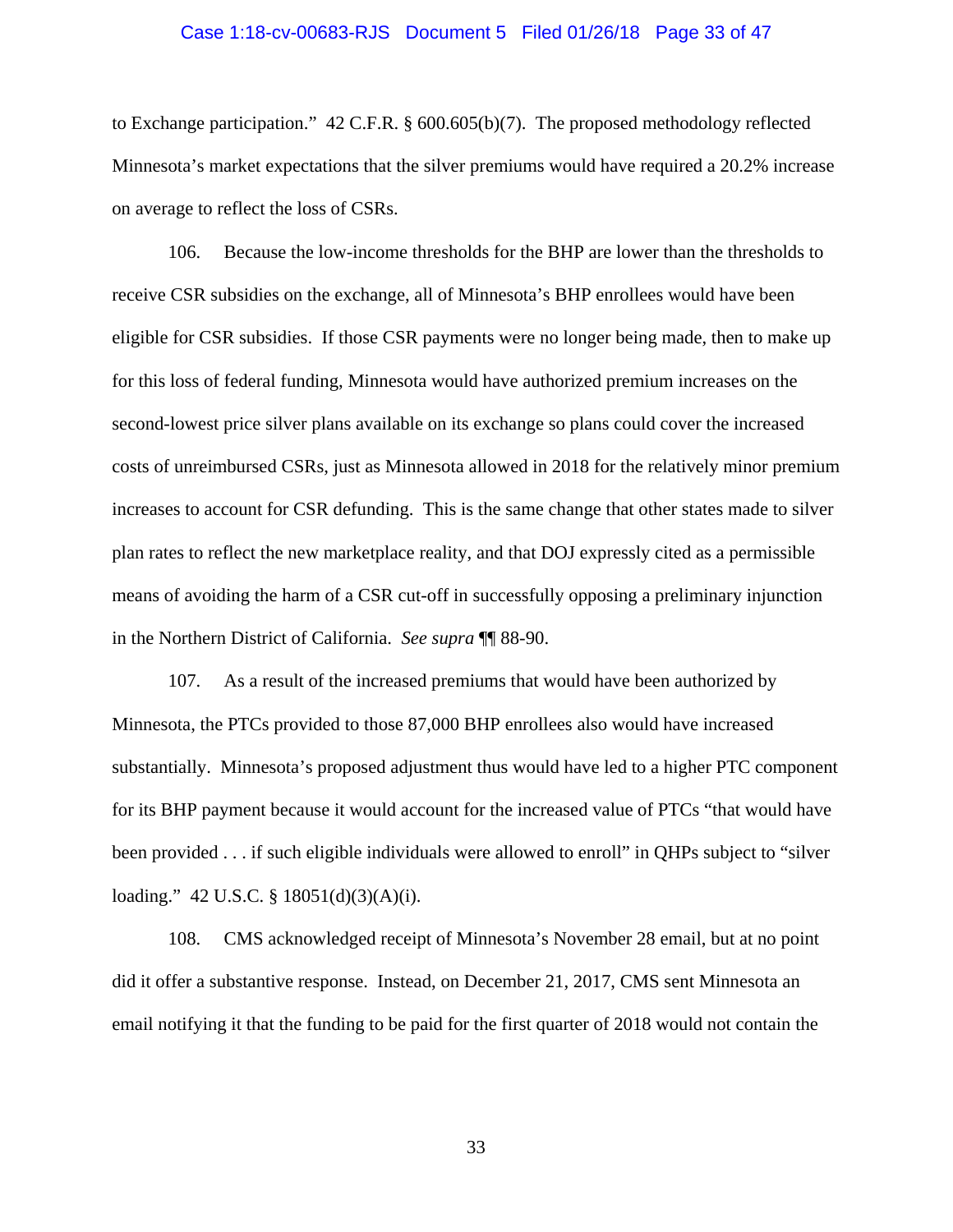#### Case 1:18-cv-00683-RJS Document 5 Filed 01/26/18 Page 34 of 47

"CSR component." The email did not mention—let alone reflect—the State's proposed adjustments. A true and correct copy of CMS's email is attached hereto as Attachment 8.

109. In this email, CMS noted that the CSR component of Minnesota's quarterly BHP payment was \$32,083,849. However, CMS stated that it would "deliver only the PTC component of the BHP payment" because of the administration's October 2017 determination that the CSRs are not appropriated. The email stated that, as a result of this determination, "CMS does not have appropriated funds to make pass-through payments" for the CSR component of the BHP payment, and it would not remit the \$32 million due to Minnesota for the first quarter of 2018.

110. CMS's email also stated that it calculated the PTC component of the next quarter's payment to be \$97,670,055, and it deposited this amount in Minnesota's BHP Trust Fund the following day. This amount was not based on the proposed payment methodology submitted by MDHS.

111. Not only did HHS decline to use Minnesota's proposed payment methodology to calculate the PTC component, it provided no indication that the proposal received any consideration, and no explanation as to why the adjustment was not used. In a phone call between CMS and MDHS on December 21, CMS stated that it was not required to make or consider any adjustments.

112. For Minnesota, this decreased payment amounts to approximately \$32 million lost in federal funding for the first quarter of 2018 for MinnesotaCare. Minnesota projects that it will lose nearly \$130 million in federal funding for 2018 attributable to the loss of the CSR component.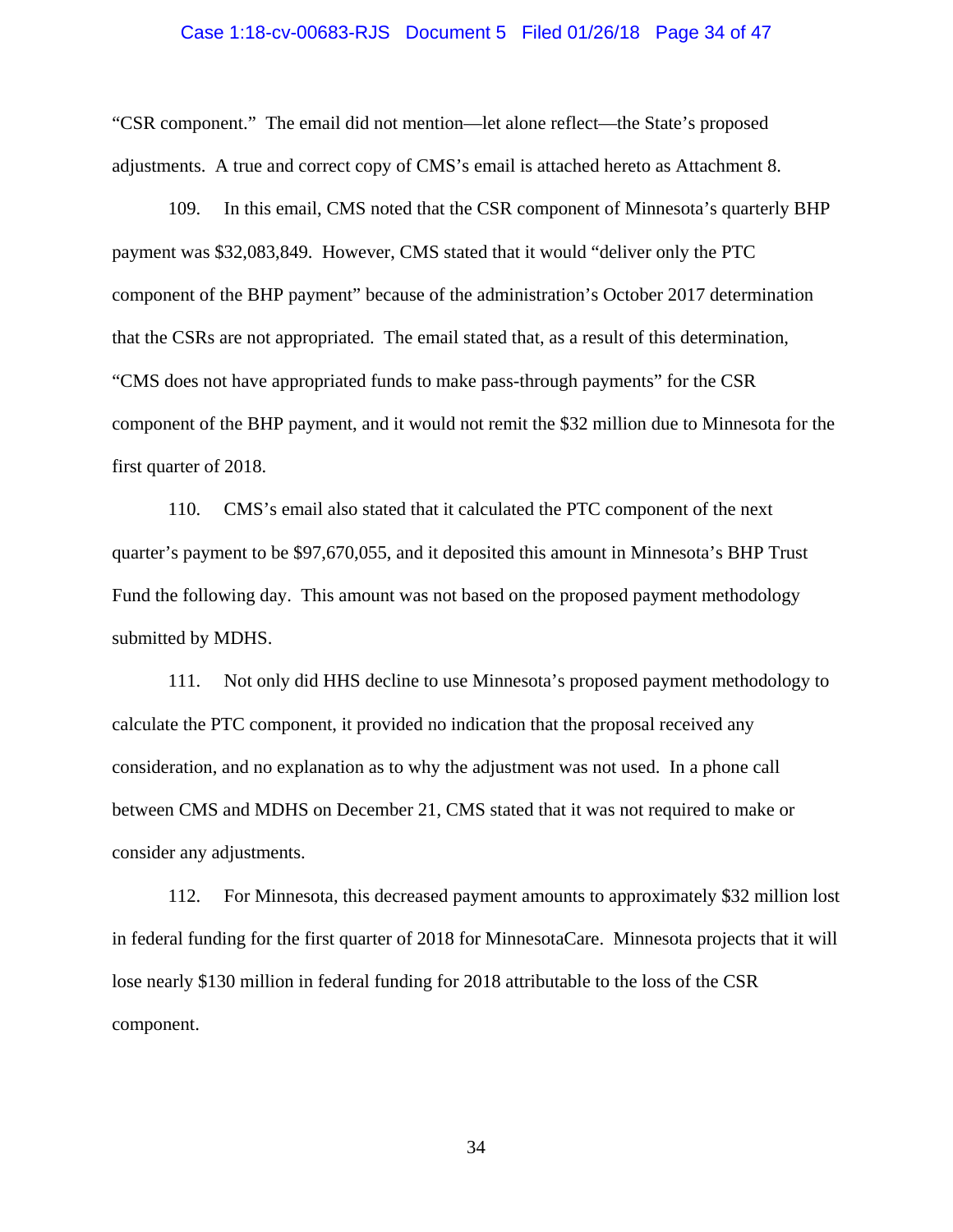## **D. HHS's Payment Cutoff Is Unjustified**

113. HHS's abrupt refusal to pay more than \$1 billion of mandatory BHP funding is both procedurally and substantively flawed.

114. HHS's decision to stop paying this portion of the BHP funding was made hastily, improperly, and without adequate justification. HHS announced its decision in emails to the States' health regulators just one day before the BHP payments for the first quarter of 2018 were due. Even though both States' BHPs are governed by elaborate and duly promulgated federal regulations, including detailed payment formulas, HHS has made no effort to rescind or otherwise amend those regulations, and dramatically altered its funding without undergoing mandatory notice-and-comment rulemaking. And while HHS's BHP regulations contain procedures by which the Secretary may terminate a state's BHP under certain specific circumstances (none of which is relevant here), nothing in those regulations authorizes HHS to unilaterally modify or disregard its payment obligations. *See, e.g.* 42 C.F.R. §§ 600.140, 600.142, 600.120(c)(3).

115. In so abruptly reducing the States' BHP reimbursement by approximately 25%, HHS unlawfully refused to consider, or explain why it did not adopt, the States' proposals for adjusting the current BHP payment methodology to make up for HHS's refusal to pay the "CSR component" of BHP funding. As explained above, *see supra* ¶¶ 88–89, these proposals would have aligned the States here with other states responding to HHS's termination of CSR payments for QHPs, by increasing the "PTC component" of BHP funding to make up for any shortfall in the "CSR component." These proposals are consistent with both the BHP statute and HHS's own regulations, and, if adopted, would avoid the significant financial injury threatened by HHS's precipitous decision to withhold more than \$1 billion of funding for the States. HHS unlawfully failed even to acknowledge these proposals, let alone seriously engage with them.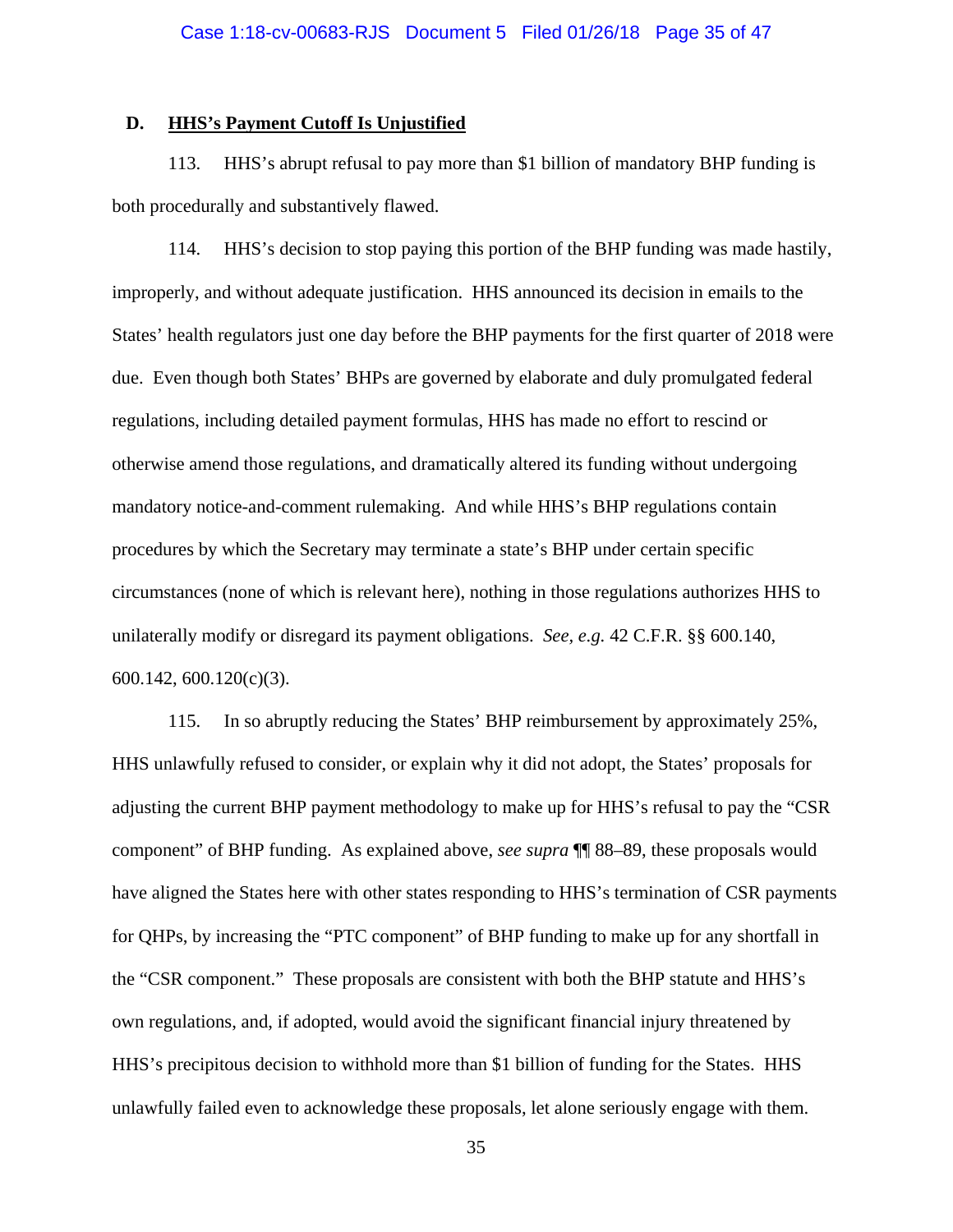#### Case 1:18-cv-00683-RJS Document 5 Filed 01/26/18 Page 36 of 47

116. Further, the rationale that CMS gave to the States for significantly reducing their BHP funding was woefully inadequate. HHS's cursory emails relied exclusively on the federal government's earlier October 2017 decision to cut off CSR payments to insurers for QHPs on exchanges, and cited the DOJ letter that purported to provide a legal basis to withhold that funding. However, neither the DOJ letter, nor the district court decision that it effectively endorsed, even mentioned the BHP, let alone analyzed the BHP's distinct statute and regulations. Further, HHS's emails failed to consider the States' reliance on the BHP and on the federal government's formal commitment to continue payment—commitments that have special force in a program between sovereign states and the federal government. There is simply nothing in HHS's emails to the States or in the materials they reference that contain a legal justification specific to the BHP that would support its decision to withhold approximately one-quarter of the funding owed to the States for a major health insurance program for low-income residents.

117. HHS's stated reason for ceasing payment of the "CSR component" of BHP funding was the alleged absence of an appropriation to make payments for CSRs. This justification is inadequate to support HHS's decision, as Congress has appropriated money for the BHP. Specifically, Congress enacted a permanent appropriation in 31 U.S.C. § 1324 to fund federal subsidies for QHPs. Congress then required HHS to "transfer" funds from that appropriation as necessary to satisfy its BHP payment obligations.

118. HHS's position that the § 1324 appropriation covers only PTCs and not CSRs and that it can accordingly only transfer funding to cover the "PTC component" of BHP funding—is meritless, for at least two reasons. First, the BHP is a single program under which HHS provides a single stream of quarterly payments to the States—a single stream of funding in exchange for which the States undertook a series of substantial legislative, financial, and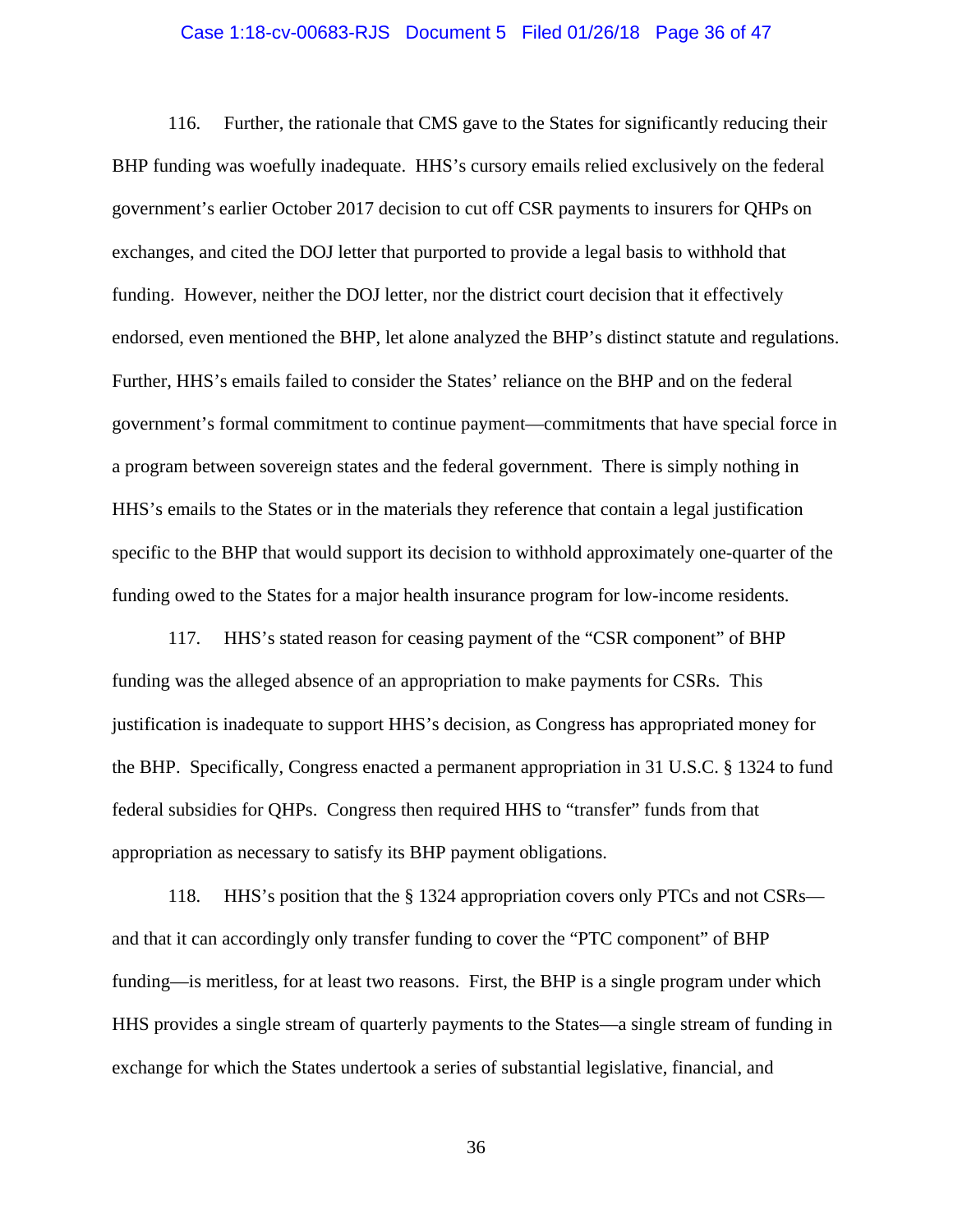### Case 1:18-cv-00683-RJS Document 5 Filed 01/26/18 Page 37 of 47

administrative obligations to provide health insurance to their residents. Rather than funding this single stream by cobbling together multiple appropriations, Congress instead directed HHS to a particular source of funds—the permanent appropriation in § 1324—and required HHS to draw the funding necessary to satisfy its BHP payment obligations. It is implausible that Congress, in a statute that on its face provides a single stream of required federal funding in exchange for States undertaking a series of substantial health insurance obligations, instead rendered nugatory one-quarter of the multi-billion-dollar federal funding formula for which participating States bargained.

119. Second, in any event, HHS is wrong to interpret the § 1324 appropriation as being limited to PTCs. CSR payments are federal subsidies that are available only to individuals who are eligible for PTCs, and in practice they are combined into a single advance payment that the Secretary of the Treasury makes to insurers. 42 U.S.C. § 18082(a), (c). It thus make sense to interpret the § 1324 appropriation as necessarily encompassing CSRs, which are simply a component of federal funding that Congress intended to provide to certain PTC-eligible individuals.

120. Finally, the purported lack of appropriations for CSRs cannot justify HHS's failure to adopt the States' alternative proposals, which are expressly premised on the increase in PTCs in other states that occurred in response to the administration's incorrect determination that the CSRs are not appropriated.

121. HHS has for more than two years interpreted the ACA to provide a full appropriation to make all necessary BHP payments to the States, issuing binding rules and methodologies through notice and comment and setting forth precisely how a state's BHP payment would be calculated. HHS's asserted basis for abruptly reversing course and cutting off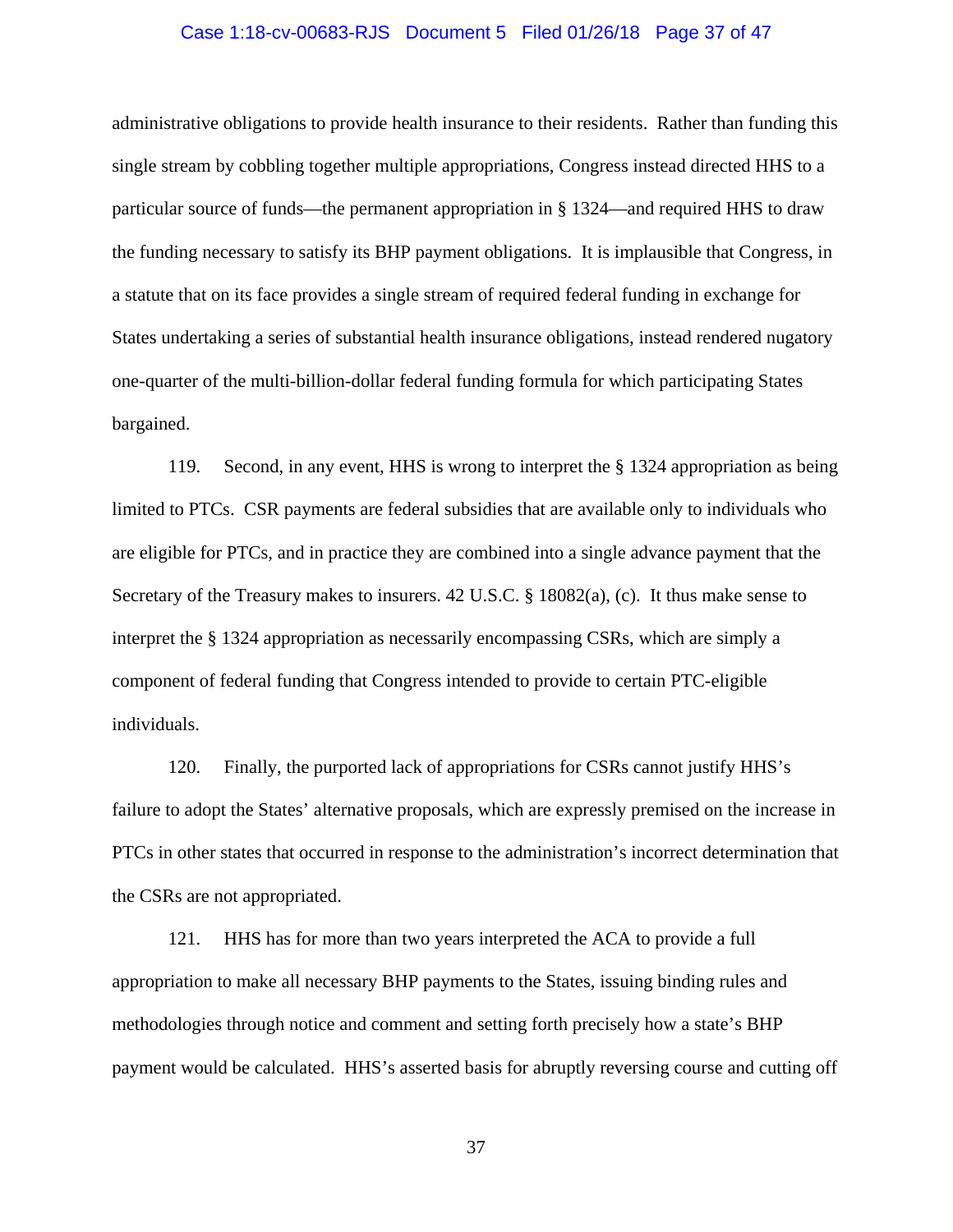## Case 1:18-cv-00683-RJS Document 5 Filed 01/26/18 Page 38 of 47

the CSR component is invalid and should not serve as a basis for the agency withholding statutorily-required federal funding upon which the States rely to operate their BHPs.

## **III. HHS'S REFUSAL TO PAY THE FULL BHP AMOUNT OWED UNDER THE ACA HARMS THE STATES AND THEIR RESIDENTS**

### **A. HHS's Refusal To Transfer BHP Funds to New York State Financially Harms the State and Jeopardizes the Essential Plan**

122. The viability of New York's Essential Plan depends on the federal government's compliance with its statutory and regulatory payment obligations.

123. On an annual basis, HHS's decreased payment amounts to more than \$1 billion in lost federal funding for New York alone, jeopardizing the existence of the program and placing health insurance coverage for approximately 716,000 low-income individuals at risk. This action may force the state to irrevocably reduce funds to other vital programs and services funded by New York State in order to fill the shortfall created by HHS's last-minute decision.

124. New York already is obligated by its own law to maintain the Essential Plan in 2018. Premiums have been set according to state statute, the state has signed contracts with participating health plans, and individuals have enrolled in those plans. Moreover, the alternative — precipitously ending the Essential Plan for the more than 710,000 New Yorkers who rely on it — would have potentially irrevocable effects on those who are covered by it and is beyond impracticable at this late date, with the 2018 plan year already begun.

125. To maintain access to affordable health care for more than 710,000 New Yorkers, the state will have to pass a budget by April 2018 — the start of New York's fiscal year — and divert \$1 billion of its already strained budget to meet financial obligations to health plans participating in the Essential Plan—obligations that should have been met by the federal government as required by law.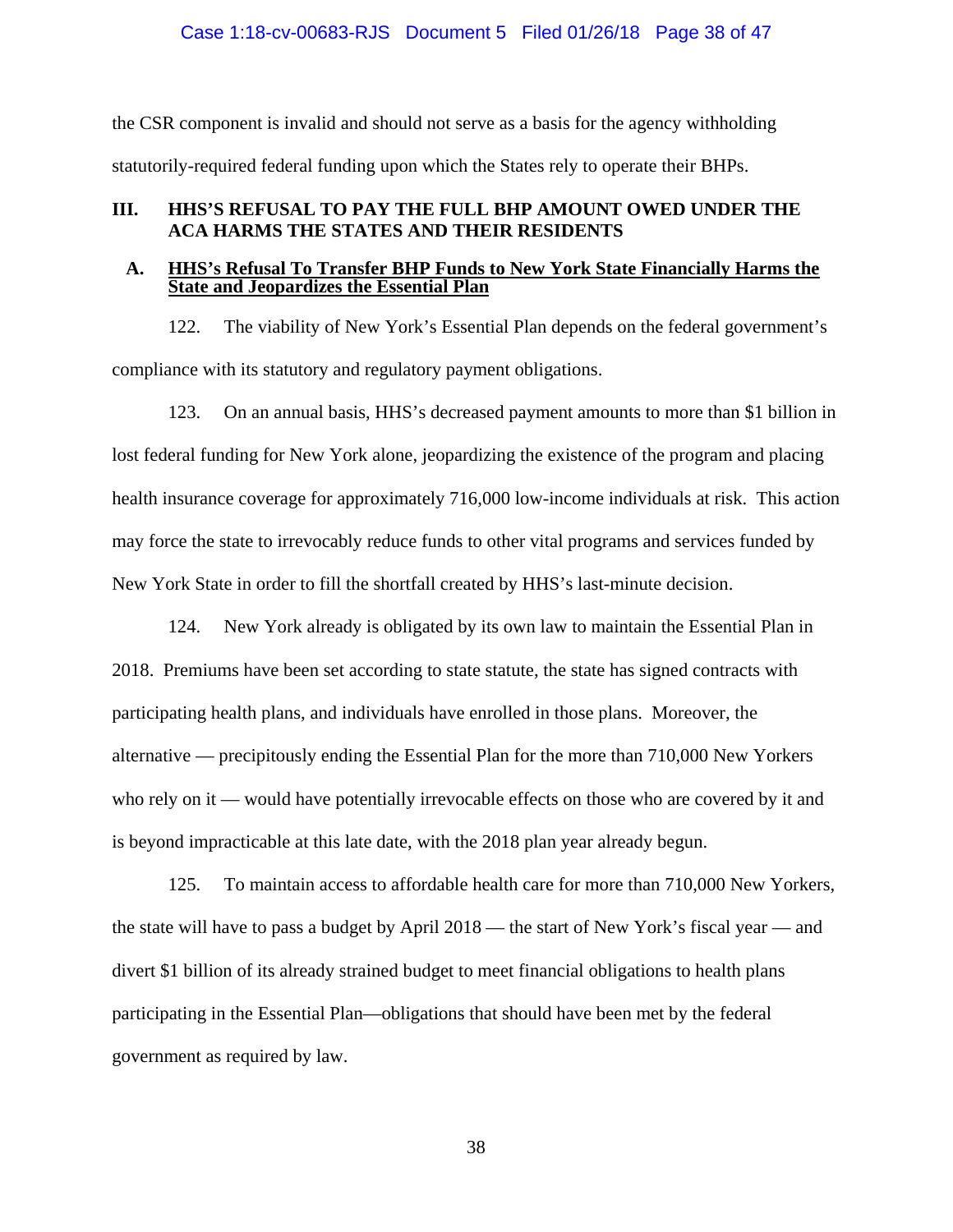#### Case 1:18-cv-00683-RJS Document 5 Filed 01/26/18 Page 39 of 47

126. Individuals with incomes at BHP eligibility levels are extremely price sensitive, and therefore raising premiums or costs for accessing health care is not a viable option, as it will almost certainly result in more uninsured New Yorkers.

127. A study by the Urban Institute found that an increase in monthly consumer premium for the lowest income group (up to 150% of federal poverty level) from \$0 to just \$20 would result in a projected 6% to 12.5% of enrollees dropping coverage. An increase in monthly premium for eligible Essential Plan enrollees with higher incomes from \$20 to \$30 would result in projected 2% to 6% of enrollees dropping coverage.

128. The consequences of being uninsured are well-documented. Without insurance, people live sicker, die sooner, and forego necessary care because of the cost. Further, uninsured individuals who end up using medical care that they cannot afford results in increased medical debt for consumers and uncompensated care for health care providers.

## **B. HHS's Refusal To Transfer BHP Funds to Minnesota Financially Harms the State and Jeopardizes MinnesotaCare**

129. In 2017, the federal government provided over 90% of MinnesotaCare funding for BHP enrollees, and Minnesota pays the remaining amount out of its state funds, including enrollee paid premiums.

130. Approximately 24% of the 2017 annual federal funding – or over \$130 million – was based on the value of the CSRs that would have been paid to the health plans to help cover the cost-sharing obligations of eligible individuals had they enrolled in silver plans instead of MinnesotaCare. MDHS projects that it will lose nearly \$130 million in federal funding attributable to the CSR component for 2018.

131. Minnesota is committed to maintaining MinnesotaCare and preserving this lowcost health insurance program for the approximately 87,000 Minnesotans who rely on it.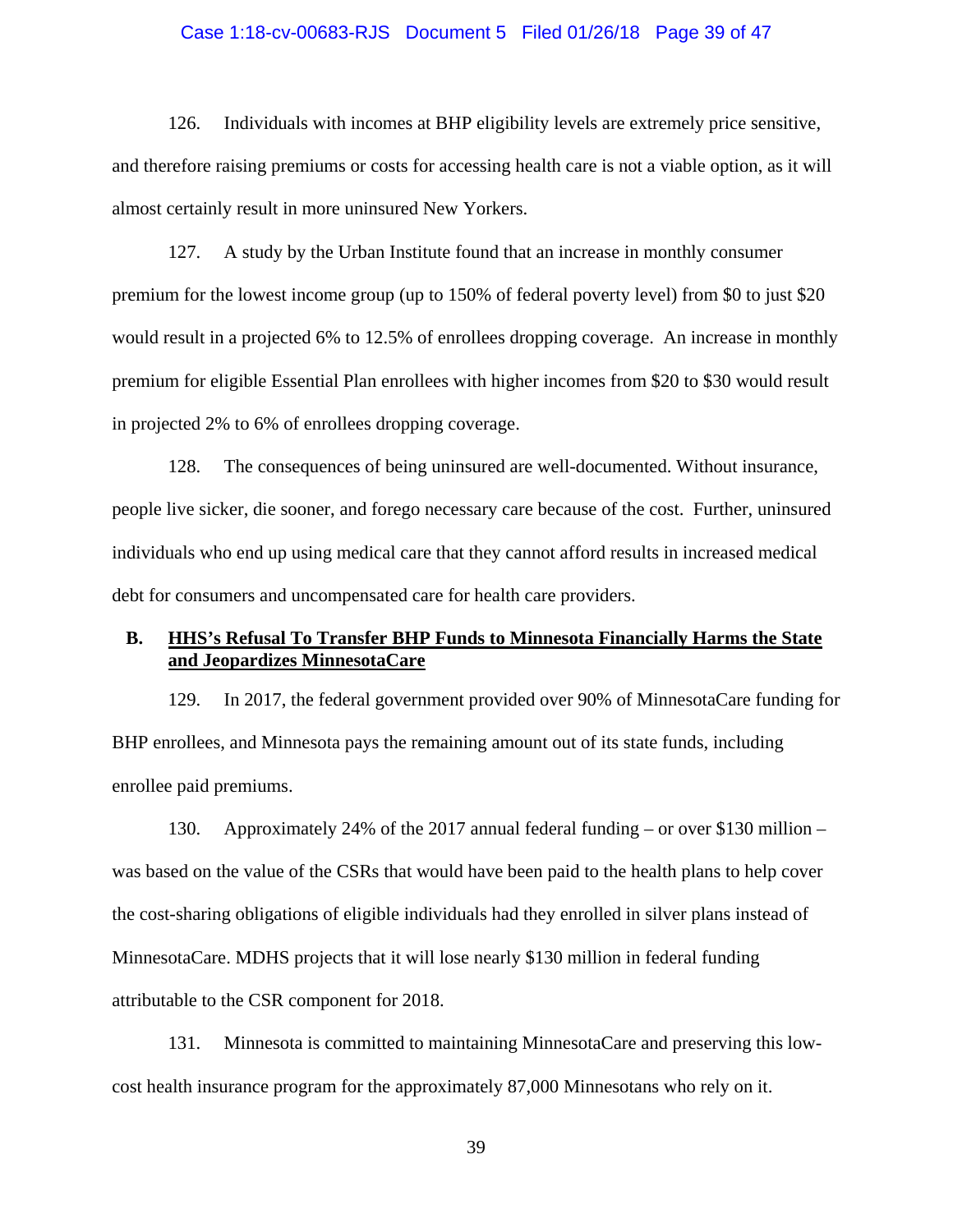#### Case 1:18-cv-00683-RJS Document 5 Filed 01/26/18 Page 40 of 47

Moreover, MinnesotaCare is already in place for 2018 – rates have been set, the state has signed contracts with participating health plans to provide coverage for enrollees through the end of 2018, and individuals have enrolled in those plans.

132. If the federal government continues to withhold the CSR component without adjusting the PTC component, Minnesota may be forced, in the future, to reduce benefits or increase out-of-pocket costs for its enrollees.

#### **FIRST CAUSE OF ACTION**

## **(Administrative Procedure Act — Not in Accordance With Law and Beyond Statutory Authority**)

133. The States reallege and incorporate by reference the allegations set forth in Paragraphs 1 through 132.

134. Under the APA, 5 U.S.C. §§ 701-706, courts must "compel agency action unlawfully withheld or unreasonably delayed," and "hold unlawful and set aside" agency action that is "arbitrary, capricious, an abuse of discretion, or otherwise not in accordance with law," or that is "in excess of statutory jurisdiction, authority, or limitations, or short of statutory right." 5 U.S.C. § 706(1)-(2).

135. The Department of Health and Human Services is an "agency" under the APA. 5 U.S.C. § 551(1).

136. The Defendants' (a) refusal to pay the States for the CSR component of the BHP payment, and (b) refusal to use New York's revised premium rates or Minnesota's proposed revision to the rate calculation, are subject to review under the APA. 5 U.S.C. §§ 551(13), 704.

137. Through each of those actions, HHS has not acted in accordance with its statutory and regulatory obligation to make BHP payments and has acted beyond its statutory authority, in violation of the APA.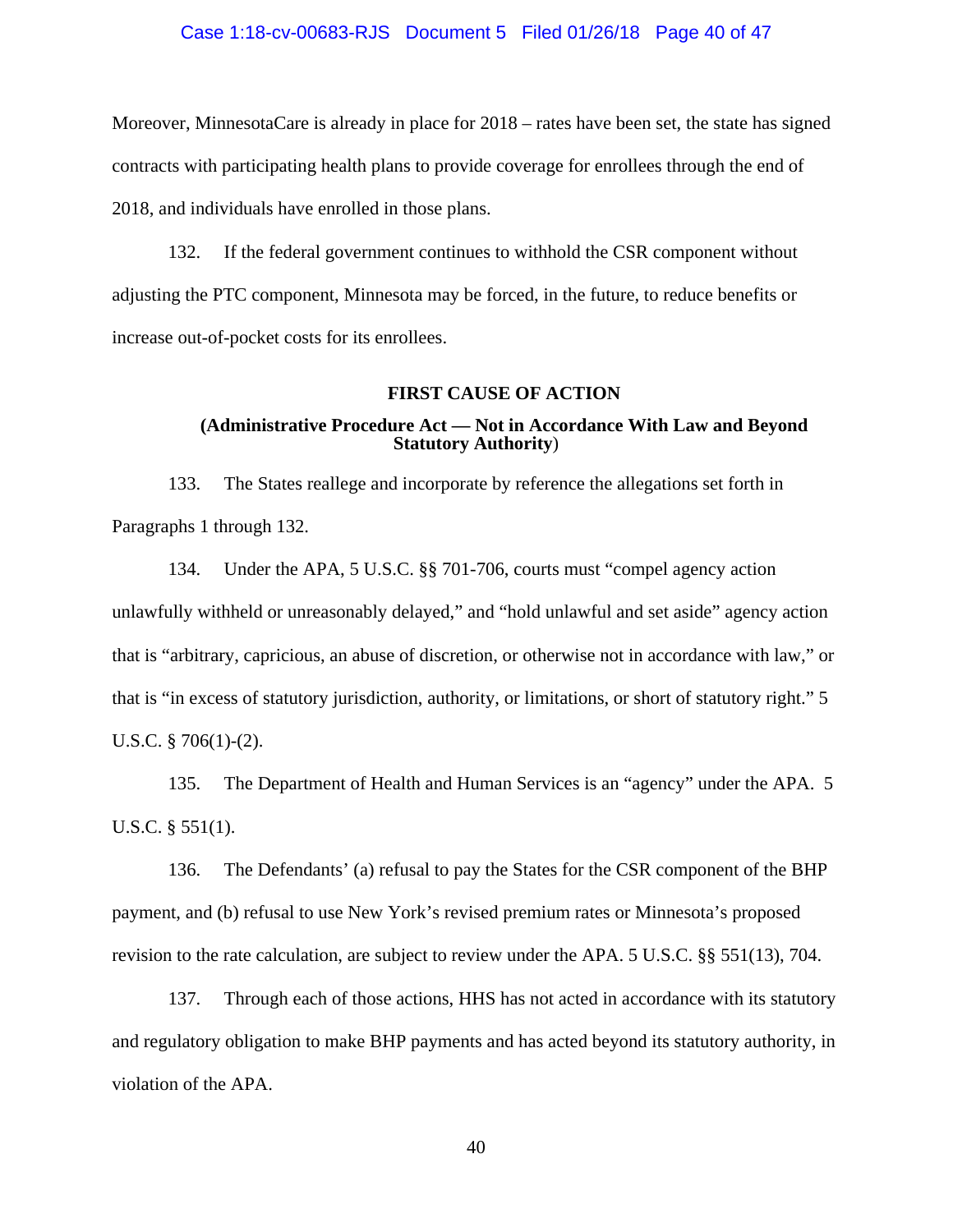#### Case 1:18-cv-00683-RJS Document 5 Filed 01/26/18 Page 41 of 47

138. First, HHS's refusal to use New York's revised premium rates and Minnesota's revised methodology in its most recent payment is contrary to the ACA's statutory calculation for determining the BHP funding. The ACA mandates that HHS pay the amount of PTCs and CSRs "*that would have been provided*" had the BHP population enrolled in QHPs. 42 U.S.C.  $\S$  18051(d)(3)(A)(i). As set forth herein, the revised premiums submitted by New York or the proposed payment methodology submitted by Minnesota must be used to simulate the subsidies that would have been provided in 2018, in light of the administration's decision to not fund the CSRs. HHS's refusal to use those revised premiums for New York and the proposed payment methodology for Minnesota to calculate accurately the statutorily-required BHP payment amount is contrary to law and exceeds HHS's statutory authority.

139. Second, HHS's refusal to pay the CSR component of the BHP payment is not in accordance with law because the ACA directs HHS to transfer funds to states that operate BHPs after being certified by HHS. 42 U.S.C. § 18051(d)(1). HHS's payment calculation, as reflected in its December 21 email does not comport with the ACA's statutory calculation for determining the BHP funding amount, which mandates that HHS pay the amount of PTCs and CSRs "*that would have been provided*" had the BHP population enrolled in QHPs. 42 U.S.C. § 18051(d)(3)(A)(i). As set forth above, HHS's December 21 payment methodology fails to reflect HHS's obligations, set forth in statute and regulation, to pay the CSR component of its BHP payment obligation.

140. Defendants' violation causes ongoing harm to New York, Minnesota, and their residents.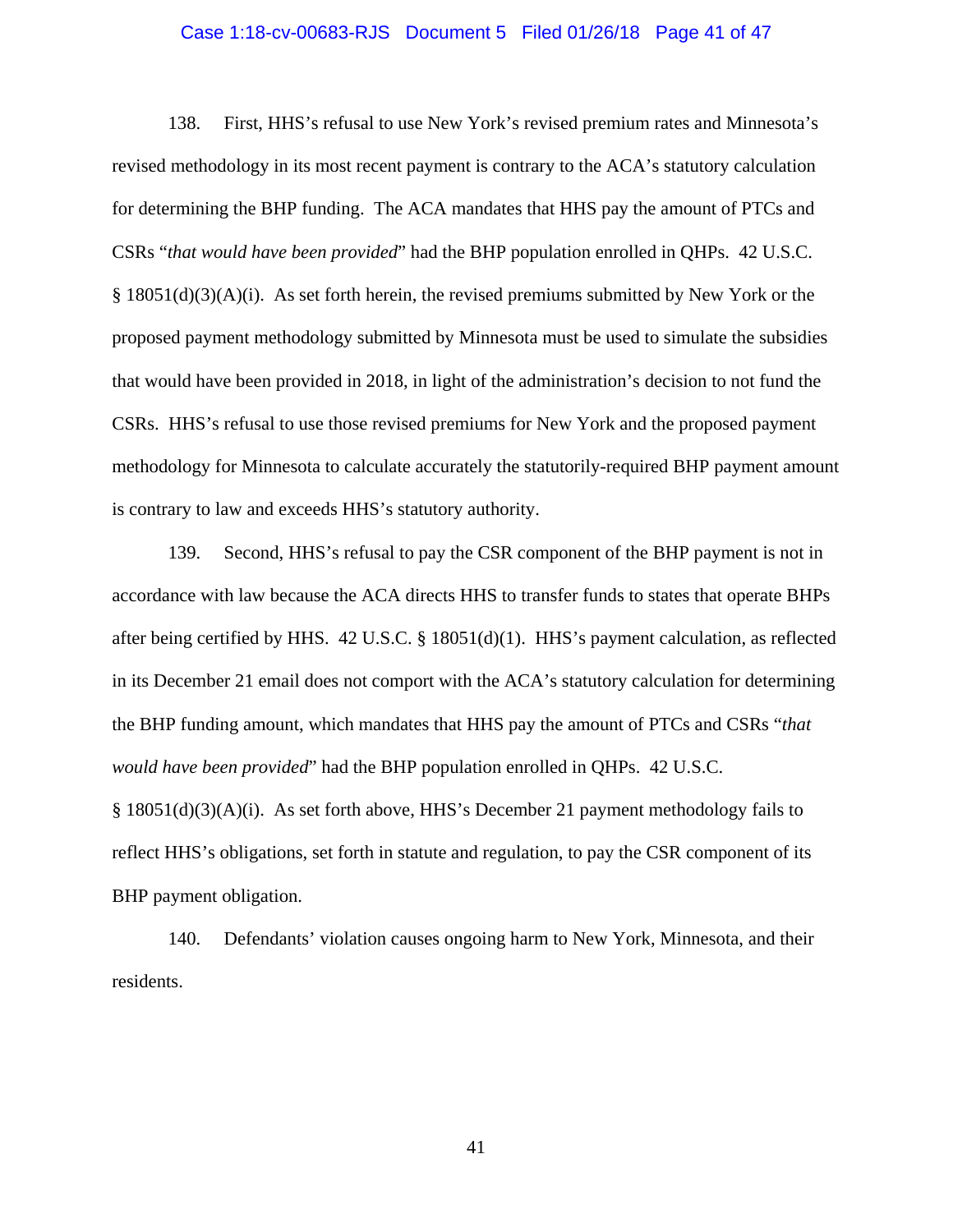# **SECOND CAUSE OF ACTION (Administrative Procedure Act – Arbitrary and Capricious)**

141. The States reallege and incorporate by reference the allegations set forth in Paragraphs 1 through 132.

142. The Administrative Procedure Act, 5 U.S.C. § 706(2), sets forth that federal agency action be held unlawful and set aside if the agency action is arbitrary and capricious.

143. In deciding to: (a) stop paying the CSR component of the BHP payment to the States, and (b) not use New York's revised premiums or Minnesota's proposed payment methodology, the Defendants have acted arbitrarily and capriciously, in violation of the APA.

144. Defendants have failed to comply with the legal requirement that they articulate a satisfactory explanation for any of these actions. To the contrary, to the extent Defendants have proffered any justification for not paying the CSR component, that justification is based on a mistaken interpretation of the relevant law, and, moreover, fails to take into account the significant reliance interests its continuous funding of the BHPs has engendered.

145. Further, the Defendants' emails notifying the States of their next payment amount did not even acknowledge the States' proposals, much less attempt to provide any justification or explanation for why the proposals were not adopted.

146. The Defendants' decisions are therefore "arbitrary and capricious," in violation of 5 U.S.C. § 706(2).

147. Defendants' violation causes ongoing harm to New York, Minnesota, and their residents.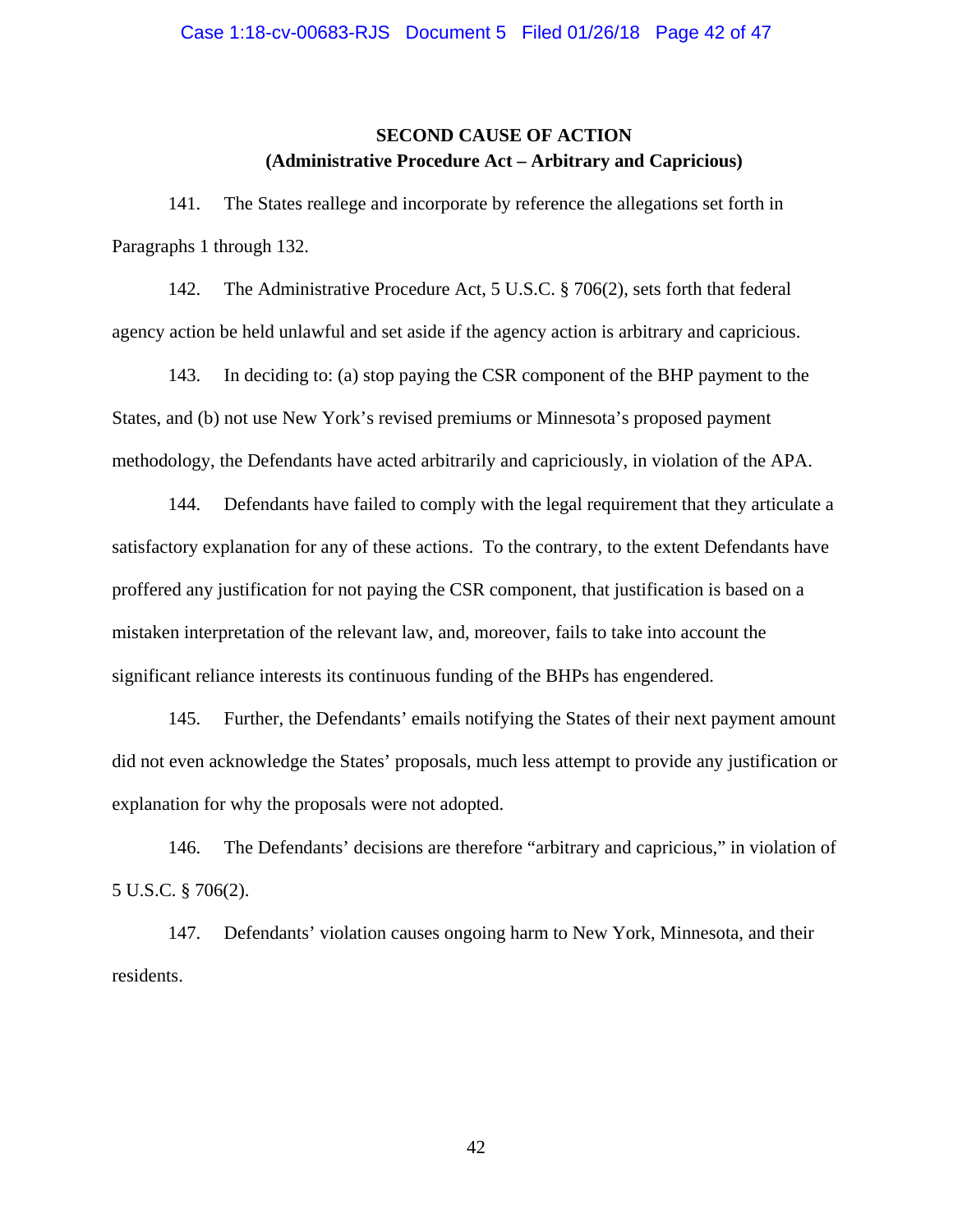# **THIRD CAUSE OF ACTION (Administrative Procedure Act – Notice and Comment)**

148. The States reallege and incorporate by reference the allegations set forth in Paragraphs 1 through 132.

149. The BHP payment methodology that dictates, and therefore lets states know in advance, how much federal funding they will receive to fund their BHPs is established through publication of the proposed methodology in the Federal Register, and then a final payment methodology published several months later. On December 21, 2017, however, HHS radically deviated from this final payment methodology by merely sending an email advising of a drastic change in the federal funding amount, without even acknowledging the States' proposed alternatives.

150. Through its issuance of this email advising of a dramatically different funding amount than previously paid under the exact same payment methodology, HHS effectively amended its existing rule while bypassing the notice and comment process that resulted in the rule's issuance, resulting in a tremendous loss of funds for the recipient states. 81 Fed. Reg. 10091 (Feb. 29, 2016). Amending a rule that was passed through notice and comment must also go through the notice and comment process, and HHS's failure to do so violates the APA. 5 U.S.C. § 553; 5 U.S.C. § 706.

151. Further, as a result of Defendants' failure to proceed through the required notice and comment process, Defendants plainly circumvented congressionally-designed procedures "to curb the practice of imposing unfunded mandates on States and local governments" when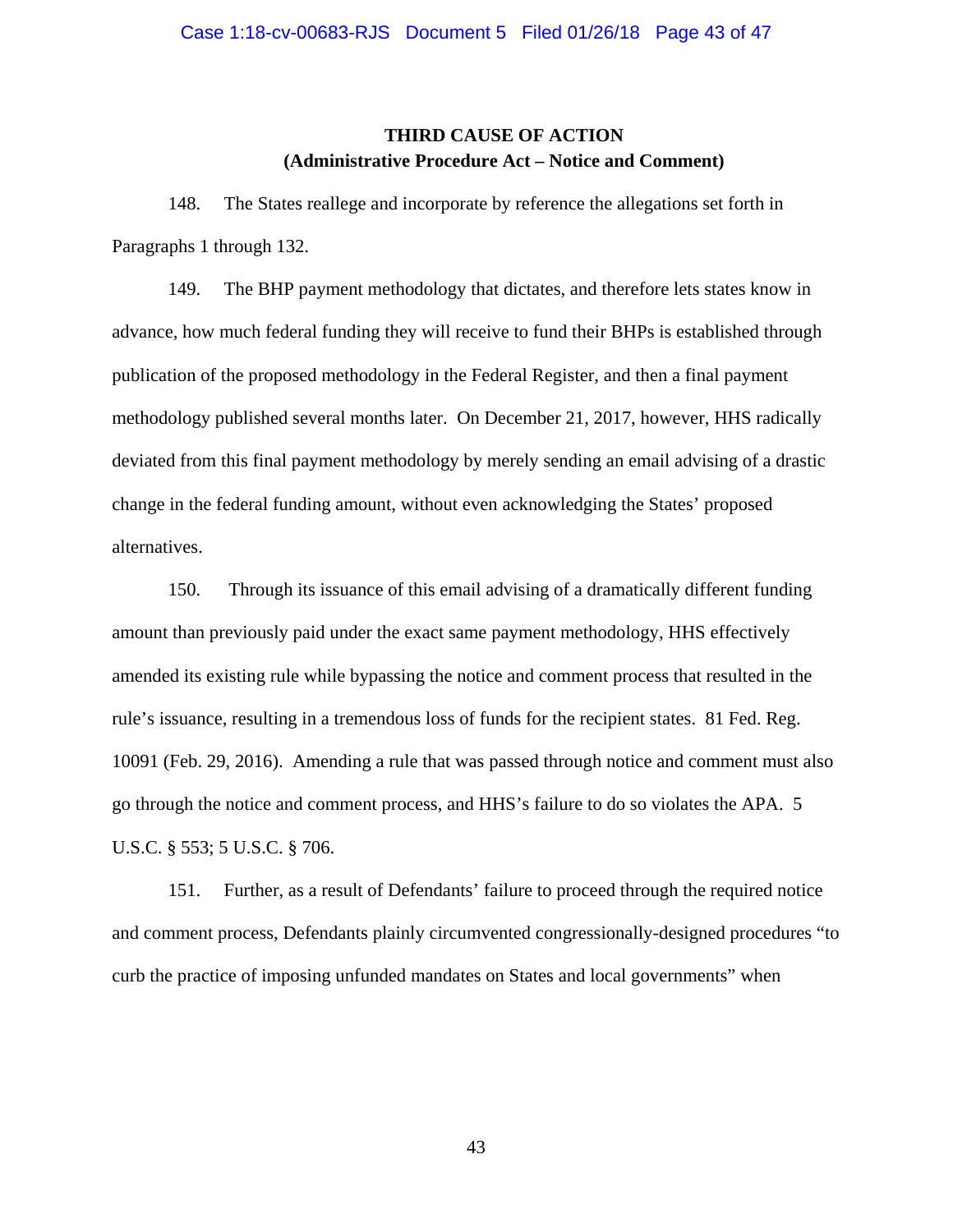#### Case 1:18-cv-00683-RJS Document 5 Filed 01/26/18 Page 44 of 47

proposing regulations. Unfunded Mandates Reform Act of 1995, Pub. L. No. 104-4, 109 Stat. 48 (March 22, 1995) ("UMRA").

152. The UMRA applies to rulemaking that results in decreased funding to existing federal entitlement programs that spend more than \$500 million annually. The BHP is a multibillion-dollar program that fits within this definition. Had HHS gone through the required notice and comment process instead of precipitously amending the BHP methodology to impose a billion-dollar unfunded mandate through an email, the States would have been entitled to substantial procedural and substantive protections set forth in UMRA, including consideration of their proposed alternative methods of funding. *See* 2 U.S.C. §§ 658(5), 1532*.*

153. Defendants' violation causes ongoing harm to New York, Minnesota, and their residents.

# **FOURTH CAUSE OF ACTION (Administrative Procedure Act — Compelling Unlawfully Withheld or Unreasonably Delayed Agency Action)**

154. The States reallege and incorporate by reference the allegations set forth in Paragraphs 1 through 132.

155. Under the APA, 5 U.S.C. § 706(1), courts must "compel agency action unlawfully withheld or unreasonably delayed."

156. HHS has refused to consider the States' alternative proposals, thereby unlawfully withholding and unreasonably delaying agency action. The States submitted their alternative proposals — proposals that would ensure HHS's funding remained consistent with federal law — soon after HHS advised of its intent to withhold the CSR component of the BHP payment. HHS then had approximately *one month* to review those proposals and provide the States with a response, including a reasoned explanation and legally-supportable justification for any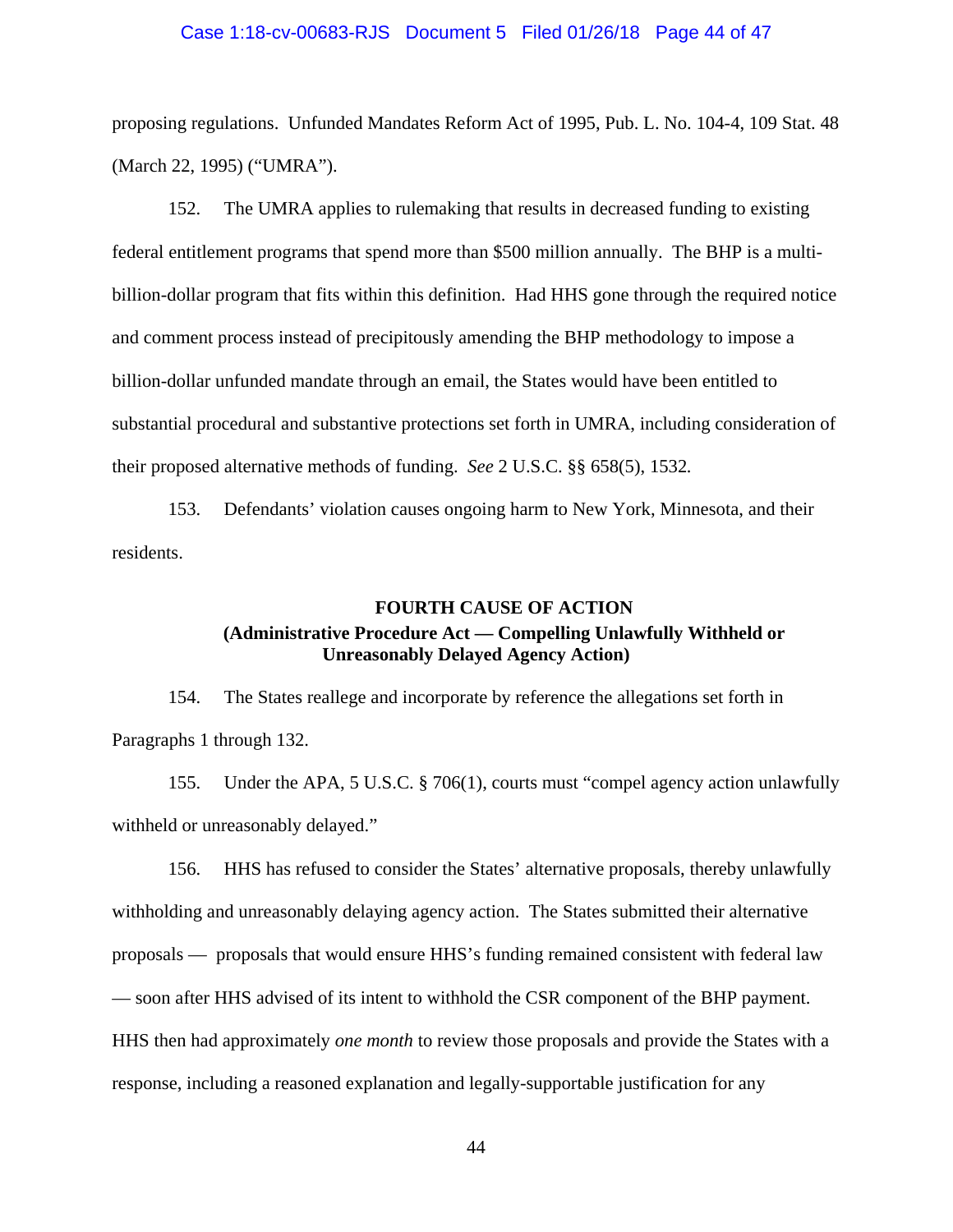#### Case 1:18-cv-00683-RJS Document 5 Filed 01/26/18 Page 45 of 47

determination not to adopt the proposals. HHS never provided any such response, nor is there any indication that it meaningfully considered those proposals.

157. Accordingly, HHS should be compelled to review — and then adopt — the States' proposals.

158. Defendants' violation causes ongoing harm to New York, Minnesota, and their residents.

#### **PRAYER FOR RELIEF**

WHEREFORE, Plaintiffs respectfully request that this Court:

1. Declare, pursuant to 28 U.S.C. § 2201(a), that HHS's refusal to use New York's revised premium rates and Minnesota's proposed payment methodology to recalculate the BHP payments is not in accordance with law, is beyond statutory authority, and is arbitrary and capricious, in violation of the Administrative Procedure Act, 5 U.S.C. § 706, and compel HHS to consider and then use New York's revised rates and Minnesota's proposed payment methodology to calculate their BHP payments for so long as HHS determines it will not pay the CSR component of the BHP payment;

2. In the alternative, declare that HHS's payment determination as reflected in its December 21 email is void for failing to comply with the notice and comment requirements of the Administrative Procedure Act, and (a) grant a permanent injunction prohibiting implementation of that payment determination and (b) compel HHS to follow the notice and comment process set forth in 5 U.S.C. § 553 to issue a payment methodology consistent with the ACA, which shall include the required assessment under UMRA, 2 U.S.C. § 1532;

3. In the second alternative, declare that: (a) the Secretary has the authority and obligation to pay the CSR component of the Basic Health Program payment to the States under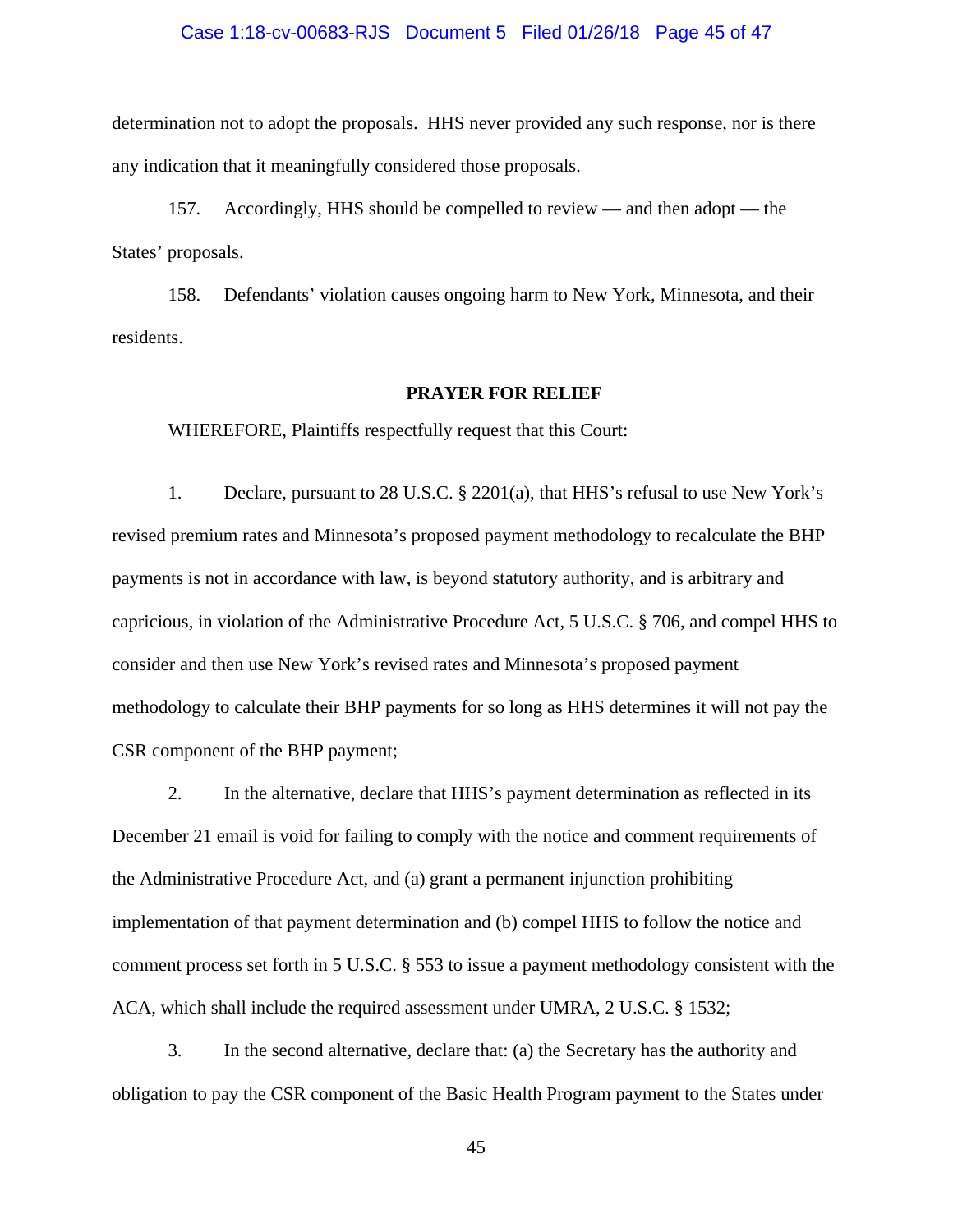## Case 1:18-cv-00683-RJS Document 5 Filed 01/26/18 Page 46 of 47

31 U.S.C. § 1324, 26 U.S.C. § 36B, and 42 U.S.C. § 18051, and (b) the failure to pay the CSR component of the BHP payment is not in accordance with law, is beyond statutory authority, and is arbitrary and capricious, in violation of the Administrative Procedure Act, 5 U.S.C. § 706; and order the Secretary, his officers, agents, employees, and all persons who are in active concert or participation with them to make the required BHP payments under 31 U.S.C. § 1324, 26 U.S.C. § 36B, and 42 U.S.C. § 18051 immediately, and on quarterly basis going forward;

4. Award to Plaintiffs their costs of litigation including, but not limited to, reasonable attorneys' fees, as permitted by applicable law; and

5. Order such other and further relief as this Court deems just and appropriate.